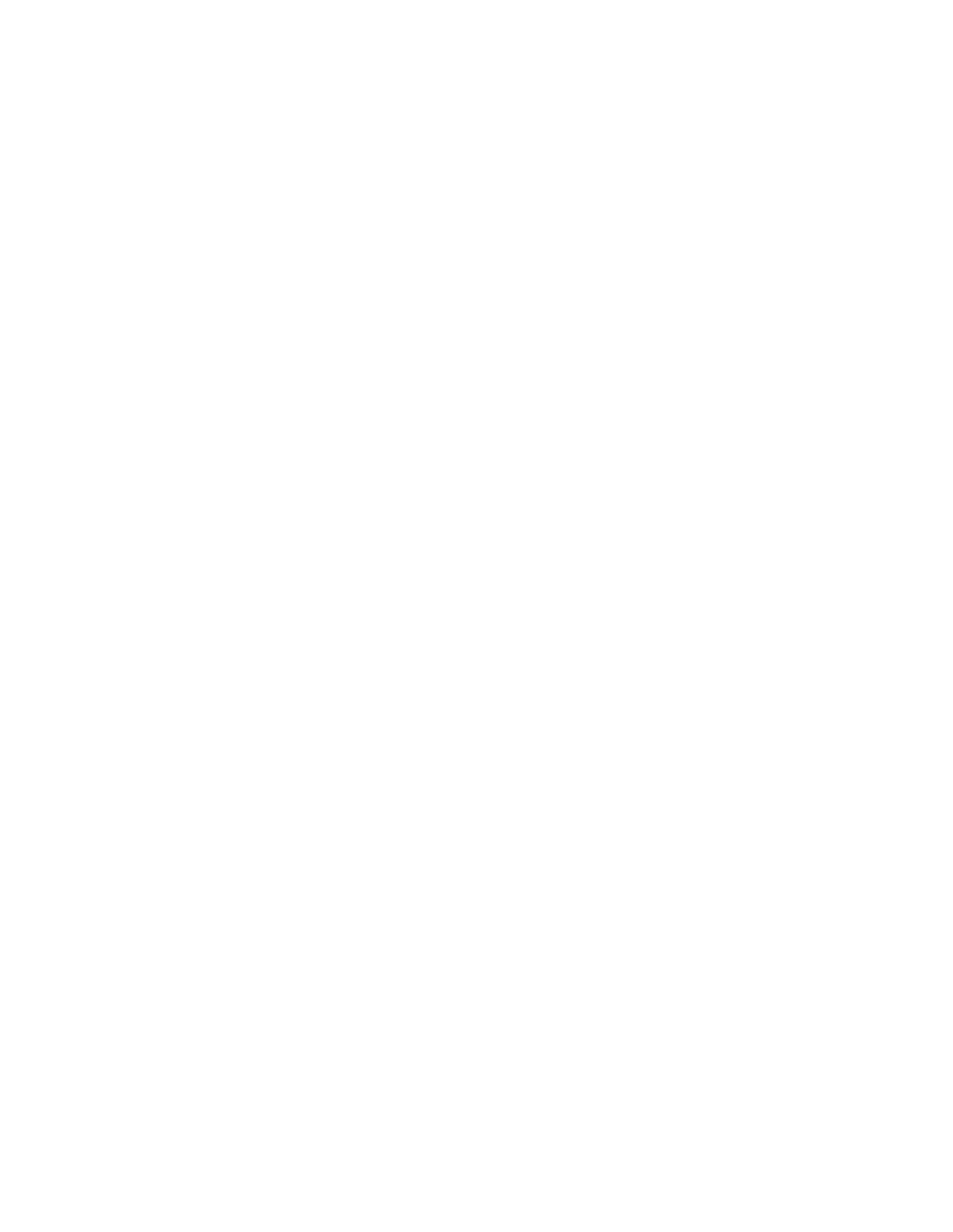# **Capital Outlay and Facilities Program**

# **Table of Contents**



| Summary of Proposed Capital Appropriations from Bonds, Current Funds, and Other Revenues,  |
|--------------------------------------------------------------------------------------------|
| Proposed Capital Appropriations from Bonds, Current Funds, and Other Revenues,             |
| Proposed Capital Maintenance Appropriations from Bonds, Current Funds, and Other Revenues, |
| Projects Funded from Dedicated Revenues,                                                   |
| Proposed Capital Projects from School Bonds and Other Sources,                             |
|                                                                                            |
|                                                                                            |
| Projected First-Year Operating Costs for New Facilities, Recommended as Projects           |
|                                                                                            |
|                                                                                            |
| Facilities Revolving Fund (FRF), Proposed Capital Appropriations                           |
| Proposed Facilities Revolving Fund Project Descriptions,                                   |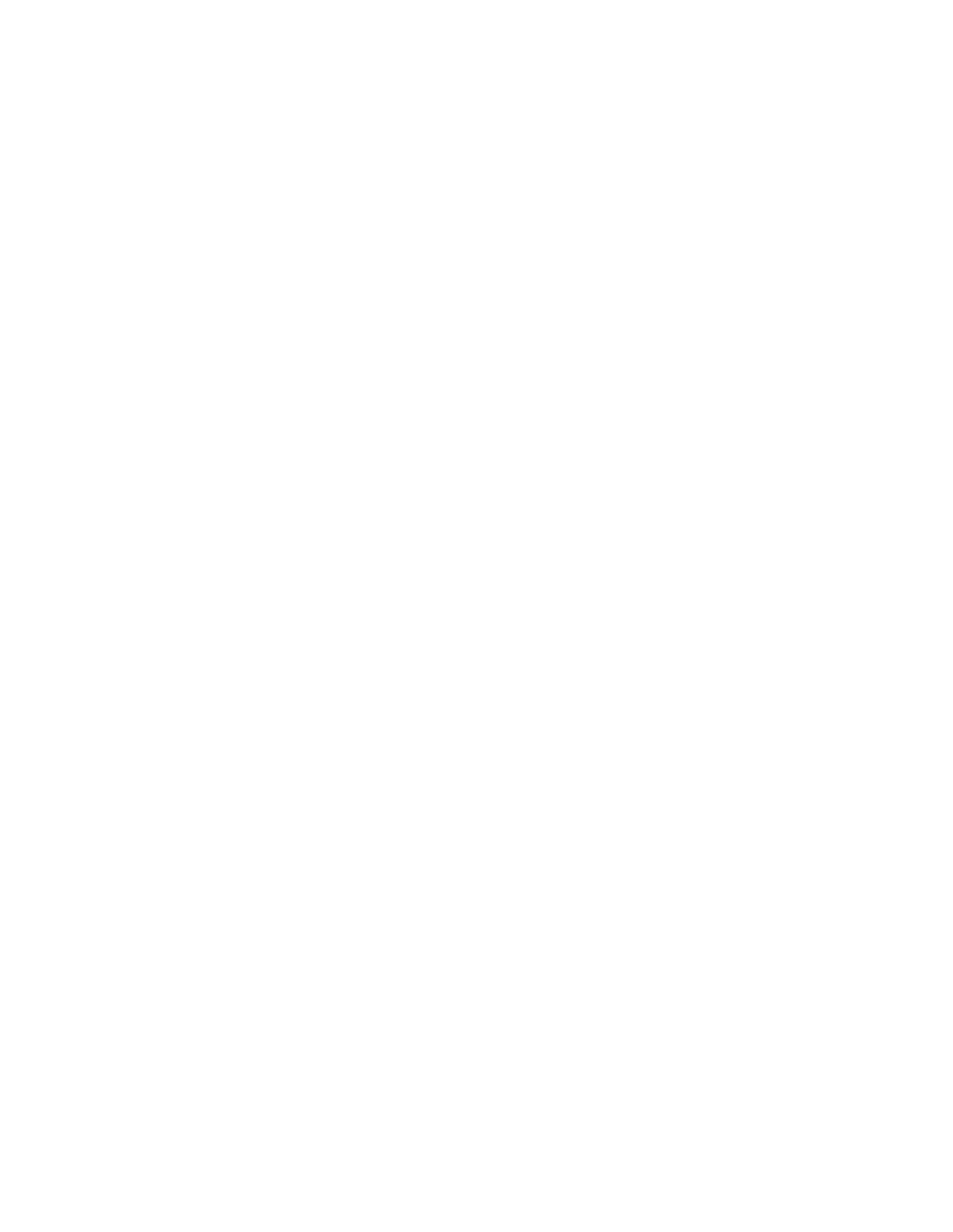State of Tennessee **Capital Budget**

Recommended Budget, Fiscal Year 2022-2023

A capital project begins when an agency or department identifies a need that can be met through the Capital Budget Process. At a designated point in the year, agencies and departments submit these project concepts to the Departments of General Services and Finance and Administration.

Upon receipt of the capital budget requests, a phased approach of review is undertaken by the Departments of General Services and Finance and Administration. The initial phase focuses on a needs assessment to establish priority and direction. During this phase, feasibility and/or market studies are performed to determine the viability of the project, project risks, and potential routes of implementation. The goal of the initial phase is to generate a recommendation regarding the disposition of the project. The next phase provides additional planning to develop better cost estimates. The end result of the above phased approach is the development and prioritization of a formal capital budget request. The various agencies and departments annually submit both their capital maintenance and capital improvement requests in priority order to the Department of Finance and Administration, Division of Budget.

All capital budget requests are further reviewed on both a technical and financial basis upon receipt by the Department of Finance and Administration, Division of Budget. The projects are analyzed for funding requirements and consistency with program goals and are reviewed within projected availability of funds in the budget for the requested fiscal year. If funds are deemed to be insufficient, individual projects may be deferred to be included in future budgets or rejected.

The administration intends for the needs of departmental programs to be the impetus for all capital outlay, support program, and service requirements. Funding of projects is analyzed on priority of fiscal support for individual existing and new programs to find the best mix of capital improvements and maintenance to sustain and implement programs.

The management of facilities should be flexible enough to adjust to changing programs through renovation of existing assets. Attempts are made to minimize operational costs and future capital expenditures through better design and more flexible layouts. When a capital project creates the need for additional operational funding, the operating costs are identified during the capital budget review and further reviewed in the development of the budget in the year when the new space is expected to be occupied.

Improvements to real property funded by public or private funds must be approved by the State Building Commission, comprised of seven exofficio members: the Governor, the Secretary of State, the Comptroller of the Treasury, the Commissioner of Finance and Administration, the Treasurer, and the Speakers of the Senate and House of Representatives. The State Building Commission, in addition to supervising improvements to real property, oversees leases by state agencies and the demolition of structures located on state property.

The capital items presented in this document as recommendations to the General Assembly reflect projects meeting State Building Commission requirements and policy guidelines.

Capital maintenance projects are defined as major, non-routine repairs and replacements unrelated to new construction and costing \$100,000 or more. Maintenance projects costing less than this amount are addressed within the departments' operational budget major maintenance programs. Capital maintenance projects include items that appreciably extend the life of the facility, such as alterations to rectify code deficiencies, modifications for health and safety issues, repairs to improve utility systems, repaving, roof repairs, exterior fencing and lighting, and repair projects that restore a facility to its former condition and do not result in changes in facility use. Funding for these projects is allocated to the individual state entities.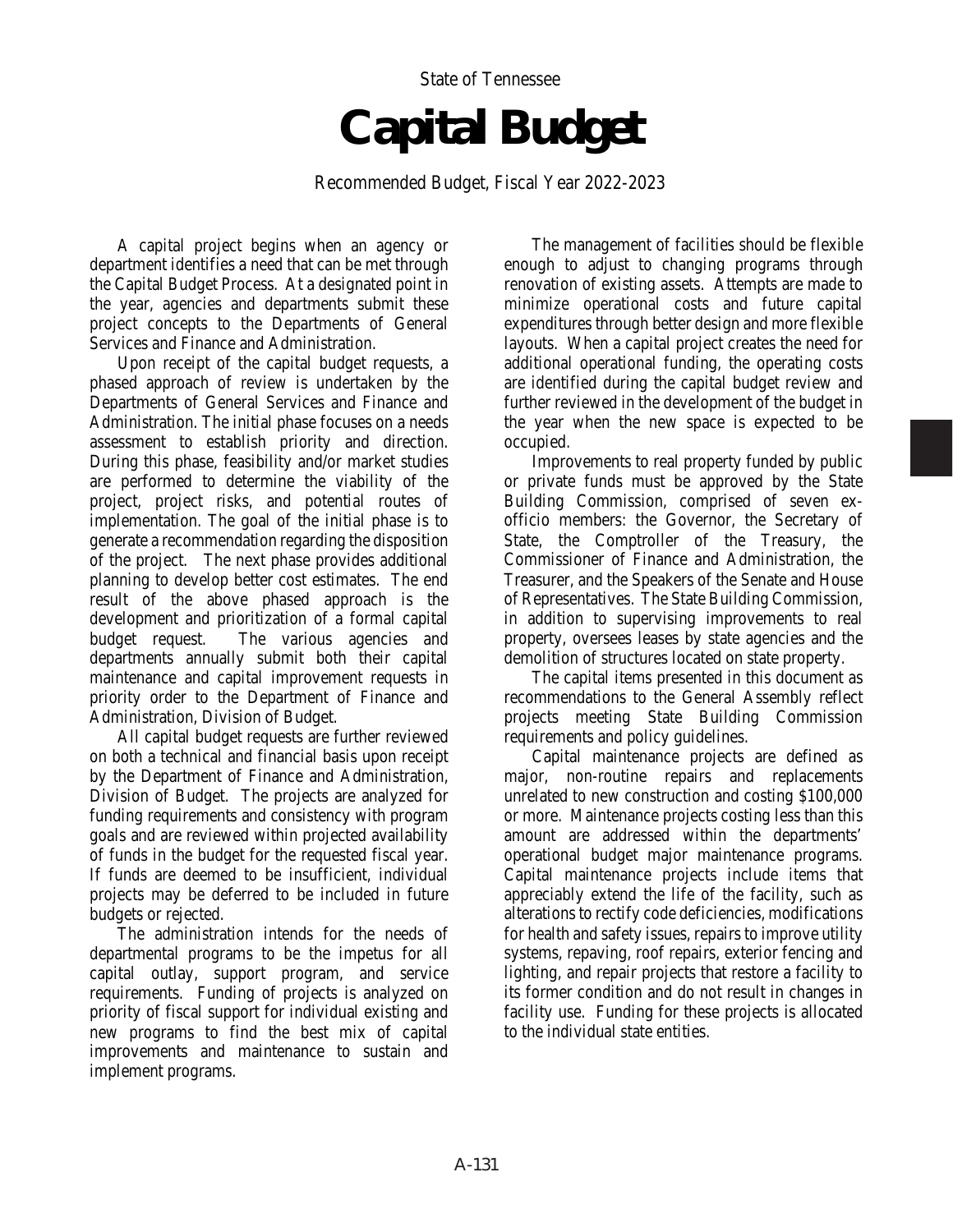Capital improvement projects are defined as those providing new facilities or materially extending the useful life and improving or changing the function of an existing facility. These projects include facility renovation, new construction, new utility or service systems, land with or without buildings, appurtenances, site improvements or permanent betterments, and initial equipment to furnish and operate a new or improved facility that requires the assistance of a design professional or costs \$100,000 or more.

The 2022-2023 capital appropriations budget recommends \$3,034,644,000 divided between capital improvement projects and capital maintenance requests. The recommendation includes \$2,314.8 million for capital outlay, \$709.8 million for the Facilities Revolving Fund, and \$10.1 million for projects funded from dedicated sources of revenue.

*Capital Outlay Improvement Projects —* Capital outlay improvement projects recommended for fiscal year 2022-2023 total \$2,010,267,000, including \$1,928,691,800 from state appropriation. Other funding sources account for the remainder of the total amount. The recommendation includes \$1,176.7 million for Higher Education projects, \$224.0 million for state parks, and various upgrades to state facilities.

*Capital Outlay Maintenance Projects —* Capital outlay maintenance projects are recommended at a level of \$304,532,000. A state appropriation of \$168,571,500 is requested. Federal and other funding sources account for the remainder of the total amount. These projects focus on maintaining current facilities, primarily through repair and renovation of roofing, mechanical, and electrical systems. Funding is also included to bring state facilities in line with federal standards for asbestos and citizens with disabilities.

*New Bond Authorizations* — Total capital maintenance, capital improvements, and Facilities Revolving Fund requests will require no new bond authorization. The following chart compares the bond authorizations recommended with those approved by the General Assembly during the past several years.



*Facilities Revolving Fund —* Capital funding in the amount of \$709,780,000 is recommended for capital maintenance and capital improvement projects. A general fund appropriation of \$658,780,000 is recommended. Other funding sources account for the remainder of the total amount. These projects are listed in the "Facilities Revolving Fund" section, which follows the "Capital Budget" section of this document.

*Dedicated Sources of Revenue —* Projects from dedicated sources of revenue in the amount of \$10,065,000 are also recommended. The recommendation includes \$8.2 million for improvement projects and \$1.9 million for maintenance project for the Tennessee Department of Transportation. These projects are included in the "Capital Budget" section of this document under the heading "Projects Funded from Dedicated Revenues".

*Operating Costs —* This section includes estimates of the first-year operating costs resulting from proposed new construction. Differences can be the result of efficiencies from better designs and energy systems or program requirements. Renovation projects that do not have an impact on operating efficiencies are considered to be cost neutral. Only those projects that will have increased operating costs from the current budget are included in the schedule.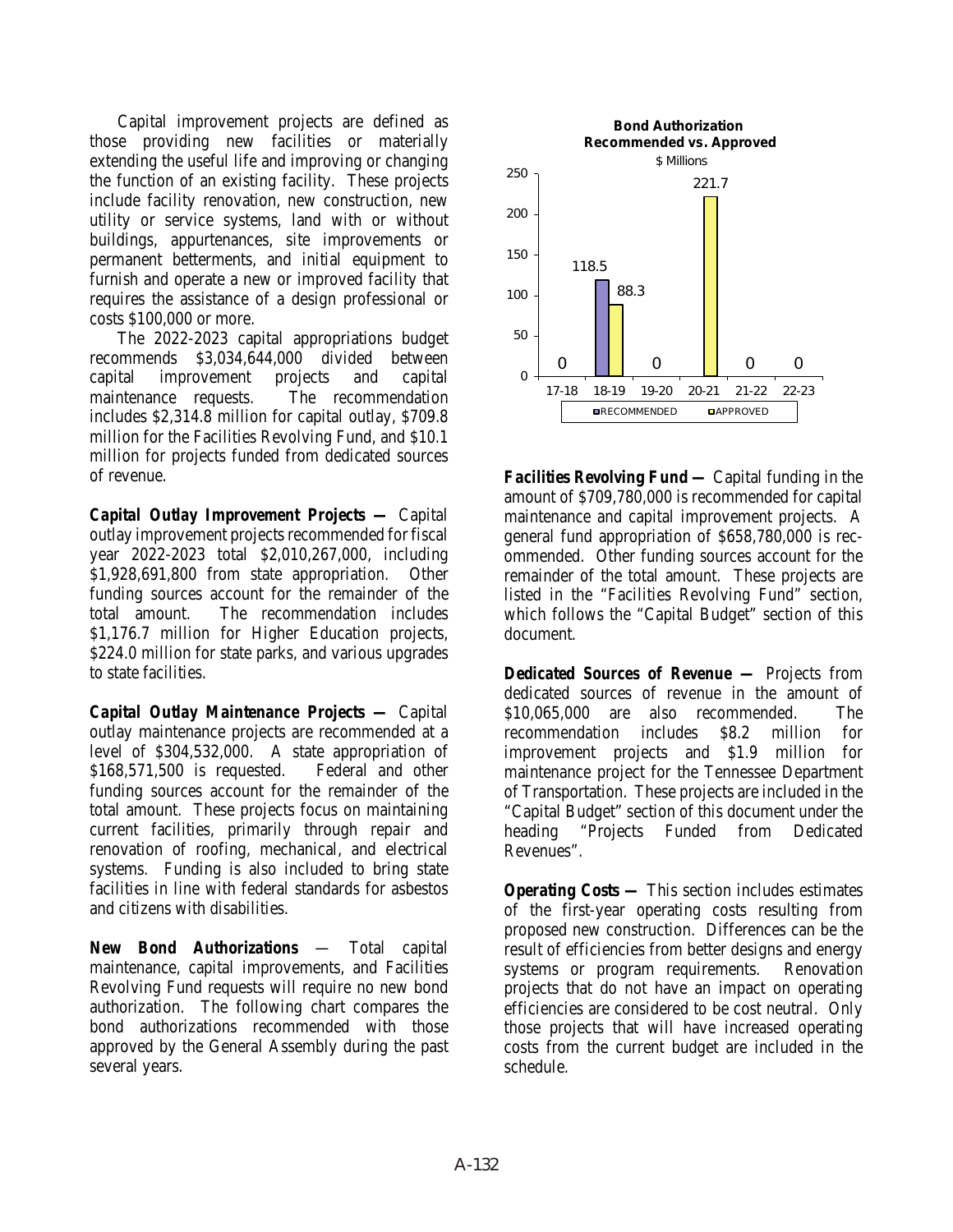#### **Summary of Proposed Capital Appropriations from Bonds, Current Funds, and Other Revenues Fiscal Year 2022-2023**

|                                              |    | <b>TOTAL</b>  |    | <b>STATE</b>  | <b>BONDS</b><br><b>FEDERAL</b> |    |            | <b>OTHER</b> |             |
|----------------------------------------------|----|---------------|----|---------------|--------------------------------|----|------------|--------------|-------------|
| <b>Capital Outlay Program</b>                |    | 3,024,579,000 |    | 2,756,043,300 | \$<br>0                        | S  | 24,176,500 | S            | 244,359,200 |
| Capital Maintenance                          |    | 391,752,000   |    | 214,791,500   | 0                              |    | 13,997,500 |              | 162,963,000 |
| Capital Improvements                         |    | 2,632,827,000 |    | 2,541,251,800 | 0                              |    | 10,179,000 |              | 81,396,200  |
| Capital Outlay <sup>1</sup>                  |    | 2,314,799,000 |    | 2,097,263,300 | \$<br>0                        | S  | 24,176,500 | S            | 193,359,200 |
| Capital Maintenance                          |    | 304,532,000   |    | 168,571,500   | 0                              |    | 13,997,500 |              | 121,963,000 |
| Capital Improvements                         |    | 2,010,267,000 |    | 1,928,691,800 | 0                              |    | 10,179,000 |              | 71,396,200  |
| Facilities Revolving Fund (FRF) <sup>1</sup> | \$ | 709,780,000   | S  | 658,780,000   | \$<br>0                        | \$ | 0          | 5            | 51,000,000  |
| Capital Maintenance                          |    | 87,220,000    |    | 46,220,000    | 0                              |    | $\Omega$   |              | 41,000,000  |
| Capital Improvements                         |    | 622,560,000   |    | 612,560,000   | 0                              |    | 0          |              | 10,000,000  |
| <b>Dedicated Funds</b>                       | S  | 10,065,000    | \$ | 0             | \$<br>0                        | \$ | 0          | \$           | 10,065,000  |
| Capital Maintenance                          |    | 1,900,000     |    | $\Omega$      | 0                              |    | $\Omega$   |              | 1,900,000   |
| Capital Improvements                         |    | 8,165,000     |    | $\Omega$      | 0                              |    | 0          |              | 8,165,000   |
| <b>Total - Capital Appropriations</b>        |    | 3,034,644,000 | \$ | 2,756,043,300 | \$<br>0                        | S  | 24,176,500 | S.           | 254,424,200 |
| Capital Maintenance                          |    | 393,652,000   |    | 214,791,500   | 0                              |    | 13,997,500 |              | 164,863,000 |
| Capital Improvements                         |    | 2,640,992,000 |    | 2,541,251,800 | 0                              |    | 10,179,000 |              | 89,561,200  |

<sup>1</sup> Included in Capital Outlay Program total.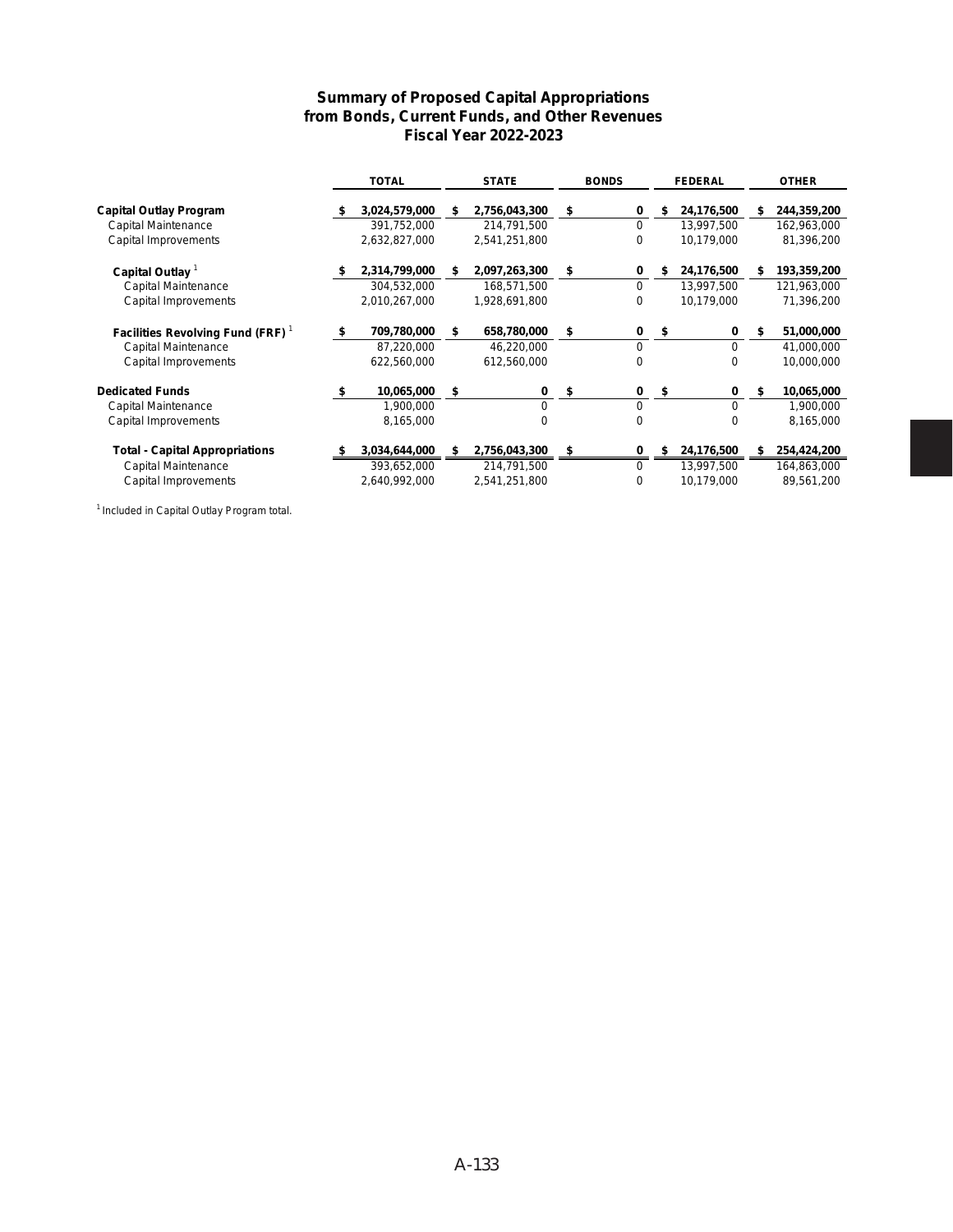#### **Proposed Capital Appropriations from Bonds, Current Funds, and Other Revenues Fiscal Year 2022-2023**

| <b>PROJECT</b>                                                                             | <b>COUNTY</b>        | <b>TOTAL</b>                  | <b>STATE</b>                  | <b>BONDS</b>     | <b>FEDERAL</b>   |      | <b>OTHER</b>     |
|--------------------------------------------------------------------------------------------|----------------------|-------------------------------|-------------------------------|------------------|------------------|------|------------------|
|                                                                                            |                      |                               |                               |                  |                  |      |                  |
| Agriculture                                                                                |                      |                               |                               |                  |                  |      |                  |
| Maintenance                                                                                | Statewide            | \$<br>3,350,000               | \$<br>1,540,000               | \$<br>0          | \$<br>0          | \$   | 1,810,000        |
| Tennessee City Work Center                                                                 | Dickson              | 4,250,000                     | 4.250.000                     | 0                | 0                |      | 0<br>0           |
| Chickasaw Work Center<br><b>Sub-Total Agriculture</b>                                      | Chester              | \$<br>4,750,000<br>12,350,000 | \$<br>4,750,000<br>10,540,000 | \$<br>0<br>0     | \$<br>0<br>0     | \$   | 1.810.000        |
|                                                                                            |                      |                               |                               |                  |                  |      |                  |
| <b>Children's Services</b>                                                                 |                      |                               |                               |                  |                  |      |                  |
| Maintenance                                                                                | Statewide            | \$<br>1,000,000               | \$<br>$\mathbf 0$             | \$<br>0          | \$<br>0          | \$   | 1,000,000        |
|                                                                                            |                      |                               |                               |                  |                  |      |                  |
| <b>Commerce and Insurance</b><br>TN Fire Training Academy Residential Burn Building        | Bedford              | \$<br>1,720,000               | \$<br>1.720.000               | \$<br>0          | \$<br>0          | \$   | $\Omega$         |
|                                                                                            |                      |                               |                               |                  |                  |      |                  |
| Correction                                                                                 |                      |                               |                               |                  |                  |      |                  |
| Maintenance                                                                                | Statewide            | \$<br>46,290,000              | \$<br>0                       | \$<br>0          | \$<br>$\Omega$   | \$   | 46,290,000       |
| Education                                                                                  |                      |                               |                               |                  |                  |      |                  |
| <b>WTSD Exterior Building Improvements</b>                                                 | Madison              | \$<br>1,850,000               | \$<br>1,850,000               | \$<br>0          | \$<br>0          | \$   | 0                |
| TSB Building and Site Improvements Phase 2                                                 | Davidson             | 13,410,000                    | \$<br>13,410,000              | 0                | 0                |      | $\pmb{0}$        |
| <b>Sub-Total Education</b>                                                                 |                      | \$<br>15,260,000              | \$<br>15,260,000              | \$<br>0          | \$<br>0          | - \$ | 0                |
|                                                                                            |                      |                               |                               |                  |                  |      |                  |
| <b>Environment and Conservation</b>                                                        |                      |                               |                               |                  |                  |      |                  |
| Maintenance                                                                                | Statewide            | \$<br>121,360,000             | \$<br>110,300,000             | \$<br>0          | \$<br>0          | \$   | 11,060,000       |
| Henry Horton State Park Lodge Renovations                                                  | Marshall             | 27.130.000                    | 27,130,000                    | $\mathbf 0$      | 0                |      | $\mathbf 0$      |
| Henry Horton State Park ADA Renovations<br>Radnor Lake State Natural Area Land Acquisition | Marshall<br>Davidson | 9,830,000<br>4.600.000        | 9,830,000<br>4,600,000        | 0<br>$\mathbf 0$ | 0<br>$\Omega$    |      | 0<br>$\mathbf 0$ |
| Statewide Swimming Pool Improvements                                                       | Statewide            | 3,400,000                     | 3,400,000                     | 0                | 0                |      | 0                |
| Harpeth River SP Visitor Center and Canoe Access                                           | Dickson              | 6,500,000                     | 6,500,000                     | $\mathbf 0$      | $\Omega$         |      | $\mathbf 0$      |
| Justin P. Wilson Cumberland Trail SP Facilities Upgrades                                   | Campbell             | 5,540,000                     | 5,540,000                     | 0                | 0                |      | $\mathbf 0$      |
| Montgomery Bell SP Four Mile Creek Campground Reno.                                        | Dickson              | 8,950,000                     | 8,950,000                     | $\mathbf 0$      | 0                |      | $\mathbf 0$      |
| Pickwick Landing State Park Campground Renovations                                         | Hardin               | 11,940,000                    | 11,940,000                    | 0                | 0                |      | 0                |
| Natchez Trace State Park Campground Renovations                                            | Henderson            | 14,170,000                    | 14,170,000                    | $\mathbf 0$      | 0                |      | $\mathbf 0$      |
| Frozen Head State Park Campground Improvements                                             | Morgan               | 9,680,000                     | 9,680,000                     | 0                | 0                |      | $\Omega$         |
| Sycamore Shoals State Historic Park Amphitheater                                           | Carter               | 400,000                       | $\mathbf 0$                   | $\mathbf 0$      | 0                |      | 400,000          |
| Radnor Lake State Park Pedestrian Bridge                                                   | Davidson             | 500,000                       | $\mathbf 0$                   | 0                | 0                |      | 500,000          |
| <b>Sub-Total Environment and Conservation</b>                                              |                      | \$<br>224,000,000             | \$<br>212,040,000             | \$<br>0          | \$<br>0          | \$   | 11,960,000       |
| <b>Finance and Administration</b>                                                          |                      |                               |                               |                  |                  |      |                  |
| Projects                                                                                   | Statewide            | \$<br>647,520,000             | \$<br>647,520,000             | \$<br>0          | \$<br>$\Omega$   | \$   | 0                |
|                                                                                            |                      |                               |                               |                  |                  |      |                  |
| <b>General Services</b>                                                                    |                      |                               |                               |                  |                  |      |                  |
| Maintenance                                                                                | Statewide            | \$<br>600,000                 | \$<br>600,000                 | \$<br>0          | \$<br>0          | \$   | $\mathbf 0$      |
| <b>Military</b>                                                                            |                      |                               |                               |                  |                  |      |                  |
| Maintenance                                                                                | Statewide            | \$<br>10,805,000              | \$<br>3,732,500               | \$<br>0          | \$<br>5,402,500  | \$   | 1,670,000        |
| United States Property & Fiscal Office New Warehouse                                       | Rutherford           | 30,000,000                    | 30,000,000                    | 0                | 0                |      | $\mathbf 0$      |
| Statewide Force Protection Improvements                                                    | Statewide            | 4.040.000                     | 4,040,000                     | 0                | 0                |      | 0                |
| <b>Sub-Total Military</b>                                                                  |                      | \$<br>44,845,000              | \$<br>37,772,500              | \$<br>0          | \$<br>5,402,500  | \$   | 1,670,000        |
|                                                                                            |                      |                               |                               |                  |                  |      |                  |
| <b>Safety</b>                                                                              |                      | 680.000                       |                               |                  |                  |      |                  |
| Maintenance                                                                                | Statewide            | \$                            | \$<br>680,000                 | \$<br>0          | \$<br>0          | \$   | 0                |
| <b>Tennessee Historical Commission</b>                                                     |                      |                               |                               |                  |                  |      |                  |
| Carter House State Historic Site New Visitor Center                                        | Williamson           | \$<br>3,080,000               | \$<br>3,080,000               | \$<br>0          | \$<br>0          | \$   | 0                |
| Cragfont State Historic Site Renovations & New Pavilion                                    | Sumner               | 8,800,000                     | 8,800,000                     | 0                | 0                |      | 0                |
| Sub-Total Tennessee Historical Commission                                                  |                      | \$<br>11,880,000              | \$<br>11,880,000              | \$<br>0          | \$<br>0          | \$   | 0                |
|                                                                                            |                      |                               |                               |                  |                  |      |                  |
| <b>Veterans Services</b><br>Maintenance                                                    | Statewide            | \$<br>12,270,000              | \$<br>3,675,000               | \$<br>0          | \$<br>8,595,000  | \$   | 0                |
| MTSVC Gravesite and Maintenance Area Improvements                                          | Davidson             | 11,310,000                    | 1,131,000                     | 0                | 10,179,000       |      | 0                |
| <b>ETSVC Caretaker's Residence Demolition</b>                                              | Knox                 | 190,000                       | 190,000                       | 0                | 0                |      | 0                |
| <b>Sub-Total Veterans Services</b>                                                         |                      | \$<br>23,770,000              | \$<br>4,996,000               | \$<br>0          | \$<br>18,774,000 | -\$  | 0                |
| <b>Locally Governed Higher Education Institutions</b>                                      |                      |                               |                               |                  |                  |      |                  |
|                                                                                            |                      |                               |                               |                  |                  |      |                  |
| <b>Austin Peay State University</b><br>Maintenance                                         | Statewide            | \$<br>3,000,000               | \$<br>1,000,000               | \$<br>0          | \$<br>0          | \$   | 2,000,000        |
| Kimbrough Classroom and Office Renovations                                                 | Montgomery           | 9,175,000                     | 8,458,000                     | 0                | 0                |      | 717,000          |
| Sub-Total Austin Peay State University                                                     |                      | \$<br>12,175,000              | \$<br>9,458,000               | \$<br>0          | \$<br>0          | \$   | 2,717,000        |
|                                                                                            |                      |                               |                               |                  |                  |      |                  |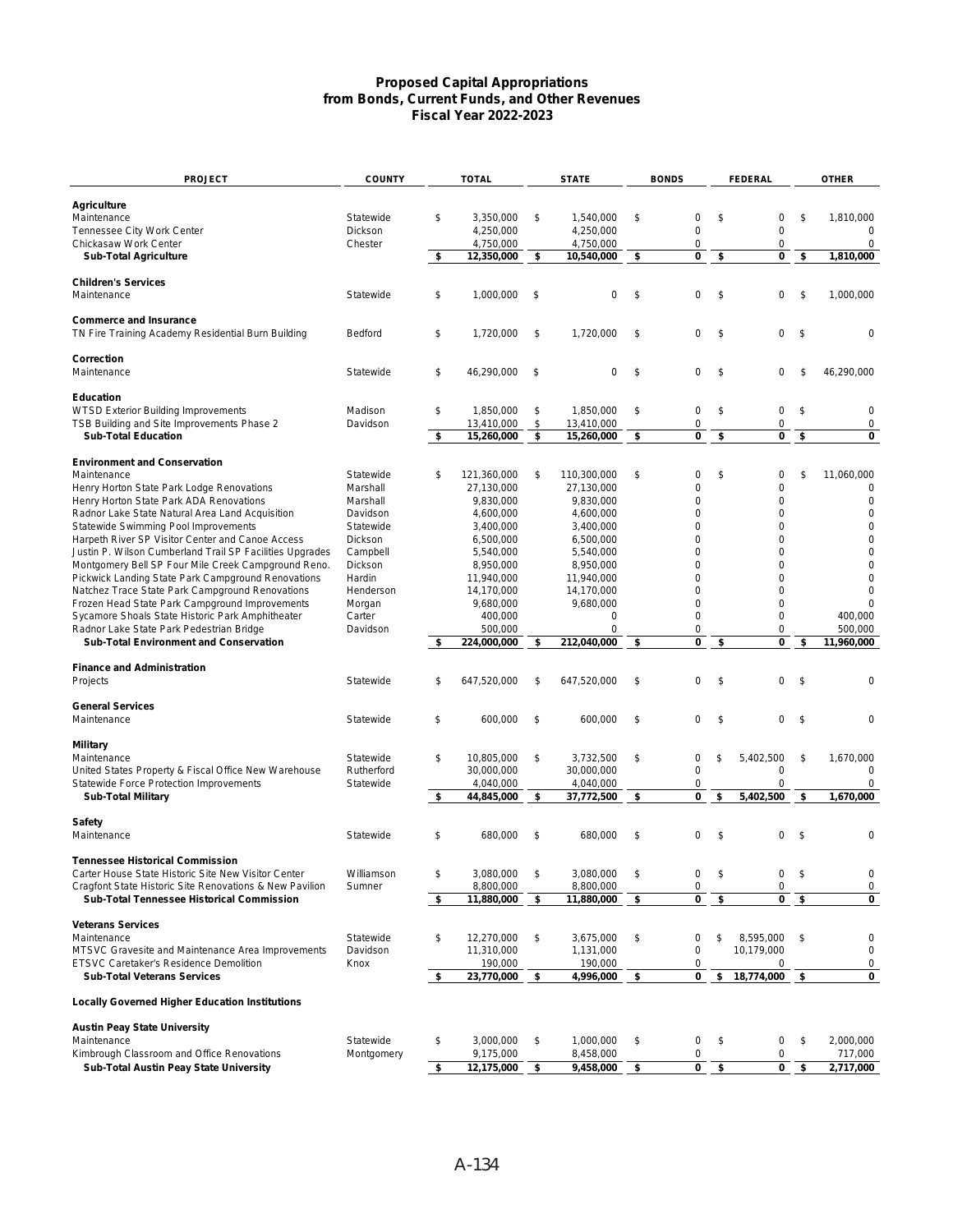#### **Proposed Capital Appropriations from Bonds, Current Funds, and Other Revenues Fiscal Year 2022-2023**

| <b>PROJECT</b>                                                        | <b>COUNTY</b>        |               | <b>TOTAL</b>              |                | <b>STATE</b>              | <b>BONDS</b>               | <b>FEDERAL</b>     |     | <b>OTHER</b>            |
|-----------------------------------------------------------------------|----------------------|---------------|---------------------------|----------------|---------------------------|----------------------------|--------------------|-----|-------------------------|
|                                                                       |                      |               |                           |                |                           |                            |                    |     |                         |
| <b>East Tennessee State University</b><br>Maintenance                 | Statewide            | \$            | 7.550.000                 | \$             | 3,750,000                 | \$<br>0                    | \$<br>0            | \$  | 3,800,000               |
| <b>Brown Hall Renovation North</b>                                    | Washington           |               | 47,700,000                |                | 45,792,000                | 0                          | $\mathbf 0$        |     | 1,908,000               |
| Integrated Health Services Building                                   | Washington           |               | 43,900,000                |                | 40,844,600                | $\mathbf 0$                | 0                  |     | 3,055,400               |
|                                                                       | Washington           |               |                           |                |                           | 0                          | 0                  |     | 3,920,000               |
| Academic Building<br><b>Sub-Total East Tennessee State University</b> |                      | \$            | 59,250,000<br>158,400,000 | \$             | 55,330,000<br>145,716,600 | \$<br>0                    | \$<br>0            | \$  | 12,683,400              |
|                                                                       |                      |               |                           |                |                           |                            |                    |     |                         |
| Middle Tennessee State University                                     |                      |               |                           |                |                           |                            |                    |     |                         |
| Maintenance                                                           | Statewide            | \$            | 7,160,000                 | \$             | 2,800,000                 | \$<br>$\mathbf 0$          | \$<br>0            | \$  | 4,360,000               |
| Aerospace Campus                                                      | Bedford              |               | 62,200,000                |                | 57,224,000                | 0                          | $\mathbf 0$        |     | 4,976,000               |
| Kirksey Old Main and Rutledge Hall Buildings Renovations              | Rutherford           |               | 54,300,000                |                | 51,904,000                | 0                          | 0                  |     | 2,396,000               |
| Sub-Total Middle Tennessee State University                           |                      | \$            | 123,660,000               | \$             | 111,928,000               | \$<br>0                    | \$<br>0            | \$  | 11,732,000              |
| <b>Tennessee State University</b>                                     |                      |               |                           |                |                           |                            |                    |     |                         |
| Maintenance                                                           | Statewide            | \$            | 8,000,000                 | \$             | 5,000,000                 | \$<br>$\mathbf 0$          | \$<br>0            | \$  | 3,000,000               |
| New Engineering Classroom Building                                    | Davidson             |               | 60,000,000                |                | 56,880,000                | $\mathbf 0$                | $\mathbf 0$        |     | 3,120,000               |
| Strategic Initiative                                                  | Davidson             |               | 250,000,000               |                | 250,000,000               | 0                          | $\mathbf 0$        |     | $\mathbf 0$             |
| <b>Sub-Total Tennessee State University</b>                           |                      | \$            | 318,000,000               | \$             | 311,880,000               | \$<br>0                    | \$<br>0            | \$  | 6,120,000               |
|                                                                       |                      |               |                           |                |                           |                            |                    |     |                         |
| <b>Tennessee Technological University</b>                             |                      |               |                           |                |                           |                            |                    |     |                         |
| Maintenance                                                           | <b>Statewide</b>     | $\mathsf{\$}$ | 1,690,000                 | $\mathfrak{s}$ | $\mathbf{0}$              | \$<br>$\mathbf{0}$         | \$<br>$\mathbf{0}$ | \$  | 1,690,000               |
| Johnson Hall Renovation and Foster Hall Demo                          | Putnam               |               | 37,610,000                |                | 36,105,600                | $\mathbf{0}$               | $\mathbf{0}$       |     | 1,504,400               |
| Advanced Construction & Manufacturing Engineering Bldg.               | Putnam               |               | 62,400,000                |                | 57,408,000                | $\mathbf{0}$               | 0                  |     | 4,992,000               |
| <b>Sub-Total Tennessee Technological University</b>                   |                      | \$.           | 101,700,000               | \$             | 93,513,600                | \$<br>$\bf{0}$             | \$<br>$\mathbf{0}$ | \$  | 8,186,400               |
|                                                                       |                      |               |                           |                |                           |                            |                    |     |                         |
| <b>University of Memphis</b>                                          |                      | \$            |                           | \$             |                           | \$<br>$\mathbf 0$          | \$<br>0            | \$  | 8.293.000               |
| Maintenance<br>College of Business and Economics Renovation           | Statewide            |               | 13,967,000                |                | 5,674,000                 | 0                          | 0                  |     |                         |
|                                                                       | Shelby               |               | 30,000,000                |                | 25,000,000                |                            |                    |     | 5,000,000               |
| Mynders Hall Renovation                                               | Shelby               | \$            | 25,000,000                |                | 20,000,000                | 0<br>0                     | \$<br>0<br>0       |     | 5,000,000<br>18,293,000 |
| <b>Sub-Total University of Memphis</b>                                |                      |               | 68,967,000                | \$             | 50,674,000                | \$                         |                    | \$  |                         |
| Sub-Total Locally Governed Higher Education Institutions              |                      | \$            | 782,902,000               | \$             | 723,170,200               | \$<br>0                    | \$<br>0            | \$  | 59,731,800              |
|                                                                       |                      |               |                           |                |                           |                            |                    |     |                         |
| <b>Tennessee Board of Regents</b>                                     |                      |               |                           |                |                           |                            |                    |     |                         |
| Maintenance                                                           | Statewide            | \$            | 21,890,000                | \$             | 8,700,000                 | \$<br>$\mathbf 0$          | \$<br>$\mathbf 0$  | \$  | 13,190,000              |
| PSCC Hardin Valley Campus Renovation<br><b>VSCC Mattox Renovation</b> | Knox                 |               | 25,000,000<br>7,600,000   |                | 24,500,000<br>7,448,000   | $\mathbf 0$<br>$\mathbf 0$ | 0<br>0             |     | 500,000<br>152,000      |
| NaSCC Clarksville Campus Expansion                                    | Sumner<br>Montgomery |               | 35,500,000                |                | 34,080,000                | $\mathbf 0$                | 0                  |     | 1,420,000               |
| RSCC/TCAT Knox County Campus Expansion                                | Knox                 |               | 74,000,000                |                | 67,500,000                | $\Omega$                   | 0                  |     | 6,500,000               |
| CoSCC Southern Regional Technology Center                             | Maury                |               | 50,212,000                |                | 49,181,800                | 0                          | 0                  |     | 1,030,200               |
| <b>Sub-Total Tennessee Board of Regents</b>                           |                      | \$            | 214,202,000               | \$             | 191,409,800               | \$<br>0                    | \$<br>0            | \$  | 22,792,200              |
|                                                                       |                      |               |                           |                |                           |                            |                    |     |                         |
| <b>University of Tennessee</b>                                        |                      |               |                           |                |                           |                            |                    |     |                         |
| Maintenance                                                           | Statewide            | \$            | 44,920,000                | \$             | 21,120,000                | \$<br>0                    | \$<br>0            | \$  | 23,800,000              |
| <b>UTC Health Sciences Building</b>                                   | Hamilton             |               | 60,800,000                |                | 55,936,000                | 0                          | $\mathbf 0$        |     | 4,864,000               |
| UTHSC Nash Vivarium Basement Renovation                               | Shelby               |               | 22,690,000                |                | 22,236,200                | 0                          | 0                  |     | 453,800                 |
| UTC 540 McCallie Renovation                                           | Hamilton             |               | 40,000,000                |                | 38,400,000                | 0                          | 0                  |     | 1,600,000               |
| UTHSC Cancer Research Building 4th Floor Renovation                   | Shelby               |               | 19,370,000                |                | 18,982,600                | 0                          | 0                  |     | 387,400                 |
| UTK College of Business                                               | Knox                 |               | 100,000,000               |                | 83,000,000                | 0                          | 0                  |     | 17,000,000              |
| <b>Sub-Total University of Tennessee</b>                              |                      | \$            | 287,780,000               | \$             | 239,674,800               | \$<br>0                    | \$<br>0            | \$  | 48,105,200              |
|                                                                       |                      |               |                           |                |                           |                            |                    |     |                         |
| <b>Grand Total</b>                                                    |                      |               | \$2,314,799,000           |                | \$2,097,263,300           | \$<br>0                    | \$<br>24,176,500   |     | \$193,359,200           |
| Sub-Total Capital Maintenance                                         |                      |               | 304,532,000               |                | 168,571,500               | 0                          | 13,997,500         |     | 121,963,000             |
| Sub-Total Capital Improvements                                        |                      |               | 2,010,267,000             |                | 1,928,691,800             | 0                          | 10,179,000         |     | 71,396,200              |
|                                                                       |                      |               |                           |                |                           |                            |                    |     |                         |
| <b>Sub-Total Higher Education</b>                                     |                      |               | \$1,284,884,000           | \$             | 1,154,254,800             | \$<br>0                    | \$<br>0            | -\$ | 130,629,200             |
| Capital Maintenance                                                   |                      |               | 108,177,000               |                | 48,044,000                | $\mathsf 0$                | $\mathbf 0$        |     | 60,133,000              |
| Capital Improvements                                                  |                      |               | 1,176,707,000             |                | 1,106,210,800             | 0                          | 0                  |     | 70,496,200              |
| <b>Sub-Total Other Agencies</b>                                       |                      | -S            | 1,029,915,000             | \$             | 943,008,500               | \$<br>0                    | \$24,176,500       | \$  | 62,730,000              |
| Capital Maintenance                                                   |                      |               | 196,355,000               |                | 120,527,500               | 0                          | 13,997,500         |     | 61,830,000              |
| Capital Improvements                                                  |                      |               | 833,560,000               |                | 822,481,000               | 0                          | 10,179,000         |     | 900,000                 |
|                                                                       |                      |               |                           |                |                           |                            |                    |     |                         |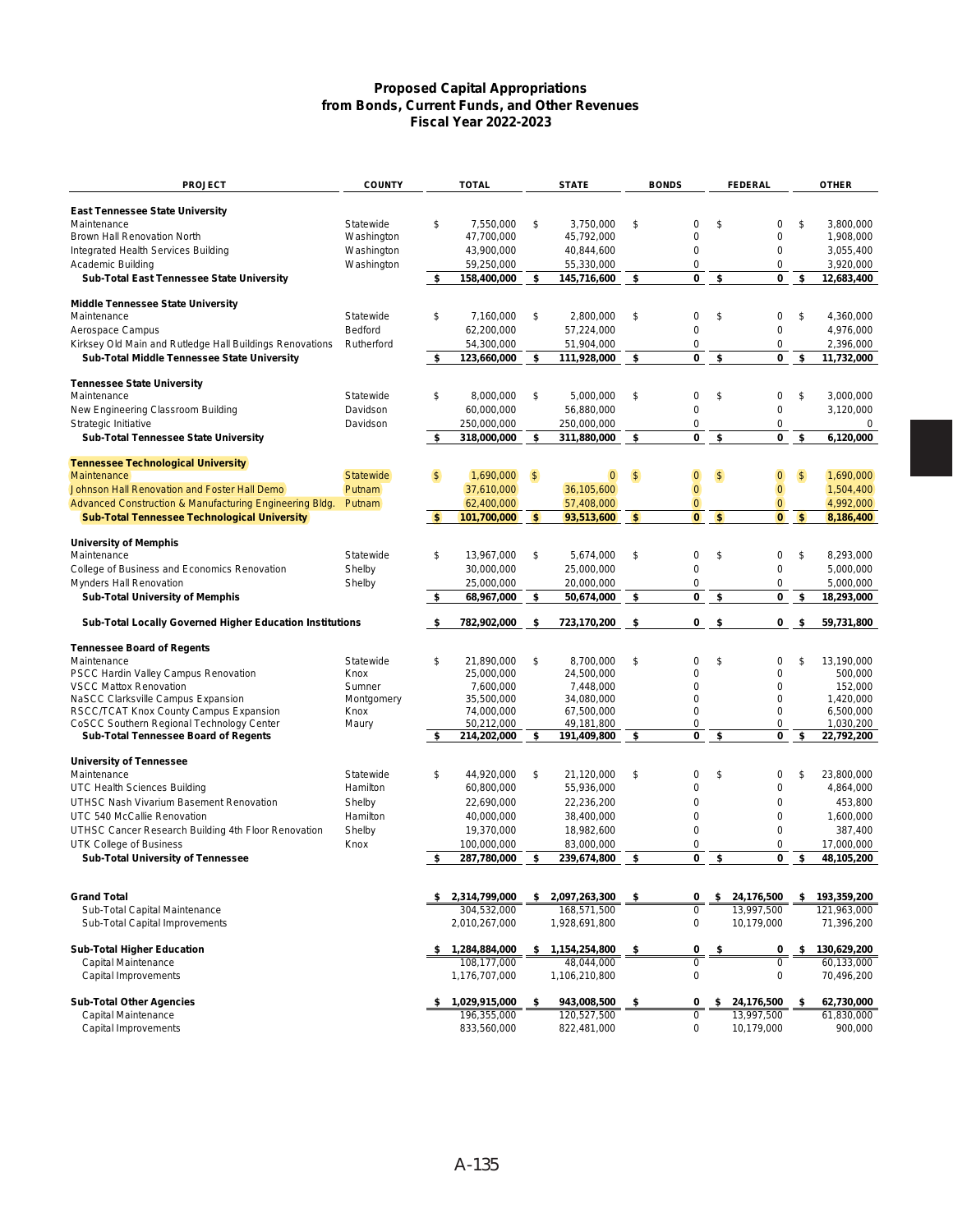#### **Proposed Capital Maintenance Appropriations from Bonds, Current Funds, and Other Revenues Fiscal Year 2022-2023**

| <b>PROJECT</b>                                                                                               | <b>COUNTY</b>       | <b>TOTAL</b>                | <b>STATE</b>               | <b>BONDS</b>      | FEDERAL                    | <b>OTHER</b>           |
|--------------------------------------------------------------------------------------------------------------|---------------------|-----------------------------|----------------------------|-------------------|----------------------------|------------------------|
|                                                                                                              |                     |                             |                            |                   |                            |                        |
| Agriculture                                                                                                  |                     |                             |                            |                   |                            |                        |
| Statewide Facilities Assessment and Maintenance Plan                                                         | Statewide           | \$<br>1,050,000             | \$<br>1.050.000            | \$<br>$\mathbf 0$ | \$<br>0                    | \$<br>0                |
| <b>Altamont Work Center Repairs</b>                                                                          | Grundy              | 570,000                     | 0                          | $\mathbf 0$       | $\pmb{0}$                  | 570,000                |
| Hohenwald Work Center Repairs                                                                                | Lewis               | 560,000                     | $\mathbf 0$<br>490.000     | 0<br>0            | 0                          | 560,000                |
| Selmer Work Center Repairs<br>Martha Sundquist State Forest Bridge Replacements                              | McNairy<br>Cocke    | 490,000<br>680,000          | 0                          | 0                 | 0<br>0                     | 0<br>680,000           |
| <b>Sub-Total Agriculture</b>                                                                                 |                     | \$<br>3,350,000             | \$<br>1,540,000            | \$<br>0           | \$<br>0                    | \$<br>1,810,000        |
|                                                                                                              |                     |                             |                            |                   |                            |                        |
| <b>Children's Services</b>                                                                                   |                     |                             |                            |                   |                            |                        |
| John S. Wilder Youth Development Center Upgrades                                                             | Fayette             | \$<br>1,000,000             | \$<br>0                    | \$<br>0           | \$<br>0                    | \$<br>1,000,000        |
| Correction                                                                                                   |                     |                             |                            |                   |                            |                        |
| BCCX Guild and Annex Fire Alarm Upgrades                                                                     | <b>Bledsoe</b>      | \$<br>1,900,000             | \$<br>0                    | \$<br>$\mathbf 0$ | \$<br>$\mathbf 0$          | \$<br>1,900,000        |
| MCCX Guild and Drug Court Fire Alarm Upgrades                                                                | Morgan              | 1,550,000                   | 0                          | $\mathbf 0$       | 0                          | 1,550,000              |
| RMSI and LDSNF Waste Water System Repairs                                                                    | Statewide           | 1,260,000                   | 0                          | $\mathbf 0$       | 0                          | 1,260,000              |
| DJRC Waste Water System Repairs                                                                              | Davidson            | 2,740,000                   | 0                          | $\mathbf 0$       | 0                          | 2,740,000              |
| <b>NWCX Waste Water System Repairs</b>                                                                       | Lake                | 2,200,000                   | 0                          | 0                 | 0                          | 2,200,000              |
| WTSP Wastewater Lagoon Biosolids Removal & Restoration                                                       | Lauderdale          | 350,000                     | 0                          | 0                 | $\mathbf 0$                | 350,000                |
| <b>TCIX Perimeter Security Improvements</b>                                                                  | Hickman             | 6,100,000                   | 0                          | $\mathbf 0$       | 0                          | 6,100,000              |
| BCCX Site 2 Security Electronics and HVAC for Guilds                                                         | Bledsoe             | 2,100,000                   | 0                          | $\mathbf 0$       | $\mathbf 0$                | 2,100,000              |
| MCCX Site 2 Security Electronics and HVAC for Guilds<br>NWCX Site 2 Security Electronics and HVAC for Guilds | Morgan<br>Lake      | 1,680,000<br>2,210,000      | 0<br>0                     | 0<br>0            | 0<br>0                     | 1,680,000<br>2,210,000 |
| NWCX High Mast Lighting Replacement                                                                          | Lake                | 6,600,000                   | 0                          | $\mathbf 0$       | 0                          | 6,600,000              |
| LDSNF High Mast Lighting Replacement                                                                         | Davidson            | 2,100,000                   | 0                          | 0                 | 0                          | 2,100,000              |
| MCCX Drug Court Reroof and Annex and Guild Gutters                                                           | Morgan              | 1,700,000                   | 0                          | 0                 | $\mathbf 0$                | 1,700,000              |
| <b>Statewide Site Security Updates</b>                                                                       | Statewide           | 500,000                     | 0                          | 0                 | $\mathbf 0$                | 500,000                |
| <b>Statewide Building Security Updates</b>                                                                   | Statewide           | 500.000                     | 0                          | $\mathbf 0$       | $\mathbf 0$                | 500,000                |
| <b>Statewide Electronic Security Updates</b>                                                                 | Statewide           | 500,000                     | 0                          | 0                 | $\mathbf 0$                | 500,000                |
| DJRC Sally Port Upgrades and Expansion                                                                       | Davidson            | 5,900,000                   | 0                          | $\Omega$          | $\mathbf 0$                | 5,900,000              |
| NECX Sally Port Upgrades and Expansion                                                                       | Johnson             | 6,400,000                   | 0                          | 0                 | 0                          | 6,400,000              |
| <b>Sub-Total Correction</b>                                                                                  |                     | \$<br>46,290,000            | \$<br>0                    | \$<br>0           | \$<br>0                    | \$<br>46,290,000       |
| <b>Environment and Conservation</b>                                                                          |                     |                             |                            |                   |                            |                        |
| Natchez Trace State Park Inn Refurbishing Phase 2                                                            | Henderson           | \$<br>5,450,000             | \$<br>5,450,000            | \$<br>$\mathbf 0$ | \$<br>$\pmb{0}$            | \$<br>0                |
| Fort Pillow State Historic Park Bridge and Trail Upgrades                                                    | Lauderdale          | 5,120,000                   | 5,120,000                  | $\mathbf 0$       | $\mathbf 0$                | 0                      |
| Fall Creek Falls SP Back Country Bridge and Trail Upgrades                                                   | Van Buren           | 3,580,000                   | 3,580,000                  | $\mathbf 0$       | 0                          | 0                      |
| Big Hill Pond Cypress Dismal Swamp Boardwalk Repl.                                                           | McNairy             | 8,590,000                   | 0                          | 0                 | $\mathbf 0$                | 8,590,000              |
| Bicentennial Capitol Mall State Park Equipment Repairs                                                       | Davidson            | 9,710,000                   | 9,710,000                  | $\mathbf 0$       | $\mathbf 0$                | 0                      |
| David Crockett Birthplace State Park WWTP Renovations                                                        | Greene              | 3,990,000                   | 3,990,000                  | 0                 | 0                          | 0                      |
| Pickwick Landing State Park WWTP Renovations                                                                 | Hardin              | 2,930,000                   | 2,930,000<br>0             | 0<br>$\mathbf 0$  | 0<br>$\pmb{0}$             | 0                      |
| Norris Dam State Park ADA Upgrades<br>Pickett CCC Memorial State Park ADA Upgrades                           | Campbell<br>Pickett | 2,470,000<br>3,540,000      | 3,540,000                  | 0                 | 0                          | 2,470,000<br>0         |
| Fort Loudoun State Historic Park ADA Upgrades                                                                | Monroe              | 2,840,000                   | 2,840,000                  | 0                 | $\mathbf 0$                | 0                      |
| South Cumberland State Park ADA Upgrades                                                                     | Grundy              | 2,630,000                   | 2,630,000                  | 0                 | 0                          | 0                      |
| Statewide State Park Playground Replacements                                                                 | Statewide           | 2,000,000                   | 2,000,000                  | 0                 | $\mathbf 0$                | 0                      |
| Norris Dam State Park Campground Renovations                                                                 | Campbell            | 12,040,000                  | 12,040,000                 | 0                 | 0                          | 0                      |
| Meeman-Shelby Forest SP Campground Renovations                                                               | Shelby              | 6,380,000                   | 6,380,000                  | 0                 | 0                          | 0                      |
| Standing Stone State Park Campground Renovations                                                             | Overton             | 8,240,000                   | 8,240,000                  | $\mathbf 0$       | 0                          | 0                      |
| Cove Lake State Park Campground Renovations                                                                  | Campbell            | 8,310,000                   | 8,310,000                  | 0<br>0            | 0                          | 0                      |
| Nathan Bedford Forrest SP Campground Renovations<br>Chickasaw State Park Campground Renovations              | Benton<br>Chester   | 7,360,000<br>8,280,000      | 7,360,000<br>8,280,000     | 0                 | 0<br>0                     | 0<br>0                 |
| Big Hill Pond State Park Campground Renovations                                                              | McNairy             | 6,320,000                   | 6,320,000                  | $\mathbf 0$       | $\pmb{0}$                  | 0                      |
| Statewide State Parks Elevator Modernization                                                                 | Statewide           | 2,080,000                   | 2,080,000                  | 0                 | 0                          | 0                      |
| Big Ridge State Park CCC Cabin Renovations                                                                   | Union               | 9,120,000                   | 9,120,000                  | 0                 | 0                          | 0                      |
| Edgar Evins State Park Cabin Foundation Repairs                                                              | Putnam              | 380,000                     | 380,000                    | 0                 | 0                          | 0                      |
| <b>Sub-Total Environment and Conservation</b>                                                                |                     | \$<br>121,360,000           | \$<br>110,300,000          | \$<br>0           | \$<br>0                    | \$<br>11,060,000       |
|                                                                                                              |                     |                             |                            |                   |                            |                        |
| <b>General Services</b><br><b>TPAC Annual Maintenance Grant</b>                                              | Davidson            | \$<br>300,000               | \$<br>300,000              | \$<br>0           | \$<br>$\pmb{0}$            | \$<br>0                |
| National Civil Rights Museum Maintenance Grant                                                               | Shelby              | 300,000                     | 300,000                    | 0                 | $\pmb{0}$                  | 0                      |
| <b>Sub-Total General Services</b>                                                                            |                     | \$<br>600,000               | \$<br>600,000              | \$<br>0           | \$<br>0                    | \$<br>0                |
|                                                                                                              |                     |                             |                            |                   |                            |                        |
| Military<br>Knoxville Readiness Center Re-Roof and Facility Update                                           | Knox                | \$<br>1,510,000             | \$<br>0                    | \$<br>0           | \$<br>755,000              | \$<br>755,000          |
| Jefferson City Readiness Center Re-Roof & Facility Update                                                    | Jefferson           | 1,160,000                   | 0                          | 0                 | 580,000                    | 580,000                |
| Chattanooga Readiness Center Re-Roofs & Facility Update                                                      | Hamilton            | 670,000                     | 0                          | 0                 | 335,000                    | 335,000                |
| Dunlap Readiness Center Re-Roof and Facility Update                                                          | Sequatchie          | 1,140,000                   | 570,000                    | 0                 | 570,000                    | 0                      |
| Covington Readiness Center Re-Roof and Facility Update                                                       | Tipton              | 1,200,000                   | 600,000                    | 0                 | 600,000                    | $\pmb{0}$              |
| Brownsville Readiness Center Re-Roof and Facility Update                                                     | Haywood             | 1,340,000                   | 670,000                    | 0                 | 670,000                    | 0                      |
| Newport Readiness Center HVAC and Facility Update                                                            | Cocke               | 990,000                     | 495,000                    | 0                 | 495,000                    | 0                      |
| Nashville JFHQ Building 100 HVAC and Facility Update                                                         | Davidson            | 1,400,000                   | 700,000                    | 0                 | 700,000                    | 0                      |
| Dayton Readiness Center Roof Repairs and Facility Update<br>Statewide Paving                                 | Rhea                | 445,000                     | 222,500                    | 0                 | 222,500                    | 0                      |
| <b>Sub-Total Military</b>                                                                                    | Statewide           | \$<br>950,000<br>10,805,000 | \$<br>475,000<br>3,732,500 | \$<br>0<br>0      | \$<br>475,000<br>5,402,500 | \$<br>0<br>1,670,000   |
|                                                                                                              |                     |                             |                            |                   |                            |                        |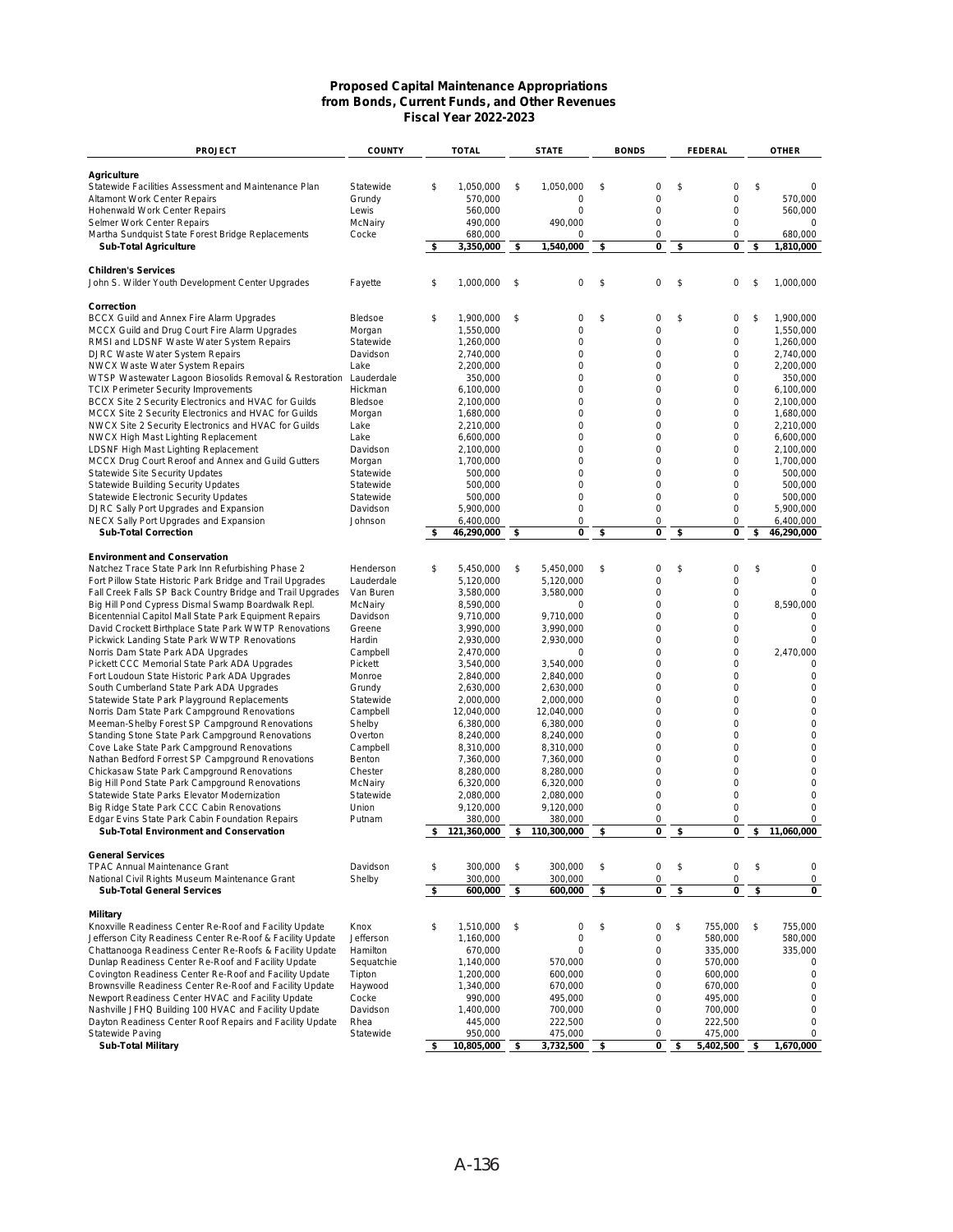#### **Proposed Capital Maintenance Appropriations from Bonds, Current Funds, and Other Revenues Fiscal Year 2022-2023**

| <b>PROJECT</b>                                                                             | <b>COUNTY</b>            |                | <b>TOTAL</b>           |                | <b>STATE</b>   | <b>BONDS</b>       |    | <b>FEDERAL</b> |                | <b>OTHER</b> |
|--------------------------------------------------------------------------------------------|--------------------------|----------------|------------------------|----------------|----------------|--------------------|----|----------------|----------------|--------------|
|                                                                                            |                          |                |                        |                |                |                    |    |                |                |              |
| Safety<br>THP Training Center Exterior ADA Parking & Site Upgrades                         | Davidson                 | \$             | 680.000                | \$             | 680,000        | \$<br>0            | \$ | 0              | \$             | $\mathbf 0$  |
| <b>Veterans Services</b>                                                                   |                          |                |                        |                |                |                    |    |                |                |              |
| <b>ETSVC Paving and Sidewalk Repairs</b>                                                   | Knox                     | \$             | 630.000                | \$             | 630.000        | \$<br>0            | \$ | 0              | \$             | $\mathbf 0$  |
| <b>WTSVC Building Repairs</b>                                                              | Shelby                   |                | 1,540,000              |                | 1.540.000      | 0                  |    | $\mathbf 0$    |                | $\mathbf 0$  |
| MTSVC Administration Building Repairs                                                      | Davidson                 |                | 550.000                |                | 550,000        | 0                  |    | 0              |                | $\mathbf 0$  |
| ETSVC Clean and Realign Headstones                                                         | Knox                     |                | 6,370,000              |                | 637,000        | 0                  |    | 5,733,000      |                | 0            |
| MTSVC Clean and Realign Headstones                                                         | Davidson                 |                | 2,760,000              |                | 276,000        | 0                  |    | 2,484,000      |                | 0            |
| ETSVC Site Grading and Drainage Improvements                                               | Knox                     |                | 420,000                |                | 42,000         | 0                  |    | 378,000        |                | 0            |
| <b>Sub-Total Veterans Services</b>                                                         |                          |                | 12,270,000             | \$             | 3,675,000      | \$<br>0            | \$ | 8,595,000      | \$             | 0            |
| <b>Locally Governed Higher Education Institutions</b>                                      |                          |                |                        |                |                |                    |    |                |                |              |
| <b>Austin Peay State University</b>                                                        |                          |                |                        |                |                |                    |    |                |                |              |
| Campus-Wide Elevator Modernization                                                         | Montgomery               | \$             | 1,000,000              | \$             | 0              | \$<br>0            | \$ | 0              | \$             | 1,000,000    |
| Dunn Center HVAC and Electrical Modernization Phase 2                                      | Montgomery               |                | 1,000,000              |                | $\Omega$       | 0                  |    | $\mathbf 0$    |                | 1,000,000    |
| Dunn Center HVAC and Electrical Modernization Phase 3                                      | Montgomery               |                | 1,000,000              |                | 1,000,000      | 0                  |    | 0              |                | 0            |
| Sub-Total Austin Peay State University                                                     |                          | \$             | 3,000,000              | \$             | 1,000,000      | \$<br>0            | \$ | 0              | \$             | 2,000,000    |
|                                                                                            |                          |                |                        |                |                |                    |    |                |                |              |
| <b>East Tennessee State University</b><br>HVAC and Steam Line Repairs                      |                          | \$             |                        | \$             | 0              | \$<br>0            | \$ | 0              | \$             | 3,800,000    |
| Multiple Buildings Roof Replacements                                                       | Washington<br>Washington |                | 3,800,000<br>2,800,000 |                | 2,800,000      | $\mathbf 0$        |    | $\mathbf 0$    |                | 0            |
| Radio Tower Repair and Replacement                                                         | Washington               |                | 950,000                |                | 950,000        | 0                  |    | 0              |                | $\mathbf 0$  |
| Sub-Total East Tennessee State University                                                  |                          | \$             | 7,550,000              | \$             | 3,750,000      | \$<br>0            | \$ | 0              | \$             | 3,800,000    |
|                                                                                            |                          |                |                        |                |                |                    |    |                |                |              |
| Middle Tennessee State University                                                          |                          |                |                        |                |                |                    |    |                |                |              |
| Multiple Buildings Elevator Modernization Phase 3                                          | Rutherford               | \$             | 1,407,800              | \$             | 0              | \$<br>0            | \$ | 0              | \$             | 1,407,800    |
| Campus-Wide Lighting and Lighting Control Updates                                          | Rutherford               |                | 952,200                |                | $\mathbf 0$    | $\mathbf 0$        |    | $\mathbf 0$    |                | 952,200      |
| Multiple Buildings Mechanical and Controls Updates                                         | Rutherford               |                | 2.000.000              |                | $\mathbf 0$    | $\mathbf 0$        |    | $\mathbf 0$    |                | 2,000,000    |
| Campus-Wide Access Control and Security Updates                                            | Rutherford               |                | 800,000                |                | 800.000        | $\mathbf 0$        |    | $\pmb{0}$      |                | $\mathbf 0$  |
| Multiple Buildings Exterior Envelope Updates                                               | Rutherford               |                | 2,000,000              |                | 2,000,000      | 0                  |    | 0              |                | $\mathbf 0$  |
| Sub-Total Middle Tennessee State University                                                |                          | \$             | 7,160,000              | \$             | 2,800,000      | \$<br>0            | \$ | 0              | \$             | 4,360,000    |
| <b>Tennessee State University</b>                                                          |                          |                |                        |                |                |                    |    |                |                |              |
| Electrical Upgrades Phase 3                                                                | Davidson                 | \$             | 5,000,000              | \$             | 5,000,000      | \$<br>0            | \$ | 0              | \$             | 0            |
| <b>HM Love Center Renovation</b>                                                           | Davidson                 |                | 3,000,000              |                | 0              | 0                  |    | 0              |                | 3,000,000    |
| <b>Sub-Total Tennessee State University</b>                                                |                          | S              | 8,000,000              | \$             | 5,000,000      | \$<br>0            | \$ | 0              | \$             | 3,000,000    |
|                                                                                            |                          |                |                        |                |                |                    |    |                |                |              |
| <b>Tennessee Technological University</b>                                                  |                          |                |                        |                |                |                    |    |                |                |              |
| <b>Craft Center Generator and Fire Pump Upgrades</b>                                       | <b>DeKalb</b>            | $\mathfrak{S}$ | 550,000                | $\mathfrak{s}$ | $\mathbf{0}$   | \$<br>$\mathbf{0}$ | \$ | $\mathbf{0}$   | $\mathfrak{S}$ | 550,000      |
| Craft Center HVAC Upgrades                                                                 | <b>DeKalb</b>            |                | 1,140,000              |                | $\overline{0}$ | $\mathbf{0}$       | \$ | $\overline{0}$ |                | 1,140,000    |
| <b>Sub-Total Tennessee Technological University</b>                                        |                          | \$             | 1,690,000              | $\frac{1}{2}$  | $\bf{0}$       | \$<br>$\bf{0}$     |    | $\bf{0}$       | <b>S</b>       | 1,690,000    |
| <b>University of Memphis</b>                                                               |                          |                |                        |                |                |                    |    |                |                |              |
| HVAC Component Replacements Multiple Buildings                                             | Shelby                   | \$             | 4,293,000              | \$             | $\mathbf 0$    | \$<br>0            | \$ | 0              | \$             | 4,293,000    |
| Multiple Buildings Repairs                                                                 | Shelby                   |                | 4,000,000              |                | $\mathbf 0$    | $\mathbf 0$        |    | $\mathbf 0$    |                | 4,000,000    |
| Multiple Buildings Roof Replacements                                                       | Shelby                   |                | 3,000,000              |                | 3,000,000      | 0                  |    | 0              |                | 0            |
| <b>Wilder Tower Repairs</b>                                                                | Shelby                   |                | 2,674,000              |                | 2,674,000      | 0                  |    | 0              |                | $\mathbf 0$  |
| Sub-Total University of Memphis                                                            |                          |                | 13,967,000             | s              | 5,674,000      | \$<br>0            | \$ | 0              | S              | 8,293,000    |
| Sub-Total Locally Governed Higher Education Institutions                                   |                          |                | 41,367,000             | \$             | 18,224,000     | \$<br>0            | s  | 0              | \$             | 23,143,000   |
|                                                                                            |                          |                |                        |                |                |                    |    |                |                |              |
| <b>Tennessee Board of Regents</b><br>PSCC HVAC and Electrical Upgrades and Repairs Phase 2 | Knox                     | \$             | 1,100,000              | \$             | 0              | \$<br>0            | \$ | 0              | \$             | 1.100.000    |
| WSCC Campbell College Center Fire & Safety Remediations                                    | Hamblen                  |                | 1,700,000              |                | $\mathbf 0$    | 0                  |    | $\mathbf 0$    |                | 1.700.000    |
| DSCC Campus Roof Drain Replacements                                                        |                          |                | 270,000                |                | 0              | 0                  |    | 0              |                | 270,000      |
| CoSCC Several Buildings Roof Replacements                                                  | Dyer<br>Maury            |                | 1,280,000              |                | 0              | 0                  |    | $\pmb{0}$      |                | 1,280,000    |
| <b>ChSCC Elevator Installation</b>                                                         | Hamilton                 |                | 1,220,000              |                | 0              | 0                  |    | 0              |                | 1,220,000    |
| NaSCC HVAC and Cooling Tower Repairs                                                       | Davidson                 |                | 800,000                |                | 0              | 0                  |    | 0              |                | 800,000      |
| JSCC Administration Building HVAC and Fire Alarm Updates                                   | Madison                  |                | 820,000                |                | 0              | 0                  |    | 0              |                | 820,000      |
| <b>CISCC Campus HVAC Updates</b>                                                           | <b>Bradley</b>           |                | 1,000,000              |                | 0              | 0                  |    | 0              |                | 1,000,000    |
| RSCC Multiple Buildings HVAC Corrections                                                   | Roane                    |                | 1,800,000              |                | $\pmb{0}$      | 0                  |    | 0              |                | 1,800,000    |
| VSCC HVAC Upgrades                                                                         | Sumner                   |                | 3,200,000              |                | 0              | 0                  |    | 0              |                | 3,200,000    |
| STCC Mechanical Systems and Infrastructure Updates                                         | Shelby                   |                | 4,000,000              |                | 4,000,000      | 0                  |    | 0              |                | 0            |
| <b>MSCC Parking and Roadway Repairs</b>                                                    | Moore                    |                | 1,220,000              |                | 1,220,000      | 0                  |    | 0              |                | $\mathbf 0$  |
| NeSCC Powers Math and Science Building Updates                                             | Sullivan                 |                | 1,550,000              |                | 1,550,000      | 0                  |    | 0              |                | $\mathbf 0$  |
| <b>TCAT Harriman Building D Foundation Repairs</b>                                         | Roane                    |                | 280,000                |                | 280,000        | 0                  |    | 0              |                | $\mathbf 0$  |
| TCAT Murfreesboro Fire Alarm System Upgrade                                                | Rutherford               |                | 380,000                |                | 380,000        | 0                  |    | 0              |                | 0            |
| TCAT Nashville Fire Alarm System Upgrade                                                   | Davidson                 |                | 670,000                |                | 670,000        | 0                  |    | 0              |                | 0            |
| <b>CISCC Student Center Roof Replacement</b>                                               | <b>Bradley</b>           |                | 600,000                |                | 600,000        | 0                  |    | 0              |                | 0            |
| Sub-Total Tennessee Board of Regents                                                       |                          | \$             | 21,890,000             |                | 8,700,000      | \$<br>0            | \$ | 0              | \$             | 13,190,000   |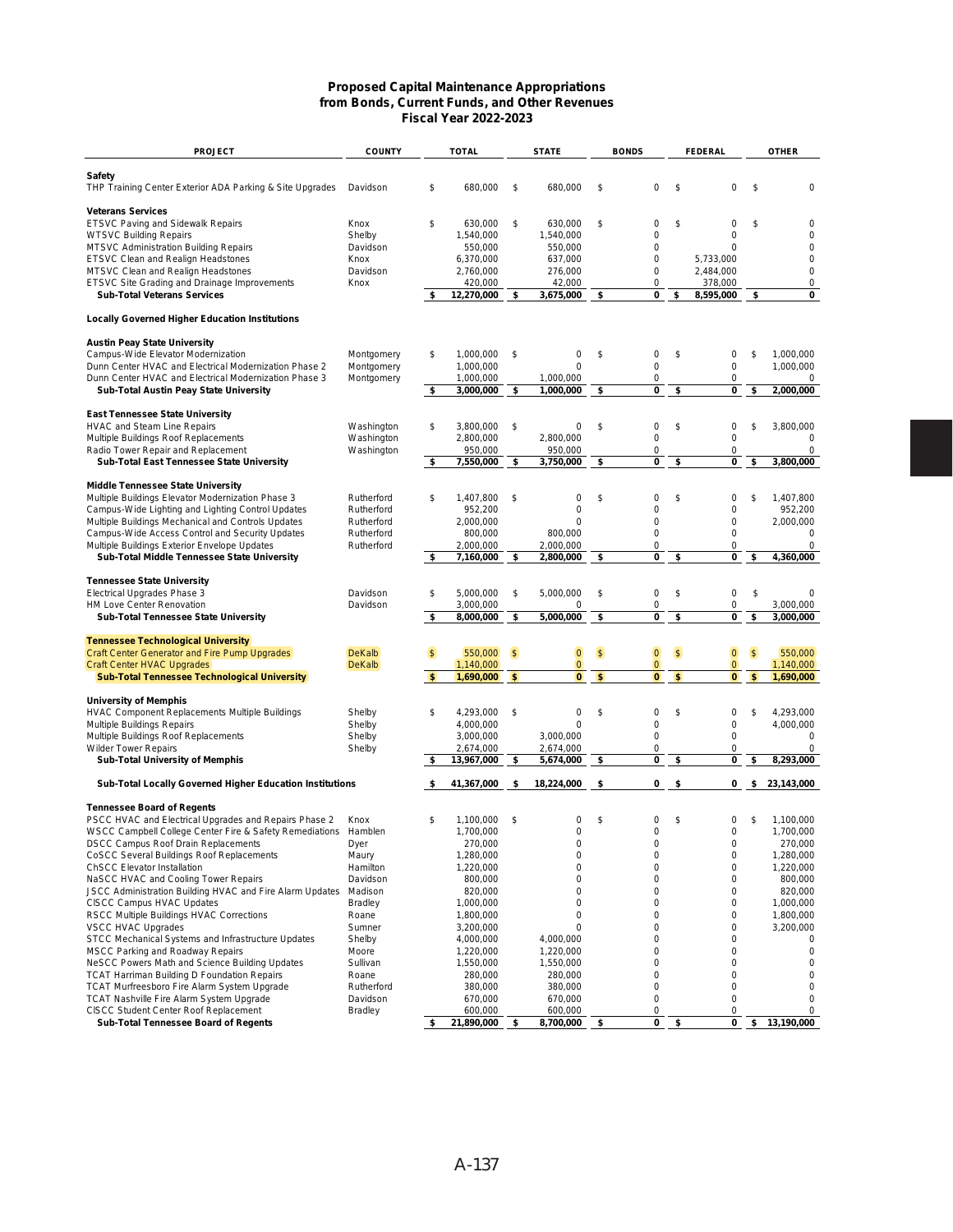#### **Proposed Capital Maintenance Appropriations from Bonds, Current Funds, and Other Revenues Fiscal Year 2022-2023**

| <b>PROJECT</b>                                     | <b>COUNTY</b> | <b>TOTAL</b>    |     | <b>STATE</b> |    | <b>BONDS</b> |   | <b>FEDERAL</b> | <b>OTHER</b>  |
|----------------------------------------------------|---------------|-----------------|-----|--------------|----|--------------|---|----------------|---------------|
| University of Tennessee                            |               |                 |     |              |    |              |   |                |               |
| UTK Steam Plant Boiler Replacement                 | Knox          | \$<br>3,000,000 | \$. |              |    |              |   | 0              | 3,000,000     |
| UTIA West TN-REC Building Envelope Repairs         | Madison       | 3,630,000       |     |              |    | 0            |   | 0              | 3,630,000     |
| UTHSC Emergency Generator Replacements             | Shelby        | 2,500,000       |     |              |    |              |   | U              | 2,500,000     |
| UTM Clement Building Systems Upgrade               | Weakley       | 4,160,000       |     |              |    |              |   |                | 4,160,000     |
| UTS Life Safety Upgrades                           | Giles         | 1,000,000       |     |              |    |              |   | n              | 1,000,000     |
| UTK Steam Distribution Upgrades                    | Knox          | 3,000,000       |     |              |    |              |   |                | 3,000,000     |
| UTHSC General Education Building HVAC Improvements | Shelby        | 1,750,000       |     |              |    |              |   |                | 1,750,000     |
| UTM South Plant Chiller Replacement                | Weakley       | 1,760,000       |     |              |    |              |   |                | 1,760,000     |
| UTIA Lone Oaks 4-H Center Improvements             | Hardeman      | 3,000,000       |     |              |    |              |   |                | 3,000,000     |
| UTK Steam Distribution Upgrades - Southeast Campus | Knox          | 3,000,000       |     | 3,000,000    |    |              |   |                |               |
| <b>UTHSC Roof Replacements</b>                     | Shelby        | 2,640,000       |     | 2,640,000    |    |              |   |                |               |
| <b>UTC Brock Hall Upgrades</b>                     | Hamilton      | 10,820,000      |     | 10,820,000   |    |              |   |                |               |
| UTM University Center Sewer Line Replacement       | Weakley       | 890,000         |     | 890,000      |    |              |   |                |               |
| UTIA Clyde Austin 4-H Center Sewer Improvements    | Greene        | 1,260,000       |     | 1,260,000    |    |              |   |                |               |
| UTM ADA Campus Upgrades                            | Weakley       | 2,510,000       |     | 2,510,000    |    |              |   |                |               |
| Sub-Total University of Tennessee                  |               | 44,920,000      | £.  | 21,120,000   | \$ | 0            |   | 0              | 23,800,000    |
| <b>Grand Total</b>                                 |               | 304,532,000     |     | 168,571,500  | s  | 0            | s | 13,997,500     | \$121,963,000 |
| Sub-Total Higher Education                         |               | 108,177,000     |     | 48,044,000   |    |              |   |                | 60,133,000    |
| Sub-Total Other Agencies                           |               | 196,355,000     |     | 120,527,500  |    | ი            |   | 13,997,500     | 61,830,000    |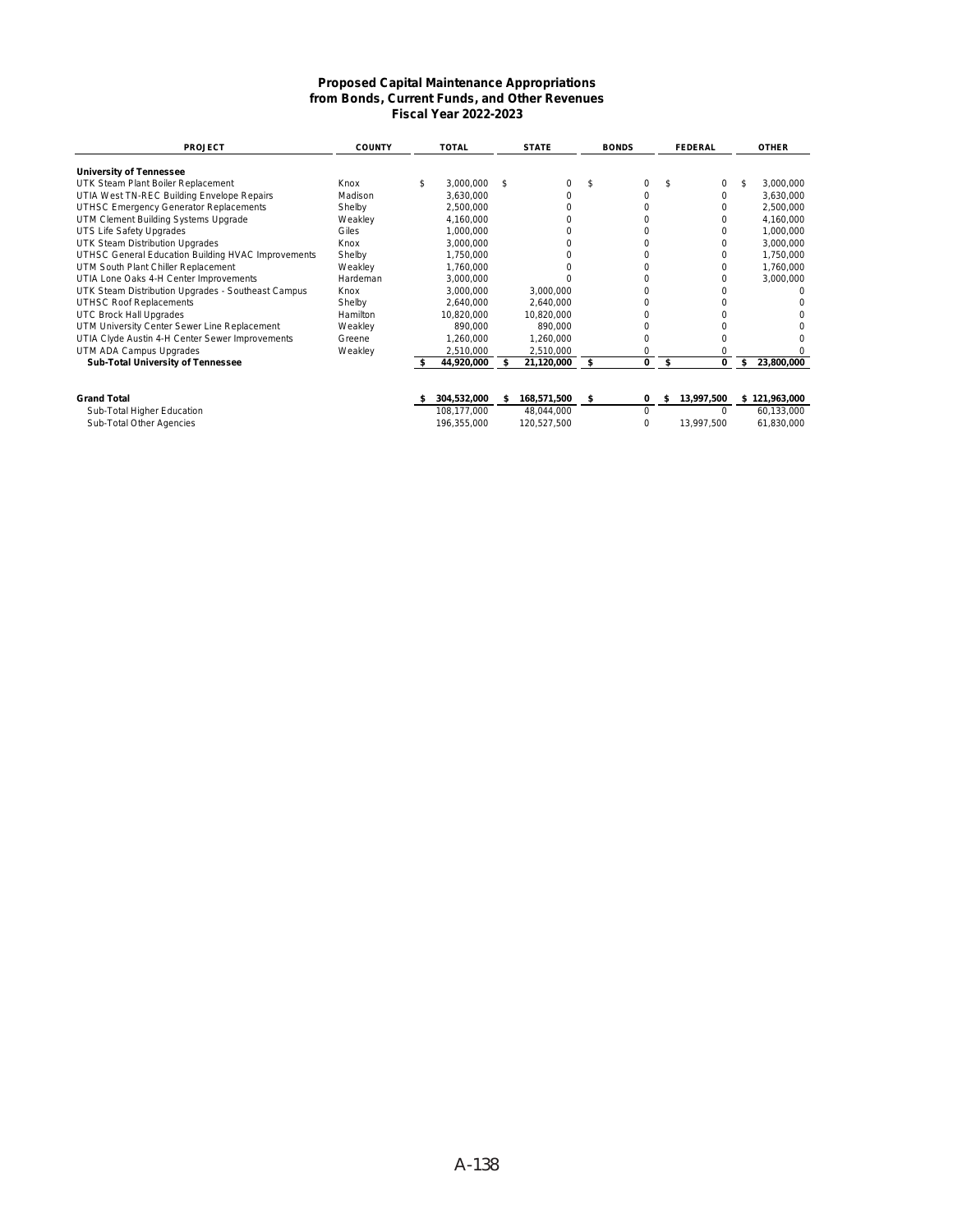#### **Projects Funded from Dedicated Revenues Fiscal Year 2022-2023**

|                                                         | <b>COUNTY</b> |     | <b>TOTAL</b> | <b>STATE</b> | <b>BONDS</b> | <b>FEDERAL</b> | <b>OTHER</b>     |
|---------------------------------------------------------|---------------|-----|--------------|--------------|--------------|----------------|------------------|
| <b>Capital Improvements:</b>                            |               |     |              |              |              |                |                  |
| Transportation                                          |               |     |              |              |              |                |                  |
| Washington County Maintenance Building Replacement      | Washington    | \$  | 900.000      | \$<br>0      | \$<br>0      | \$<br>0        | \$<br>900.000    |
| Bledsoe County Maintenance Building Replacement         | Bledsoe       |     | 900,000      | 0            | 0            | 0              | 900,000          |
| Van Buren County Maintenance Building Replacement       | Van Buren     |     | 900,000      | 0            | 0            | $\mathbf 0$    | 900,000          |
| Davidson County New Equipment Shed                      | Davidson      |     | 700.000      | 0            | 0            | 0              | 700.000          |
| Region 4 New CDL Training Facility and Equipment Shed   | Madison       |     | 1,690,000    | 0            | 0            | $\mathbf 0$    | 1,690,000        |
| Region 1 New Equipment Sheds                            | Statewide     |     | 1,000,000    | 0            | 0            | 0              | 1,000,000        |
| <b>Bedford County Operations Property Acquisition</b>   | Bedford       |     | 200,000      | 0            | 0            | 0              | 200,000          |
| Sullivan County Operations Property Acquisition         | Sullivan      |     | 300.000      | 0            | 0            | 0              | 300,000          |
| Lawrence County Equipment Shed Addition                 | Lawrence      |     | 250,000      | 0            | 0            | 0              | 250,000          |
| Robertson County New Brine Shed                         | Robertson     |     | 225,000      | 0            | 0            | 0              | 225,000          |
| Putnam County Highway Marking Storage Building Addition | Putnam        |     | 200,000      | 0            | 0            | 0              | 200,000          |
| Shelby County HELP Program Building Replacement         | Shelby        |     | 900,000      | 0            | 0            | 0              | 900,000          |
| <b>Sub-Total Transportation</b>                         |               | -\$ | 8,165,000    | \$<br>0      | \$<br>0      | \$<br>0        | \$<br>8,165,000  |
| <b>Total Improvements</b>                               |               | S   | 8,165,000    | \$<br>0      | \$<br>0      | \$<br>0        | \$<br>8,165,000  |
| <b>Capital Maintenance:</b>                             |               |     |              |              |              |                |                  |
| Transportation                                          |               |     |              |              |              |                |                  |
| Region 3 Headquarters Elevators Replacement             | Davidson      | \$  | 400,000      | \$<br>0      | \$<br>0      | \$<br>0        | \$<br>400,000    |
| District Garage Maintenance Bay Upgrades                | Statewide     |     | 1,500,000    | 0            | 0            | 0              | 1,500,000        |
| <b>Sub-Total Transportation</b>                         |               | \$  | 1,900,000    | \$<br>0      | \$<br>0      | \$<br>0        | \$<br>1,900,000  |
| <b>Total Maintenance</b>                                |               | S   | 1,900,000    | \$<br>0      | \$<br>0      | \$<br>0        | \$<br>1,900,000  |
|                                                         |               |     |              |              |              |                |                  |
| <b>Total Dedicated Funds</b>                            |               | \$  | 10,065,000   | \$<br>0      | \$<br>0      | \$<br>0        | \$<br>10,065,000 |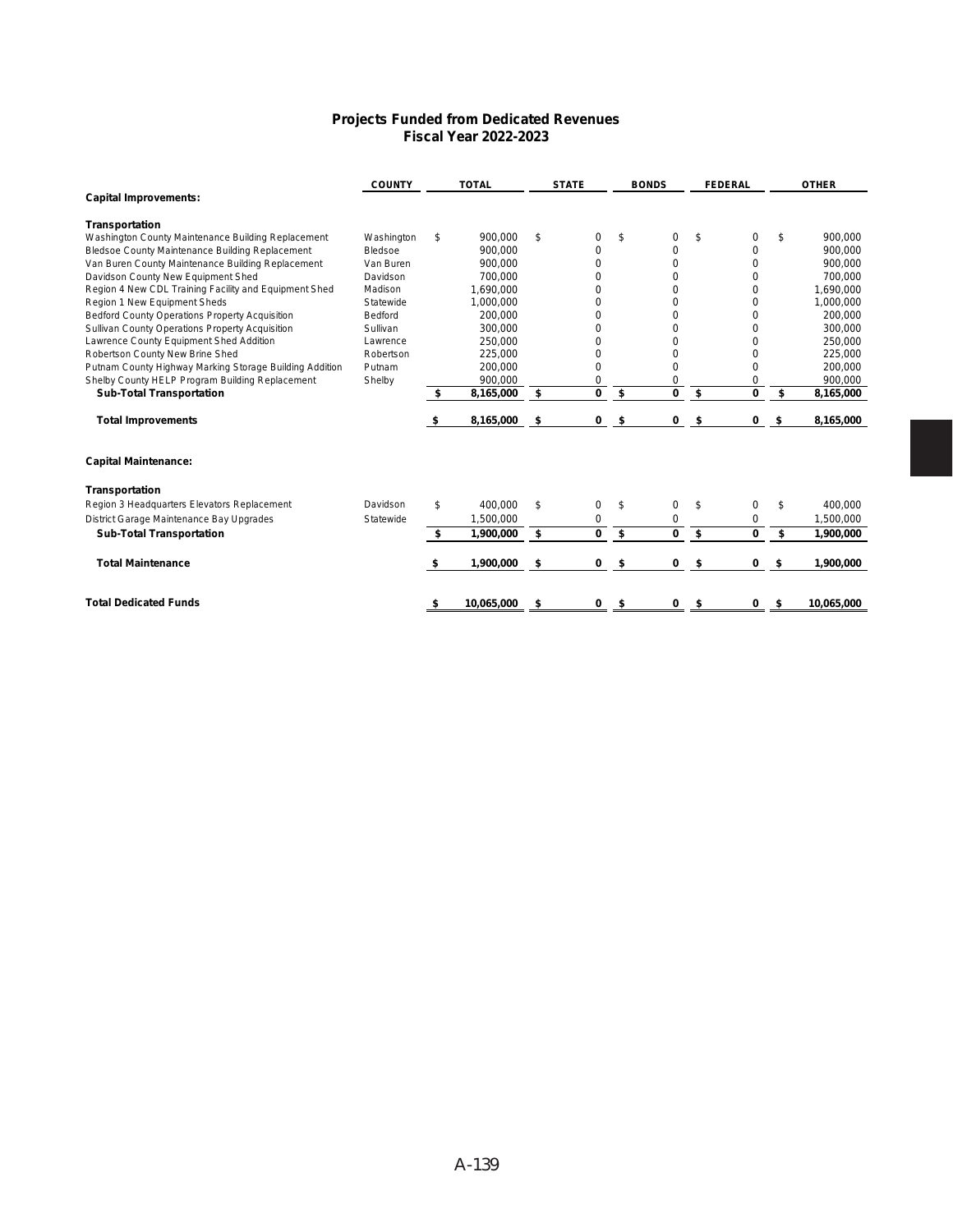#### **Proposed Capital Projects from School Bonds and Other Sources Fiscal Year 2022-2023**

The capital projects listed in this section are presented for information purposes only. This is not a request for state tax funds. It is the intent of the listed institutions to initiate these projects within the next two years. All projects listed herein are subject to the approval of the State Building Commission and may have to obtain additional approval by the Tennessee State School Bond Authority (TSSBA) or the State Funding Board, depending upon the funding source. All projects have previously been endorsed by the respective system governing board and the Tennessee Higher Education Commission.

|                                                                                 |                   |                 |           | <b>INSTITUTIONAL/</b> |                  |
|---------------------------------------------------------------------------------|-------------------|-----------------|-----------|-----------------------|------------------|
|                                                                                 | <b>TOTAL</b>      | <b>TSSBA</b>    |           | <b>AUXILIARY</b>      | <b>OTHER</b>     |
| <b>Locally Governed Institutions</b>                                            |                   |                 |           |                       |                  |
| <b>East Tennessee State University</b>                                          |                   |                 |           |                       |                  |
| John Robert Bell Drive Upgrade                                                  | \$<br>1,200,000   | \$<br>0         | \$        | 1,200,000             | \$<br>0          |
| <b>Brooks Gym Renovation</b>                                                    | 1,500,000         | 0               |           | 1,500,000             | 0                |
| Brown Hall Teaching Lab Upgrades                                                | 2,800,000         | 0               |           | 2,800,000             | 0                |
| Innovation Park Development New Clinical Building                               | 33,500,000        | 0               |           | 0                     | 33,500,000       |
| Nicks Hall Nursing Renovation                                                   | 1,500,000         | 0               |           | 1,500,000             | 0                |
| Baseball Team Area and Hitting Facility                                         | 3,300,000         | 0               |           | 0                     | 3,300,000        |
| Buc Ridge Multiple Building Renovation                                          | 1,500,000         | 0               |           | 1,500,000             | 0                |
| <b>Total East Tennessee State University</b>                                    | \$<br>45,300,000  | \$<br>0         | \$        | 8,500,000             | \$<br>36,800,000 |
|                                                                                 |                   |                 |           |                       |                  |
| <b>Middle Tennessee State University</b><br>Campus Quadrangle Site Improvements | \$<br>2,020,000   | \$<br>0         | \$        | 2,020,000             | \$<br>0          |
| Aerospace Campus                                                                | 1,658,000         | 1,658,000       |           | 0                     | $\mathbf 0$      |
| Renovate Kirksey Old Main and Rutledge Hall Buildings                           | 790,000           | 790,000         |           | 0                     | 0                |
|                                                                                 |                   | \$              | \$        | 2,020,000             | \$               |
| <b>Total Middle Tennessee State University</b>                                  | \$<br>4,468,000   | 2,448,000       |           |                       | 0                |
| <b>Tennessee State University</b>                                               |                   |                 |           |                       |                  |
| Indoor Practice Facility Turf Replacement                                       | \$<br>300,000     | \$<br>0         | \$        | 0                     | \$<br>300,000    |
| Weight Room                                                                     | 200,000           | 0               |           | $\Omega$              | 200,000          |
| Gentry Center Interior Painting                                                 | 200,000           | 0               |           | 200,000               | 0                |
| Gentry Center New Interior Lights                                               | 200,000           | 0               |           | 200,000               | $\Omega$         |
| Gentry Center New Score and Vision Board                                        | 700,000           | 0               |           | 0                     | 700,000          |
| <b>Total Tennessee State University</b>                                         | \$<br>1,600,000   | \$<br>0         | \$        | 400,000               | \$<br>1,200,000  |
|                                                                                 |                   |                 |           |                       |                  |
| <b>University of Memphis</b>                                                    |                   |                 |           |                       |                  |
| <b>Physical Plant Building</b>                                                  | \$<br>1,000,000   | \$<br>0         | \$        | 1,000,000             | \$<br>0          |
| <b>Clinical Support Restoration</b>                                             | 1,300,000         | 0               |           | 1,300,000             | 0                |
| <b>Graduate Student Housing</b>                                                 | 11,500,000        | 0               |           | 11,500,000            | 0                |
| Parking Improvements and Expansion                                              | 750,000           | 0               |           | 750,000               | 0                |
| Jones Hall and Research Park Roof Replacements                                  | 1,250,000         | 0               |           | 1,250,000             | 0                |
| <b>Total University of Memphis</b>                                              | \$<br>15,800,000  | \$<br>0         | \$        | 15,800,000            | \$<br>0          |
| <b>Total Locally Governed Institutions</b>                                      | \$<br>67,168,000  | \$<br>2,448,000 | \$        | 26,720,000            | \$<br>38,000,000 |
| University of Tennessee System                                                  |                   |                 |           |                       |                  |
| University of Tennessee Knoxville                                               |                   |                 |           |                       |                  |
| Parking Lot Repairs and Paving Improvements                                     | \$<br>500,000     | \$<br>0         | \$        | 500,000               | \$<br>0          |
| Lab Renovations                                                                 | 5,000,000         | 0               |           | 5,000,000             | 0                |
| Classroom Upgrades                                                              | 5,000,000         | 0               |           | 5,000,000             | 0                |
| <b>Athletic Facilities Upgrades</b>                                             | 5,000,000         | 0               |           | 5,000,000             | 0                |
| Melrose Hall                                                                    | 60,000,000        | 0               |           | 60,000,000            | 0                |
| Presidential Court Building Renovation                                          | 30,000,000        | 0               |           | 30,000,000            | 0                |
| <b>Total University of Tennessee Knoxville</b>                                  | \$<br>105,500,000 | \$<br>0         | \$        | 105,500,000           | \$<br>0          |
|                                                                                 |                   |                 |           |                       |                  |
| UT Health Science Center                                                        |                   |                 |           |                       |                  |
| Classroom Upgrades                                                              | \$<br>2,010,000   | \$<br>0         | \$        | 2,010,000             | \$<br>0          |
| UT Institute of Agriculture                                                     |                   |                 |           |                       |                  |
| Lone Oaks 4-H Center STEM Building                                              | \$<br>6,000,000   | \$<br>0         | \$        | 0                     | \$<br>6,000,000  |
| Lone Oaks 4-H Center Bridges                                                    | 850,000           | 0               |           | 0                     | 850,000          |
| <b>Total UT Institute of Agriculture</b>                                        | \$<br>6,850,000   | \$<br>0         | $\bullet$ | 0                     | \$<br>6,850,000  |
| <b>Total University of Tennessee System</b>                                     | \$<br>114,360,000 | \$<br>0         | \$        | 107,510,000           | \$<br>6,850,000  |
|                                                                                 |                   |                 |           |                       |                  |
| <b>Grand Total</b>                                                              | \$<br>181,528,000 | \$<br>2,448,000 | \$        | 134,230,000           | \$<br>44,850,000 |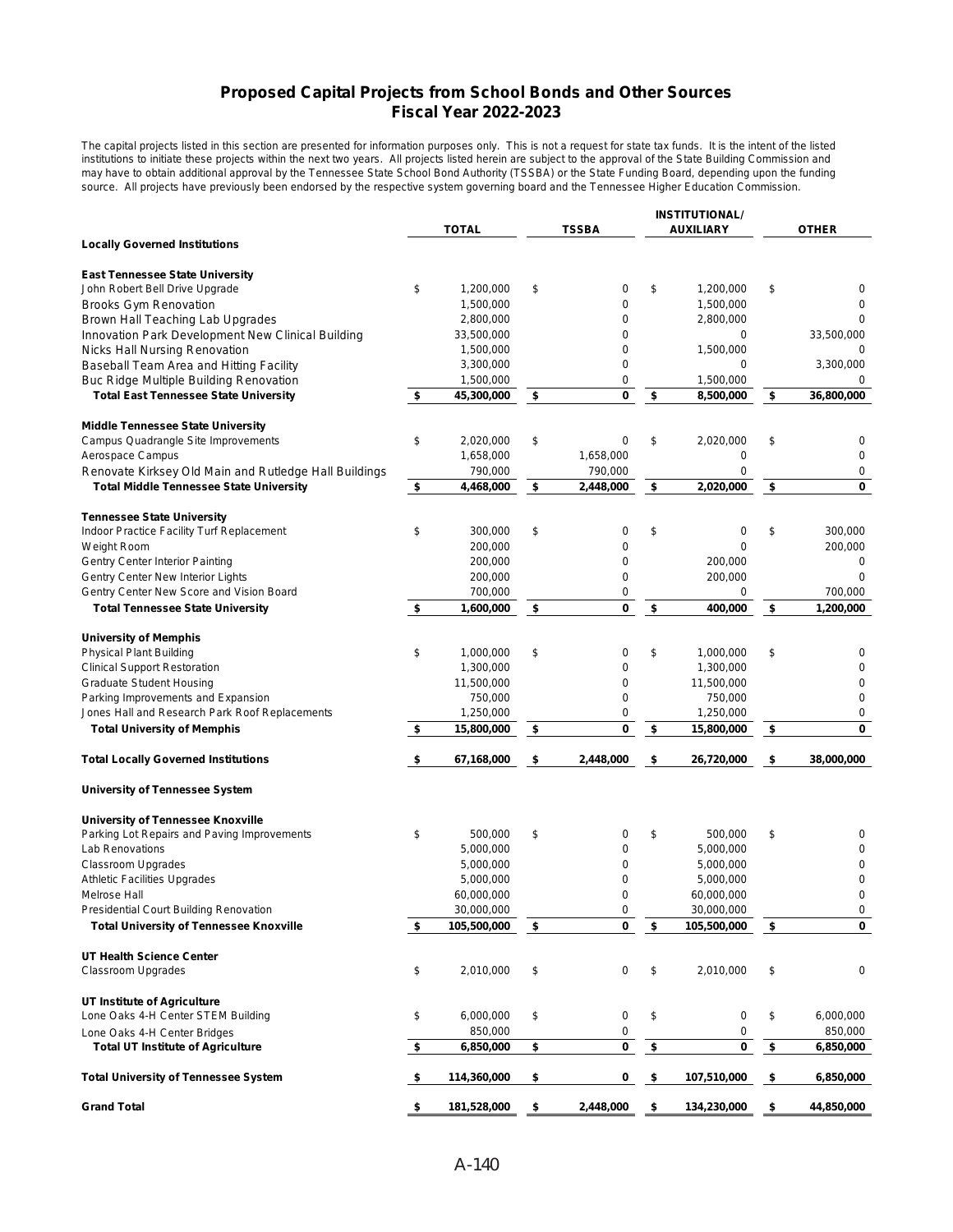|                                                                                                                                                                                                                                                | Total<br><b>Project Cost</b> |
|------------------------------------------------------------------------------------------------------------------------------------------------------------------------------------------------------------------------------------------------|------------------------------|
| <b>Agriculture</b>                                                                                                                                                                                                                             |                              |
| Objective: Promote efficient use of agricultural resources.                                                                                                                                                                                    |                              |
| <b>Maintenance</b><br>Funds to repair, maintain, and update facilities. See Capital Maintenance Project Descriptions<br>for additional details.                                                                                                | \$<br>3,350,000              |
| <b>Tennessee City Work Center</b><br>Funds are provided for the demolition of an existing facility and construction of a new work<br>center to include a burn permit call center, office facilities, maintenance shop, and seedling<br>cooler. | 4,250,000                    |
| <b>Chickasaw Work Center</b><br>Funds are provided for the construction of a new work center including an office building, vehicle<br>maintenance structure, and infrastructure improvements.                                                  | 4,750,000                    |
| <b>Sub-Total Agriculture</b>                                                                                                                                                                                                                   | \$<br>12,350,000             |
| <b>Children's Services</b><br>Objective: Provide safe and secure surroundings for youth development residents.<br><b>Maintenance</b>                                                                                                           | \$<br>1,000,000              |
| Funds to repair, maintain, and update facilities. See Capital Maintenance Project Descriptions<br>for additional details.                                                                                                                      |                              |
| <b>Commerce and Insurance</b><br>Objective: Provide training to emergency personnel.                                                                                                                                                           |                              |
| TN Fire Training Academy Residential Burn Building<br>Funds are provided for the construction of a new residential burn building.                                                                                                              | \$<br>1,720,000              |
| <b>Correction</b><br>Objective: Provide safe and secure facilities to house inmates.                                                                                                                                                           |                              |
| <b>Maintenance</b><br>Funds to repair, maintain, and update facilities. See Capital Maintenance Project Descriptions<br>for additional details.                                                                                                | \$<br>46,290,000             |
| <b>Education</b><br>Objective: Provide a safe and secure environment for learning.                                                                                                                                                             |                              |
| <b>WTSD Exterior Building Improvements</b><br>Funds are provided for the construction of an exterior corridor to connect the gymnasium/library<br>and classroom building.                                                                      | \$<br>1,850,000              |
| TSB Building and Site Improvements Phase 2<br>Funds are provided for renovations to Building 1-A and 1-B, the gymnasium, and outdoor<br>playground area.                                                                                       | 13,410,000                   |
| <b>Sub-Total Education</b>                                                                                                                                                                                                                     | \$<br>15,260,000             |
| <b>Environment and Conservation</b><br>Objective: Increase visitation to the state's parks and historic areas.                                                                                                                                 |                              |
| <b>Maintenance</b><br>Funds to repair, maintain, and update facilities. See Capital Maintenance Project Descriptions<br>for additional details.                                                                                                | \$<br>121,360,000            |
| <b>Henry Horton State Park Lodge Renovations</b><br>Funds are provided for renovation of the lodge including the motor lodge aspect; replacement of<br>mechanical, plumbing, and electrical systems; and repair of parking lots.               | 27,130,000                   |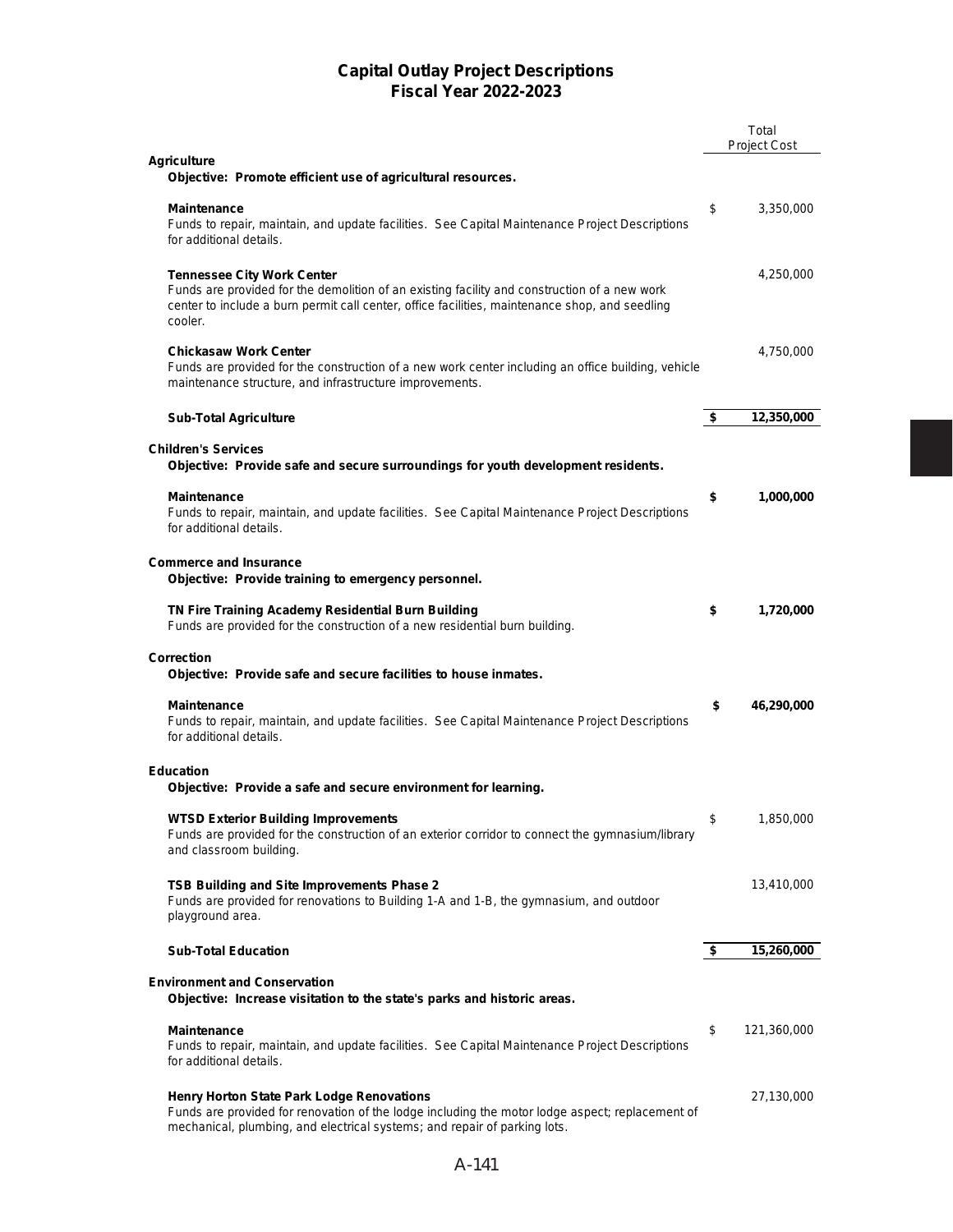|                                                                                                                                                                                                                                                                                | Total<br><b>Project Cost</b> |
|--------------------------------------------------------------------------------------------------------------------------------------------------------------------------------------------------------------------------------------------------------------------------------|------------------------------|
| <b>Henry Horton State Park ADA Renovations</b><br>Funds are provided for ADA upgrades at Henry Horton State Park.                                                                                                                                                              | \$<br>9,830,000              |
| Radnor Lake State Natural Area Land Acquisition<br>Funds are provided for the acquisition of land at Radnor Lake State Natural Area.                                                                                                                                           | 4,600,000                    |
| <b>Statewide Swimming Pool Improvements</b><br>Funds are provided for repairs and improvements to public swimming pools at six state parks.                                                                                                                                    | 3,400,000                    |
| Harpeth River State Park Visitor Center and Canoe Access<br>Funds are provided for the construction of a visitor center and support facilities at Harpeth River<br>State Park. Project includes construction of a canoe access site with parking at the Harpeth<br>River.      | 6,500,000                    |
| Justin P. Wilson Cumberland Trail State Park Facilities Upgrades<br>Funds are provided for improvements to the ranger contact station, restroom facility, parking,<br>and day use facilities.                                                                                  | 5,540,000                    |
| Montgomery Bell State Park Four Mile Creek Campground Renovation<br>Funds are provided for renovation of Four Mile Creek campground.                                                                                                                                           | 8,950,000                    |
| <b>Pickwick Landing State Park Campground Renovations</b><br>Funds are provided for renovation of Main and Bruton Branch campgrounds.                                                                                                                                          | 11,940,000                   |
| <b>Natchez Trace State Park Campground Renovations</b><br>Funds are provided for renovation of four campgrounds.                                                                                                                                                               | 14,170,000                   |
| Frozen Head State Park Campground Improvements<br>Funds are provided for renovation of RV and primitive and back country campgrounds. Funds<br>are also provided for the creation of a new modern RV campground in Rocky Fork Field.                                           | 9,680,000                    |
| Sycamore Shoals State Historic Park Amphitheater<br>Funds are provided for improvements to the amphitheater. Project includes ADA upgrades,<br>replacement of fiberglass bench seats with aluminum benches, and replacement of two lighting<br>towers with lighting platforms. | 400,000                      |
| Radnor Lake State Park Pedestrian Bridge<br>Funds are provided for the construction of a new pre-engineered pedestrian bridge over<br>Lakemont Drive.                                                                                                                          | 500,000                      |
| <b>Sub-Total Environment and Conservation</b>                                                                                                                                                                                                                                  | \$<br>224,000,000            |
| <b>Finance and Administration</b><br>Objective: Develop and implement projects in the administration's capital planning<br>process.                                                                                                                                            |                              |
| <b>Projects</b><br>Funds are provided for the planning, design, and outyear construction of facilities currently in the<br>programming phase.                                                                                                                                  | \$<br>647,520,000            |
| <b>General Services</b><br>Objective: Maintain, repair, and update general government facilities.                                                                                                                                                                              |                              |
| <b>Maintenance</b><br>Funds to repair, maintain, and update facilities. See Capital Maintenance Project Descriptions<br>for additional details.                                                                                                                                | \$<br>600,000                |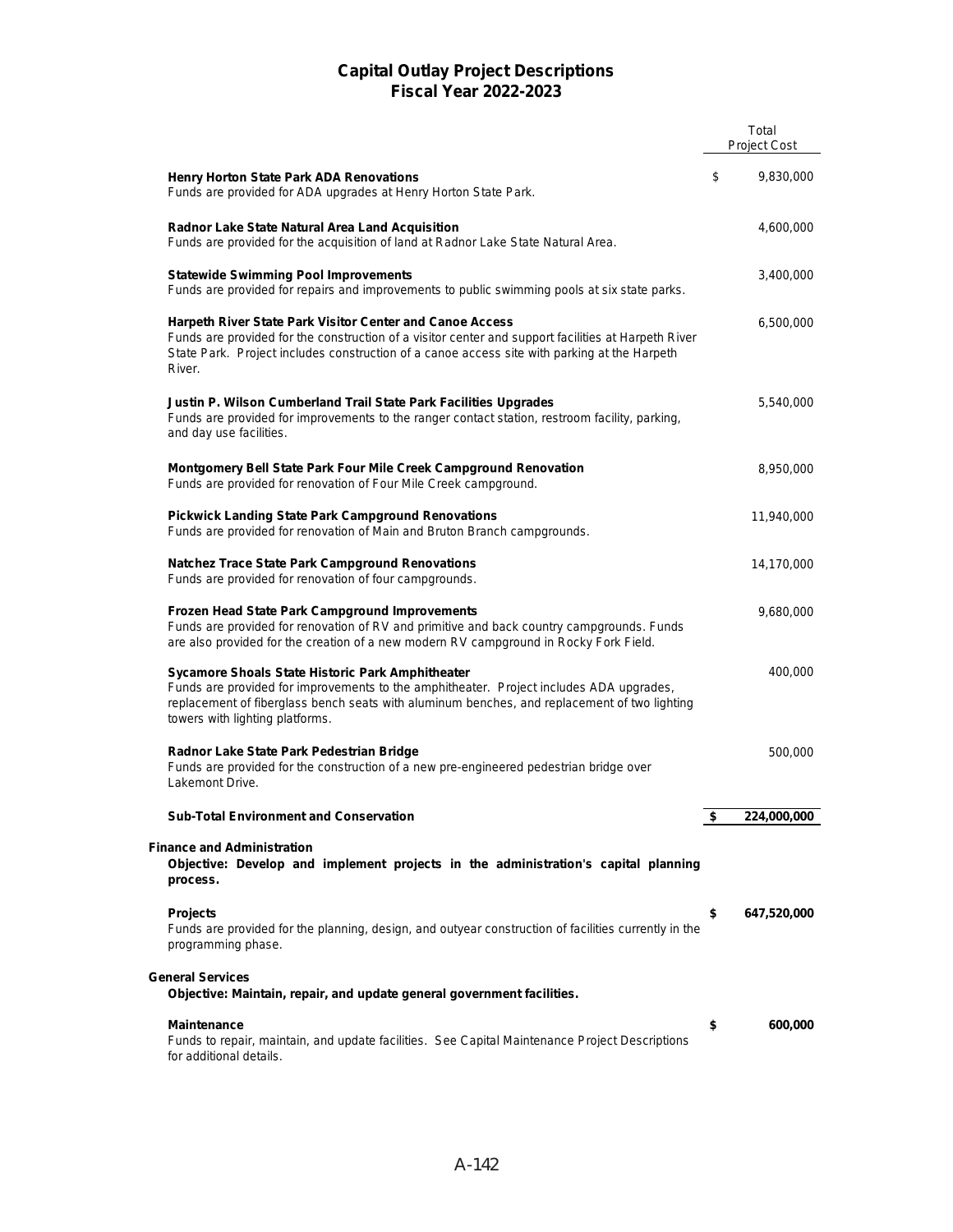|                                                                                                                                                                                                                                                                                  | Total<br><b>Project Cost</b> |
|----------------------------------------------------------------------------------------------------------------------------------------------------------------------------------------------------------------------------------------------------------------------------------|------------------------------|
| <b>Military</b><br>Objective: Expand and renovate military facilities.                                                                                                                                                                                                           |                              |
| <b>Maintenance</b><br>Funds to repair, maintain, and update facilities. See Capital Maintenance Project Descriptions<br>for additional details.                                                                                                                                  | \$<br>10,805,000             |
| United States Property and Fiscal Office New Warehouse<br>Funds are provided for the construction of a new Tennessee Army National Guard United States<br>Property and Fiscal Office warehouse to include office space and an outdoor vehicle storage<br>area.                   | 30,000,000                   |
| <b>Statewide Force Protection Improvements</b><br>Funds are provided for the implementation of force protection enhancements at Tennessee<br>Army National Guard facilities.                                                                                                     | 4,040,000                    |
| <b>Sub-Total Military</b>                                                                                                                                                                                                                                                        | \$<br>44,845,000             |
| <b>Safety</b><br>Objective: Protect, serve, and secure the people of Tennessee.                                                                                                                                                                                                  |                              |
| <b>Maintenance</b><br>Funds to repair, maintain, and update facilities. See Capital Maintenance Project Descriptions<br>for additional details.                                                                                                                                  | \$<br>680,000                |
| <b>Tennessee Historical Commission</b><br>Objective: Protect, preserve, interpret, operate, maintain, and administer state historic<br>sites.                                                                                                                                    |                              |
| <b>Carter House State Historic Site New Visitor Center</b><br>Additional funds are provided for the construction of a new visitor's center, including demolition<br>of the existing visitor's center and site improvements.                                                      | \$<br>3,080,000              |
| <b>Cragfont State Historic Site Renovations and New Pavilion</b><br>Funds are provided for renovations and repairs to the historic home, visitor center, gazebo,<br>related site elements, and construction of a new pavilion.                                                   | 8,800,000                    |
| <b>Sub-Total Tennessee Historical Commission</b>                                                                                                                                                                                                                                 | \$<br>11,880,000             |
| <b>Veterans Services</b><br>Objective: Expand and renovate state veteran cemetery facilities.                                                                                                                                                                                    |                              |
| Maintenance<br>Funds to repair, maintain, and update facilities. See Capital Maintenance Project Descriptions<br>for additional details.                                                                                                                                         | \$<br>12,270,000             |
| Middle Tennessee State Veterans Cemetery Gravesite and Maintenance Area<br>Funds are provided for the expansion of the existing cemetery, including new gravesites and<br>columbarium. Project includes the expansion of existing maintenance bay and equipment wash<br>station. | 11,310,000                   |
| East Tennessee State Veterans Cemetery Caretaker's Residence Demolition<br>Funds are provided for the demolition of the caretaker's residence.                                                                                                                                   | 190,000                      |
| <b>Sub-Total Veterans Services</b>                                                                                                                                                                                                                                               | \$<br>23,770,000             |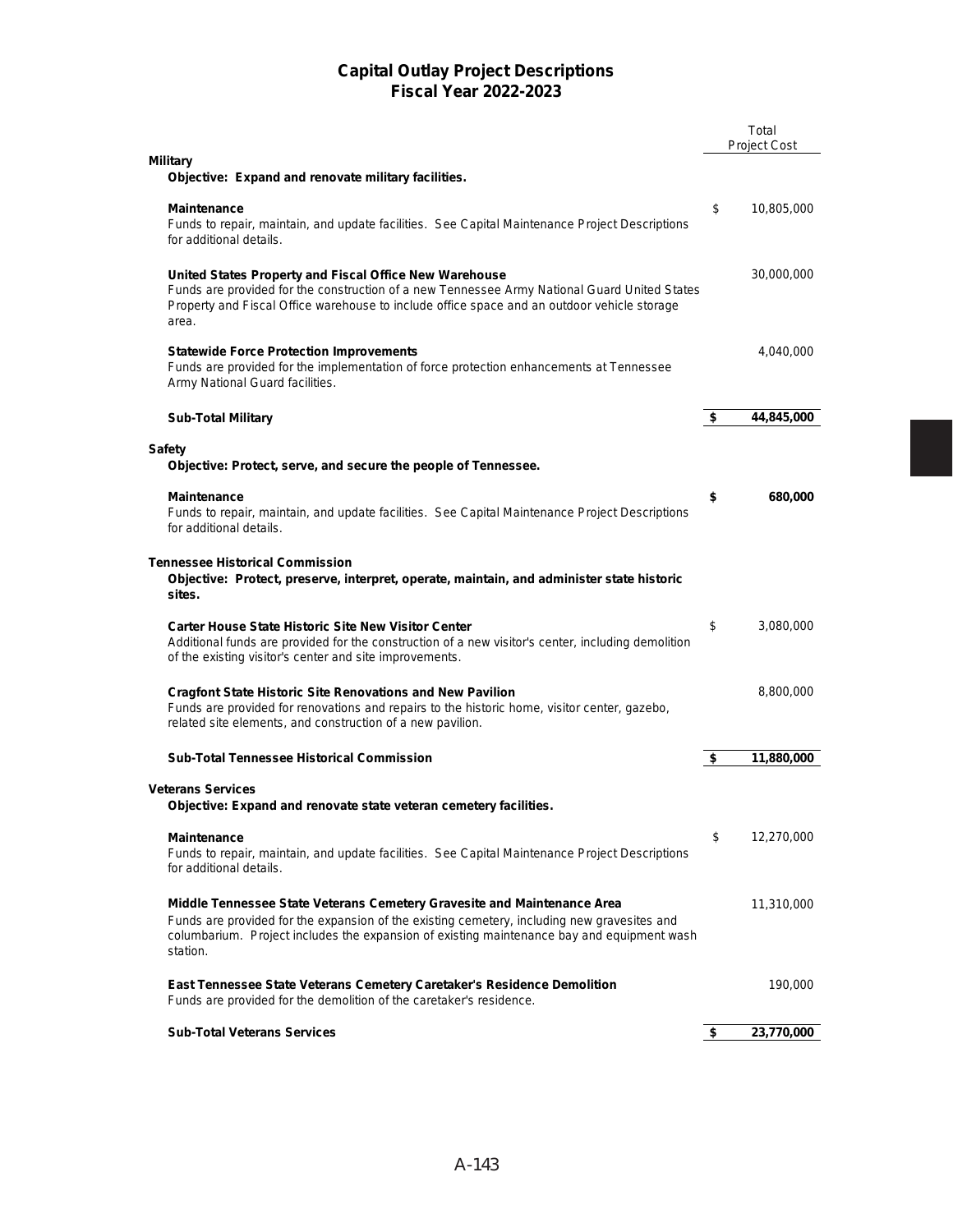|                                                                                                                                                                                                                                                                                                                                                                                                                                                                                                                                                                                      |     | Total<br><b>Project Cost</b> |
|--------------------------------------------------------------------------------------------------------------------------------------------------------------------------------------------------------------------------------------------------------------------------------------------------------------------------------------------------------------------------------------------------------------------------------------------------------------------------------------------------------------------------------------------------------------------------------------|-----|------------------------------|
| <b>Locally Governed Higher Education Institutions</b><br>Objective: Expand and enhance facilities for student and faculty needs.                                                                                                                                                                                                                                                                                                                                                                                                                                                     |     |                              |
| <b>Austin Peay State University</b><br><b>Maintenance</b>                                                                                                                                                                                                                                                                                                                                                                                                                                                                                                                            | \$  | 3,000,000                    |
| Funds to repair, maintain, and update campus facilities. See Capital Maintenance Project<br>Descriptions for additional details.                                                                                                                                                                                                                                                                                                                                                                                                                                                     |     |                              |
| Kimbrough Classroom and Office Renovations<br>Funds are provided for the conversion of conventional classrooms into active learning spaces;<br>refresh finishes and create accessible entrance to the lecture hall; creation of more accessible<br>seating locations: conversion of the dean's office to a student success office suite: relocation of<br>the conference room; and enclosure and updates to four restrooms to make ADA compliant.                                                                                                                                    |     | 9,175,000                    |
| <b>Sub-Total Austin Peay State University</b>                                                                                                                                                                                                                                                                                                                                                                                                                                                                                                                                        | \$  | 12,175,000                   |
| <b>East Tennessee State University</b><br><b>Maintenance</b><br>Funds to repair, maintain, and update campus facilities. See Capital Maintenance Project<br>Descriptions for additional details.                                                                                                                                                                                                                                                                                                                                                                                     | \$  | 7,550,000                    |
| <b>Brown Hall Renovation North</b><br>Funds are provided for the renovation of Brown Hall North to include the biology, chemistry, and<br>a portion of the physics teaching labs. Funds are also provided to address code and ADA issues<br>in the north wing as well as upgrade mechanical and electrical systems that serve both wings of<br>the building.                                                                                                                                                                                                                         |     | 47,700,000                   |
| Integrated Health Services Building<br>Funds are provided for the construction of a new Integrated Health Services Building on the<br>Innovation Park Campus. Funds are also provided for renovation of space for the College of<br>Nursing, College of Clinical and Rehabilitative Health Sciences, the Student/University Health<br>Clinic, a portion of Nicks Hall, and the Dental Hygiene area of Lamb Hall.                                                                                                                                                                     |     | 43,900,000                   |
| <b>Academic Building</b><br>Funds are provided for the construction of a new academic building and renovations to areas in<br>Gilbreath and Burleson Halls. Project includes demolition of the existing Campus Center<br>Building.                                                                                                                                                                                                                                                                                                                                                   |     | 59,250,000                   |
| <b>Sub-Total East Tennessee State University</b>                                                                                                                                                                                                                                                                                                                                                                                                                                                                                                                                     | \$  | 158,400,000                  |
| <b>Middle Tennessee State University</b><br>Maintenance<br>Funds to repair, maintain, and update campus facilities. See Capital Maintenance Project<br>Descriptions for additional details.                                                                                                                                                                                                                                                                                                                                                                                          | \$. | 7,160,000                    |
| <b>Aerospace Campus</b><br>Funds are provided for the construction of a new campus to include academic buildings with<br>classroom, class-lab, office, and support spaces along with aircraft hangar space. Project<br>includes site utilities, earthwork, auto parking, and aircraft apron and taxiway.                                                                                                                                                                                                                                                                             |     | 62,200,000                   |
| Kirksey Old Main and Rutledge Hall Buildings Renovations<br>Funds are provided for the renovation of the Kirksey Old Main and Rutledge Hall buildings to<br>include HVAC, plumbing, data/information technology, and electrical systems; re-planning of<br>building layouts to accommodate future use; accessibility improvements; window replacement;<br>roofing and other exterior improvements. Funds are also provided for small additions to both<br>buildings to allow for new entries and vertical circulation. Project includes demolition of the E.<br>W. Midgett Building. |     | 54,300,000                   |
| Sub-Total Middle Tennessee State University                                                                                                                                                                                                                                                                                                                                                                                                                                                                                                                                          | \$  | 123,660,000                  |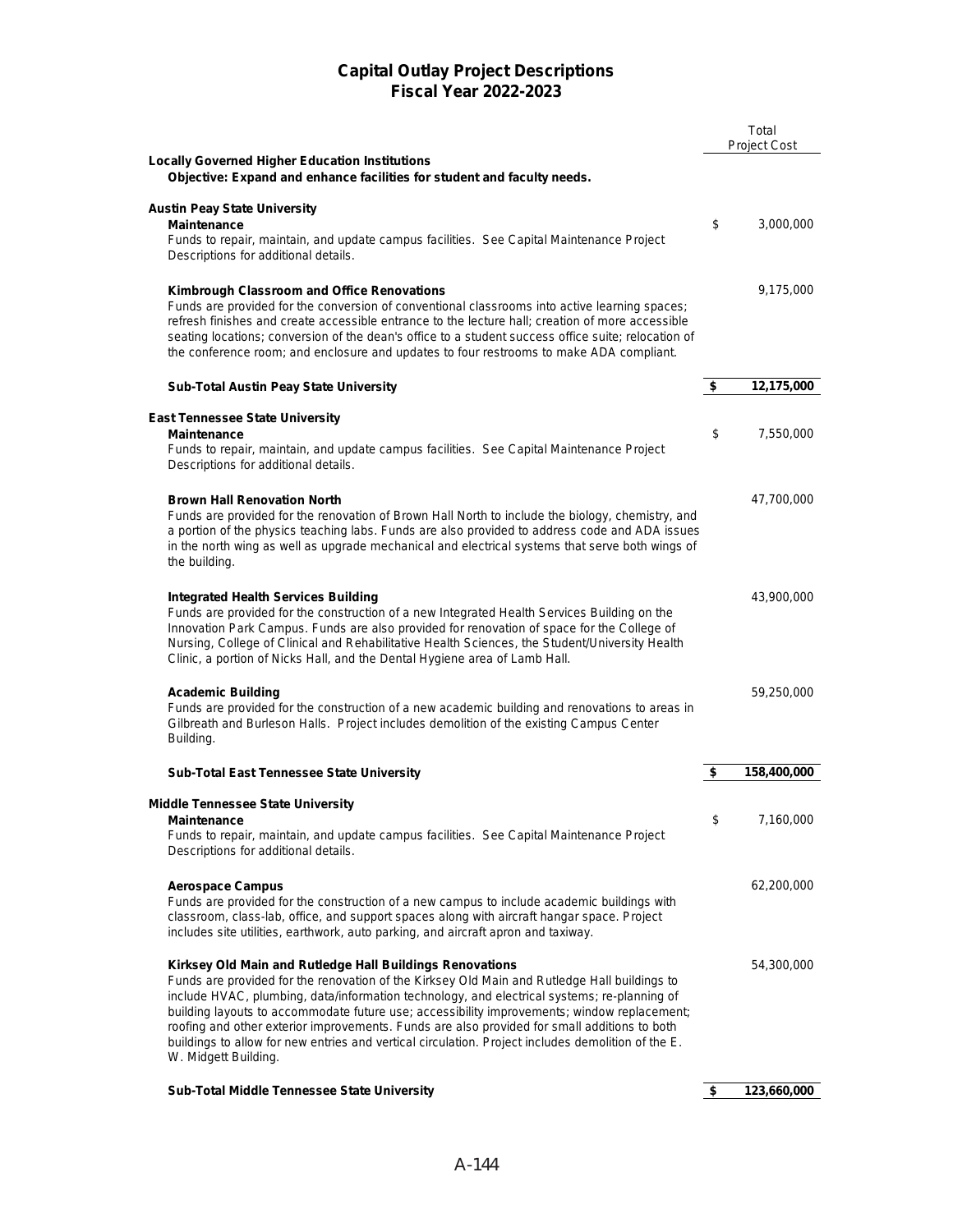|                                                                                                                                                                                                                                                                                                               |                | Total<br><b>Project Cost</b> |
|---------------------------------------------------------------------------------------------------------------------------------------------------------------------------------------------------------------------------------------------------------------------------------------------------------------|----------------|------------------------------|
| <b>Tennessee State University</b>                                                                                                                                                                                                                                                                             |                |                              |
| <b>Maintenance</b><br>Funds to repair, maintain, and update campus facilities. See Capital Maintenance Project                                                                                                                                                                                                | \$             | 8,000,000                    |
| Descriptions for additional details.                                                                                                                                                                                                                                                                          |                |                              |
| <b>New Engineering Classroom Building</b><br>Funds are provided for the construction of a new engineering building to include classroom and<br>laboratory spaces. Project includes demolition of Torrence Hall and site restoration.                                                                          |                | 60,000,000                   |
| <b>Strategic Initiative</b><br>Funds are provided for the renovation and improvements of multiple buildings, infrastructure,<br>and building systems campus-wide. Funds support planning, design, and outyear construction.                                                                                   |                | 250,000,000                  |
| <b>Sub-Total Tennessee State University</b>                                                                                                                                                                                                                                                                   | \$             | 318,000,000                  |
| <b>Tennessee Technological University</b>                                                                                                                                                                                                                                                                     |                |                              |
| <b>Maintenance</b><br>Funds to repair, maintain, and update campus facilities. See Capital Maintenance Project<br>Descriptions for additional details.                                                                                                                                                        | $\mathfrak{S}$ | 1,690,000                    |
| <b>Johnson Hall Renovation and Foster Hall Demolition</b><br>Funds are provided for the renovation of Johnson Hall to include building systems, equipment,<br>finishes, and furnishings. Funds are also provided to demolish Foster Hall, re-route existing<br>utilities, and return the site to green space. |                | 37,610,000                   |
| <b>Advanced Construction and Manufacturing Engineering Building</b><br>Funds are provided for the construction of an advanced construction and manufacturing<br>engineering facility.                                                                                                                         |                | 62,400,000                   |
| <b>Sub-Total Tennessee Tech University</b>                                                                                                                                                                                                                                                                    | \$             | 101,700,000                  |
| <b>University of Memphis</b><br><b>Maintenance</b><br>Funds to repair, maintain, and update campus facilities. See Capital Maintenance Project<br>Descriptions for additional details.                                                                                                                        | \$             | 13,967,000                   |
| <b>College of Business and Economics Renovation</b><br>Funds are provided for the renovation of the Business and Economics Building.                                                                                                                                                                          |                | 30,000,000                   |
| <b>Mynders Hall Renovation</b><br>Funds are provided for the renovation of Mynders Hall.                                                                                                                                                                                                                      |                | 25,000,000                   |
| <b>Sub-Total University of Memphis</b>                                                                                                                                                                                                                                                                        | \$             | 68,967,000                   |
| Sub-Total Locally Governed Higher Education Institutions                                                                                                                                                                                                                                                      | \$             | 782,902,000                  |
| <b>Tennessee Board of Regents</b><br>Objective: Expand and enhance facilities for student and faculty needs.                                                                                                                                                                                                  |                |                              |
| <b>Maintenance</b><br>Funds to repair, maintain, and update higher education institution facilities statewide. See<br>Capital Maintenance Project Descriptions for additional details.                                                                                                                        | \$             | 21,890,000                   |
| <b>PSCC Hardin Valley Campus Renovations</b><br>Funds are provided for the renovation and reconfiguration of spaces in multiple buildings on the<br>Hardin Valley campus.                                                                                                                                     |                | 25,000,000                   |
| <b>VSCC Mattox Renovation</b><br>Funds are provided for the renovation of office areas and reconfiguration of classrooms in the<br>Mattox Building.                                                                                                                                                           |                | 7,600,000                    |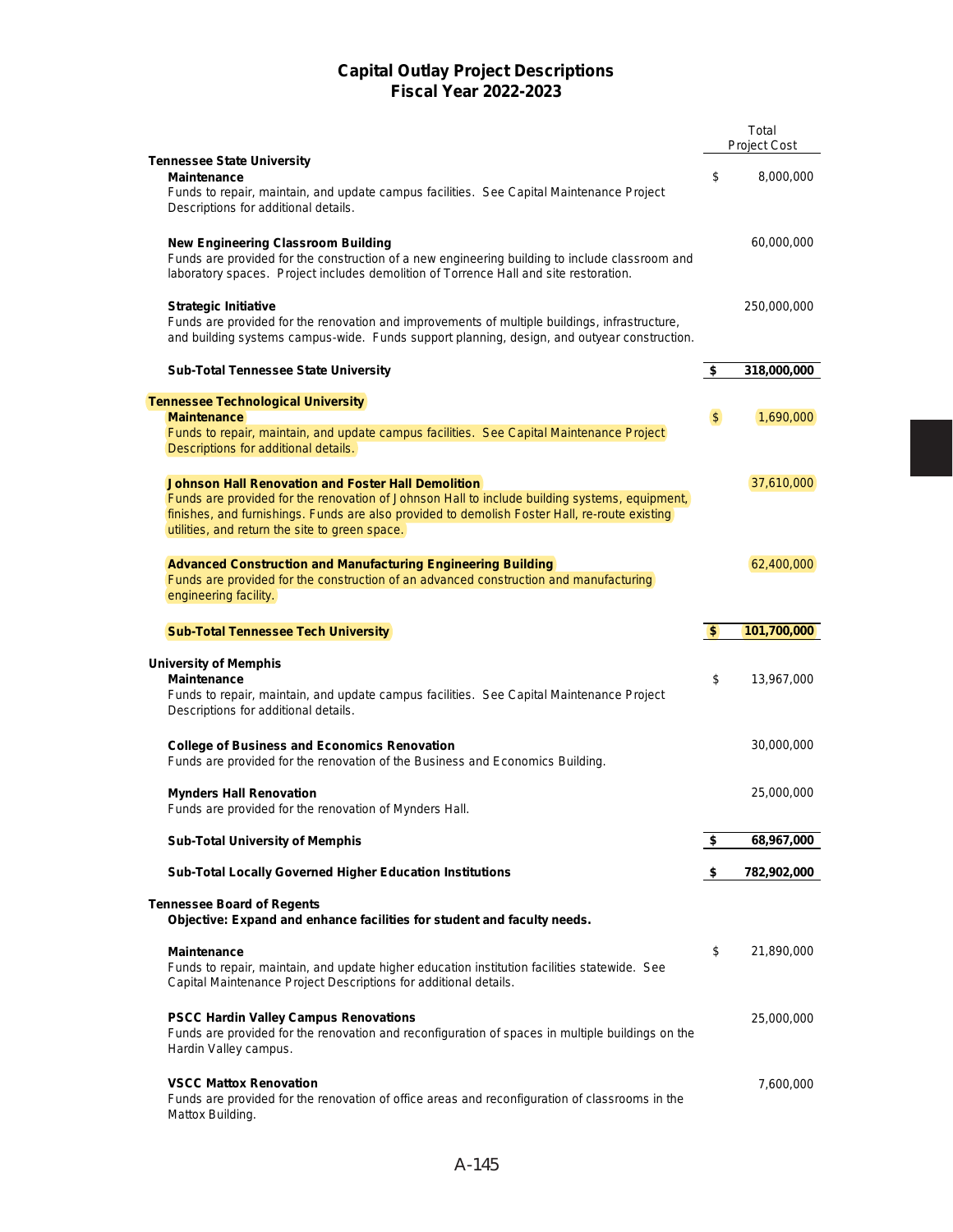|                                                                                                                                                                                                                                                  | Total<br><b>Project Cost</b> |
|--------------------------------------------------------------------------------------------------------------------------------------------------------------------------------------------------------------------------------------------------|------------------------------|
|                                                                                                                                                                                                                                                  |                              |
| <b>NaSCC Clarksville Campus Expansion</b><br>Funds are provided for the renovation of the existing Clarksville building and construction of a<br>second building on the Clarksville Campus to create a Center of Higher Education.               | \$<br>35,500,000             |
| <b>RSCC/TCAT Knox County Campus Expansion</b><br>Funds are provided for the purchase of land and construction of a new allied health higher<br>education campus in Knoxville.                                                                    | 74,000,000                   |
| <b>CoSCC Southern Regional Technology Center</b><br>Funds are provided for the construction of a shared Health Sciences and Industrial<br>Technologies center on the Columbia Campus of CoSCC.                                                   | 50,212,000                   |
| <b>Sub-Total Tennessee Board of Regents</b>                                                                                                                                                                                                      | \$<br>214,202,000            |
| <b>University of Tennessee</b><br>Objective: Expand and enhance facilities for students and faculty needs.                                                                                                                                       |                              |
| <b>Maintenance</b><br>Funds to repair, maintain, and update higher education institution facilities statewide. See<br>Capital Maintenance Project Descriptions for additional details.                                                           | \$<br>44,920,000             |
| <b>UTC Health Sciences Building</b><br>Funds are provided for the construction of a health sciences teaching facility and simulated lab<br>space for the School of Nursing.                                                                      | 60,800,000                   |
| UTHSC Nash Vivarium Basement Renovation<br>Funds are provided for a consolidated vivarium research space for the Department of<br>Physiology.                                                                                                    | 22,690,000                   |
| UTC 540 McCallie Renovation<br>Funds are provided for the renovation of the interior and exterior of the seven-story plus<br>basement-level building.                                                                                            | 40,000,000                   |
| UTHSC Cancer Research Building 4th Floor Renovation<br>Funds are provided for the build out of the top floor of the Cancer Research Building into<br>modern biomedical research laboratories and for the demolition of the Holiday Inn property. | 19,370,000                   |
| UTK College of Business<br>Funds are provided for the construction of an additional facility in the College of Business to<br>accommodate program growth.                                                                                        | 100,000,000                  |
| <b>Sub-Total University of Tennessee</b>                                                                                                                                                                                                         | \$<br>287,780,000            |
|                                                                                                                                                                                                                                                  |                              |
| <b>Grand Total</b>                                                                                                                                                                                                                               | \$<br>2,314,799,000          |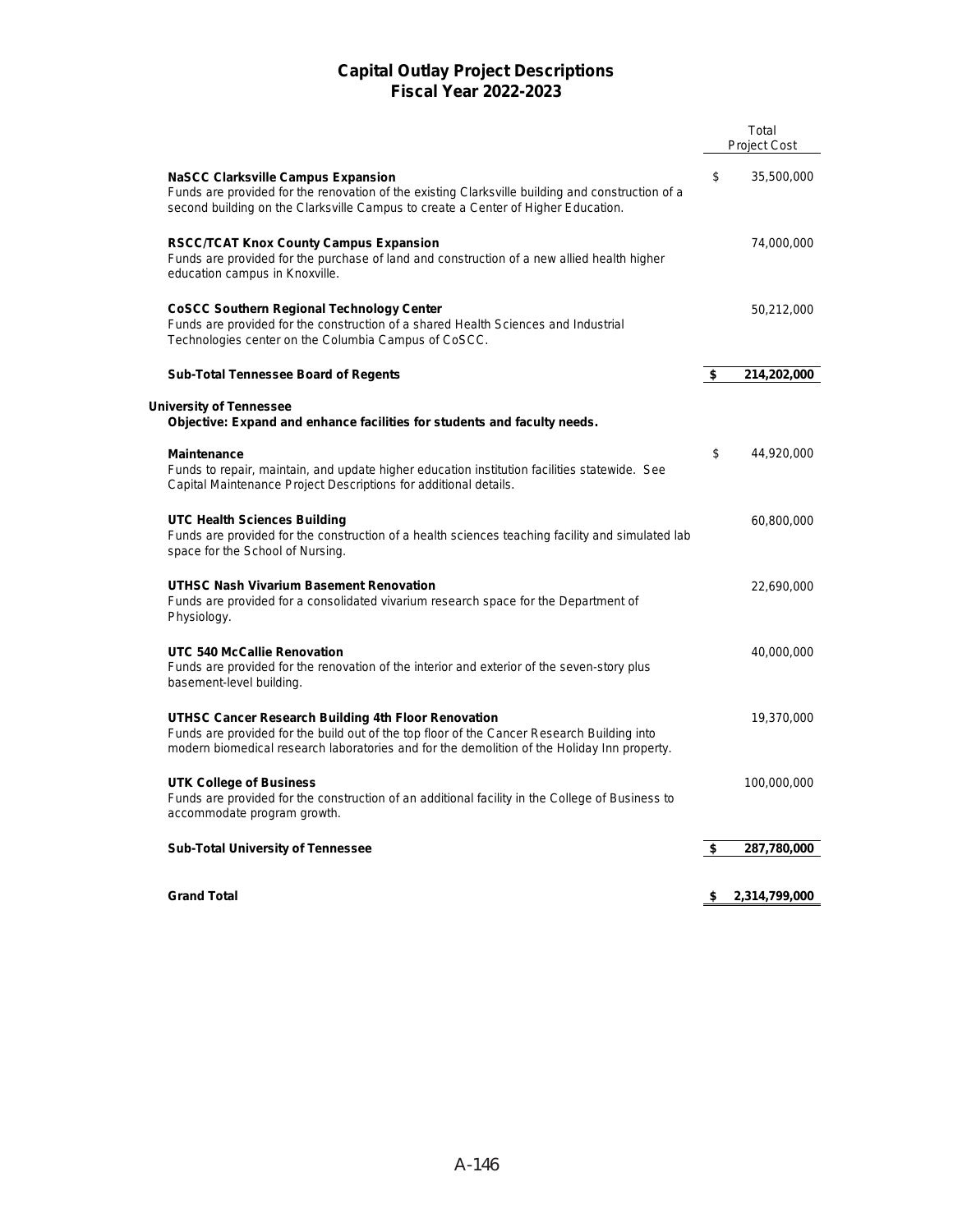|                                                                                                                                                                                                                                                                                   |                      | Total<br><b>Project Cost</b> |
|-----------------------------------------------------------------------------------------------------------------------------------------------------------------------------------------------------------------------------------------------------------------------------------|----------------------|------------------------------|
|                                                                                                                                                                                                                                                                                   |                      |                              |
| <b>Agriculture</b><br><b>Statewide Facilities Assessment and Maintenance Plan</b><br>Funds are provided for a comprehensive needs assessment and to develop a maintenance<br>budget and repair schedule for all of the Division of Forestry facilities statewide.                 | \$                   | 1,050,000.00                 |
| <b>Altamont Work Center Repairs</b><br>Funds are provided for envelope repairs, upgrade of mechanical, electrical, and plumbing<br>systems, and all related work.                                                                                                                 |                      | 570,000.00                   |
| <b>Hohenwald Work Center Repairs</b><br>Funds are provided for envelope repairs, upgrade of mechanical, electrical, and plumbing<br>systems, and all related work.                                                                                                                |                      | 560,000.00                   |
| <b>Selmer Work Center Repairs</b><br>Funds are provided for envelope repairs, upgrade of mechanical, electrical, and plumbing<br>systems, and all related work.                                                                                                                   |                      | 490,000.00                   |
| <b>Martha Sundquist State Forest Bridge Replacements</b><br>Funds are provided for replacement of three stream-crossing structures and all related work.                                                                                                                          |                      | 680,000.00                   |
| <b>Sub-Total Agriculture</b>                                                                                                                                                                                                                                                      | $\overline{\bullet}$ | 3,350,000.00                 |
|                                                                                                                                                                                                                                                                                   |                      |                              |
| <b>Children's Services</b><br>John S. Wilder Youth Development Center Upgrades<br>Funds are provided for repairs, upgrades, and improvements to any areas of the center that<br>require attention to meet the operational needs of the agency. Project includes all related work. | \$                   | 1,000,000.00                 |
| <b>Correction</b><br><b>BCCX Guild and Annex Fire Alarm Upgrades</b><br>Funds are provided for replacement and upgrades of the Guild Unit's and Annex Building's<br>existing fire alarm systems and all related work.                                                             | \$                   | 1,900,000.00                 |
| <b>MCCX Guild and Drug Court Fire Alarm Upgrades</b><br>Funds are provided for replacement and upgrades to the Guild Unit's and Drug Court Building's<br>existing fire alarm systems and all related work.                                                                        |                      | 1,550,000.00                 |
| <b>RMSI and LDSNF Waste Water System Repairs</b><br>Funds are provided for upgrades to existing water treatment facilities and all related work.                                                                                                                                  |                      | 1,260,000.00                 |
| <b>DJRC Waste Water System Repairs</b><br>Funds are provided for upgrades to existing water treatment facilities and all related work.                                                                                                                                            |                      | 2,740,000.00                 |
| <b>NWCX Waste Water System Repairs</b><br>Funds are provided for upgrades to the existing waste water forced main system and all related<br>work.                                                                                                                                 |                      | 2,200,000.00                 |
| WTSP Wastewater Lagoon Biosolids Removal and Restoration<br>Funds are provided for removal of biosolids from Lagoon 1 and comprehensive restoration.<br>Project includes electrical work for temporary relocation of existing aerators and all related<br>work.                   |                      | 350,000.00                   |
| <b>TCIX Perimeter Security Improvements</b><br>Funds are provided for replacement and upgrades to the security perimeter detection system<br>and all related work.                                                                                                                |                      | 6,100,000.00                 |
| <b>BCCX Site 2 Security Electronics and HVAC for Guilds</b><br>Funds are provided for replacement and upgrades to all security cameras, related UPS units,<br>and to provide HVAC for operation requirements. Project includes all related work.                                  |                      | 2,100,000.00                 |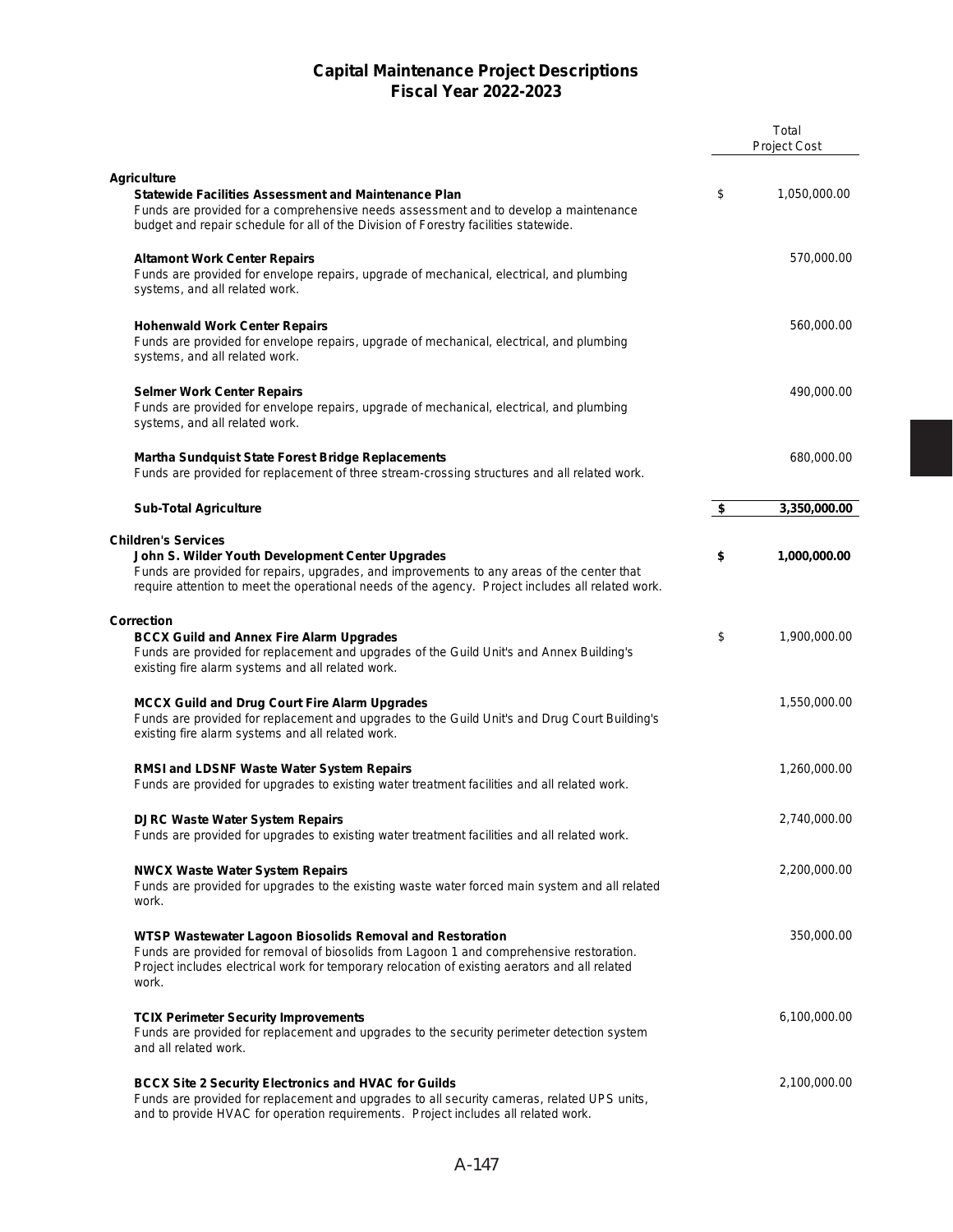|                                                                                                                                                                                                                                                                                               | Total<br>Project Cost |
|-----------------------------------------------------------------------------------------------------------------------------------------------------------------------------------------------------------------------------------------------------------------------------------------------|-----------------------|
| <b>MCCX Site 2 Security Electronics and HVAC for Guilds</b><br>Funds are provided for replacement and upgrades to all security cameras, related UPS units,<br>and to provide HVAC for operation requirements. Project includes all related work.                                              | \$<br>1,680,000.00    |
| <b>NWCX Site 2 Security Electronics and HVAC for Guilds</b><br>Funds are provided for replacement and upgrades to all security cameras, related UPS units,<br>and to provide HVAC for operation requirements. Project includes all related work.                                              | 2,210,000.00          |
| <b>NWCX High Mast Lighting Replacement</b><br>Funds are provided for replacement of high mast lighting systems, lifting devices, and electrical<br>to incorporate new LED lamps, fixtures, and all related work.                                                                              | 6,600,000.00          |
| <b>LDSNF High Mast Lighting Replacement</b><br>Funds are provided for replacement of high mast lighting systems, lifting devices, and electrical<br>to incorporate new LED lamps, fixtures, and all related work.                                                                             | 2,100,000.00          |
| <b>MCCX Drug Court Reroof and Annex and Guild Gutters</b><br>Funds are provided for re-roof of the Drug Court Building; replacement of fascia, gutters, and<br>downspouts of Annex and Guild buildings; replacement of ridge vent for Guild buildings; and all<br>related work.               | 1,700,000.00          |
| <b>Statewide Site Security Updates</b><br>Funds are provided for replacement and upgrades of site security equipment, technology, and<br>all related work.                                                                                                                                    | 500,000.00            |
| <b>Statewide Building Security Updates</b><br>Funds are provided for upgrades to existing housing units to meet current department<br>standards and all related work.                                                                                                                         | 500,000.00            |
| <b>Statewide Electronic Security Updates</b><br>Funds are provided for replacement and upgrades of electronic security equipment, technology,<br>and all related work.                                                                                                                        | 500,000.00            |
| <b>DJRC Sally Port Upgrades and Expansion</b><br>Funds are provided for repairs and upgrades to the current sally port; expansion for two-way<br>pedestrian and vehicular traffic; and all related work.                                                                                      | 5,900,000.00          |
| <b>NECX Sally Port Upgrades and Expansion</b><br>Funds are provided for repairs and upgrades to the current sally port; expansion for two-way<br>pedestrian and vehicular traffic; and all related work.                                                                                      | 6,400,000.00          |
| <b>Sub-Total Correction</b>                                                                                                                                                                                                                                                                   | \$<br>46,290,000.00   |
| <b>Environment and Conservation</b><br>Natchez Trace State Park Inn Refurbishing Phase 2<br>Funds are provided for refurbishing and maintaining the inn facility, including interior and<br>exterior painting; flooring and siding repairs; relocating and replacing furniture, fixtures, and | \$<br>5,450,000.00    |
| equipment, and all related work.<br>Fort Pillow State Historic Park Bridge and Trail Upgrades<br>Funds are provided for replacement of a bridge and upgrades to trails at Fort Pillow State<br>Historic Park and all related work.                                                            | 5,120,000.00          |
| Fall Creek Falls State Park Back Country Bridge and Trail Upgrades<br>Funds are provided for replacement of a back country bridge and upgrades to trails at Fall<br>Creek Falls State Park and all related work.                                                                              | 3,580,000.00          |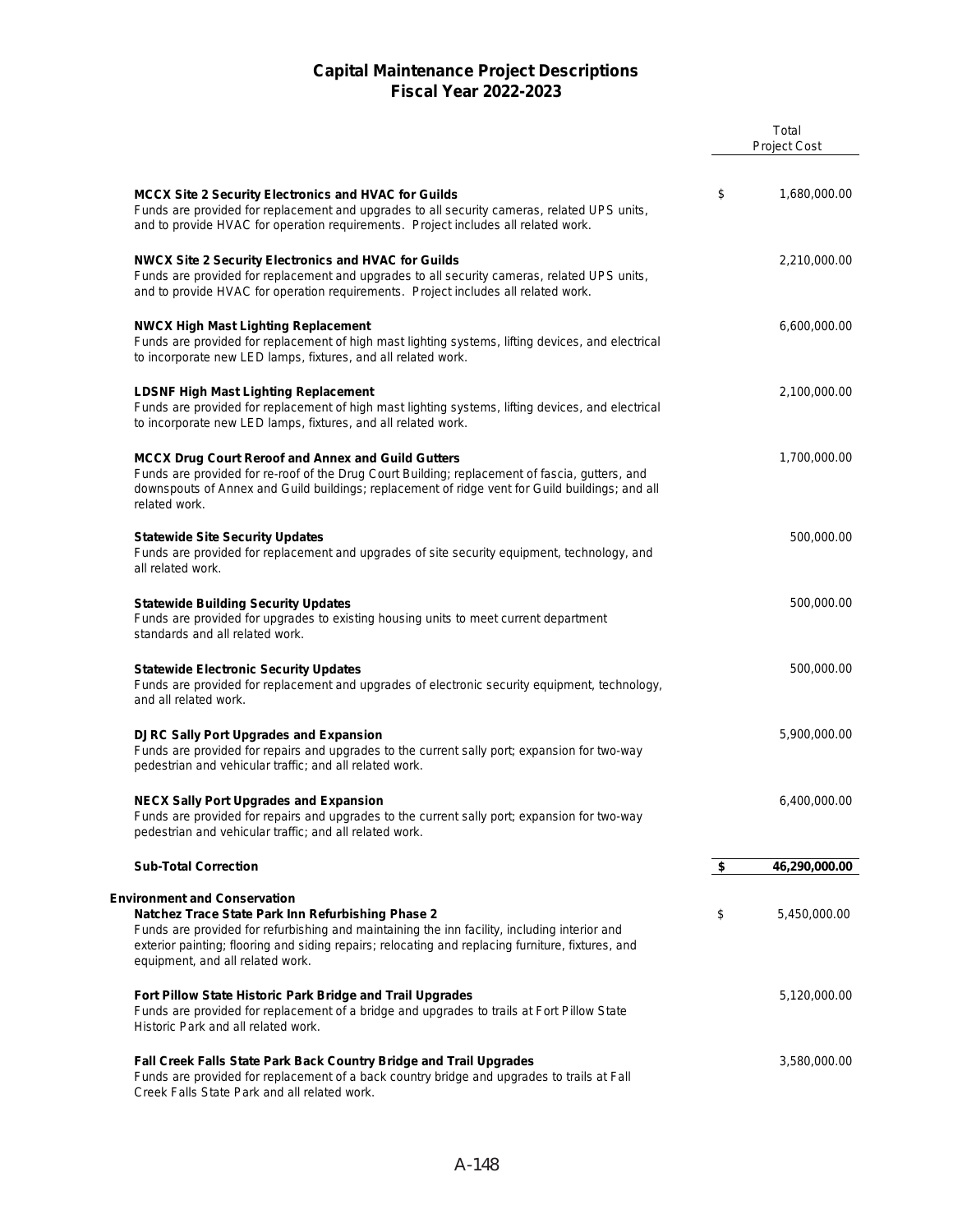|                                                                                                                                                                                                                                                                                                                                                        | Total<br><b>Project Cost</b> |
|--------------------------------------------------------------------------------------------------------------------------------------------------------------------------------------------------------------------------------------------------------------------------------------------------------------------------------------------------------|------------------------------|
|                                                                                                                                                                                                                                                                                                                                                        |                              |
| Big Hill Pond Cypress Dismal Swamp Boardwalk Replacement<br>Funds are provided for replacement of the Cypress Dismal Swamp Boardwalk with a new<br>boardwalk structure and all related work.                                                                                                                                                           | \$<br>8,590,000.00           |
| <b>Bicentennial Capitol Mall State Park Equipment Repairs</b><br>Funds are provided for equipment repairs and updates in landscaping and masonry at the<br>Bicentennial Capitol Mall State Park and all related work.                                                                                                                                  | 9,710,000.00                 |
| David Crockett Birthplace State Park WWTP Renovations<br>Funds are provided for upgrades or replacement of the existing aerobic digestion sewage<br>treatment plant at David Crockett Birthplace State Park and all related work.                                                                                                                      | 3,990,000.00                 |
| <b>Pickwick Landing State Park WWTP Renovations</b><br>Funds are provided for upgrades or replacement of the existing wastewater treatment plant at<br>Pickwick Landing State Park and all related work.                                                                                                                                               | 2,930,000.00                 |
| Norris Dam State Park ADA Upgrades<br>Funds are provided for ADA improvements that meet federal standards at Norris Dam State<br>Park and all related work.                                                                                                                                                                                            | 2,470,000.00                 |
| <b>Pickett CCC Memorial State Park ADA Upgrades</b><br>Funds are provided for ADA improvements that meet federal standards at Pickett CCC<br>Memorial State Park and all related work.                                                                                                                                                                 | 3,540,000.00                 |
| Fort Loudoun State Historic Park ADA Upgrades<br>Funds are provided for ADA improvements that meet federal standards at Fort Loudoun State<br>Historic Park and all related work.                                                                                                                                                                      | 2,840,000.00                 |
| South Cumberland State Park ADA Upgrades<br>Funds are provided for ADA improvements that meet federal standards at South Cumberland<br>State Park and all related work.                                                                                                                                                                                | 2,630,000.00                 |
| <b>Statewide State Park Playground Replacements</b><br>Funds are provided for replacement of playground facilities, associated infrastructure, and all<br>related work.                                                                                                                                                                                | 2,000,000.00                 |
| Norris Dam State Park Campground Renovations<br>Funds are provided for renovation of campgrounds to include utility upgrades; road<br>reconfiguration and paving; campsite upgrades; demolition of existing bathhouse facilities;<br>construction of ADA compliant bathhouse facilities; and all related work.                                         | 12,040,000.00                |
| <b>Meeman-Shelby Forest State Park Campground Renovations</b><br>Funds are provided for renovation of campgrounds to include utility upgrades, paving roads,<br>resurfacing campsite pads, reconfiguring loops roads, adding ADA accessible campsites,<br>replacing existing bathhouses with ADA compliant bathhouse facilities, and all related work. | 6,380,000.00                 |
| <b>Standing Stone State Park Campground Renovations</b><br>Funds are provided for renovation of campgrounds to include utility upgrades, paving roads,<br>resurfacing campsite pads, reconfiguring loops roads, adding ADA accessible campsites,<br>replacing existing bathhouses with ADA compliant bathhouse facilities, and all related work.       | 8,240,000.00                 |
| <b>Cove Lake State Park Campground Renovations</b><br>Funds are provided for renovation of campgrounds to include utility upgrades, paving roads,<br>resurfacing campsite pads, reconfiguring loops roads, adding ADA accessible campsites,<br>replacing existing bathhouses with ADA compliant bathhouse facilities, and all related work.            | 8,310,000.00                 |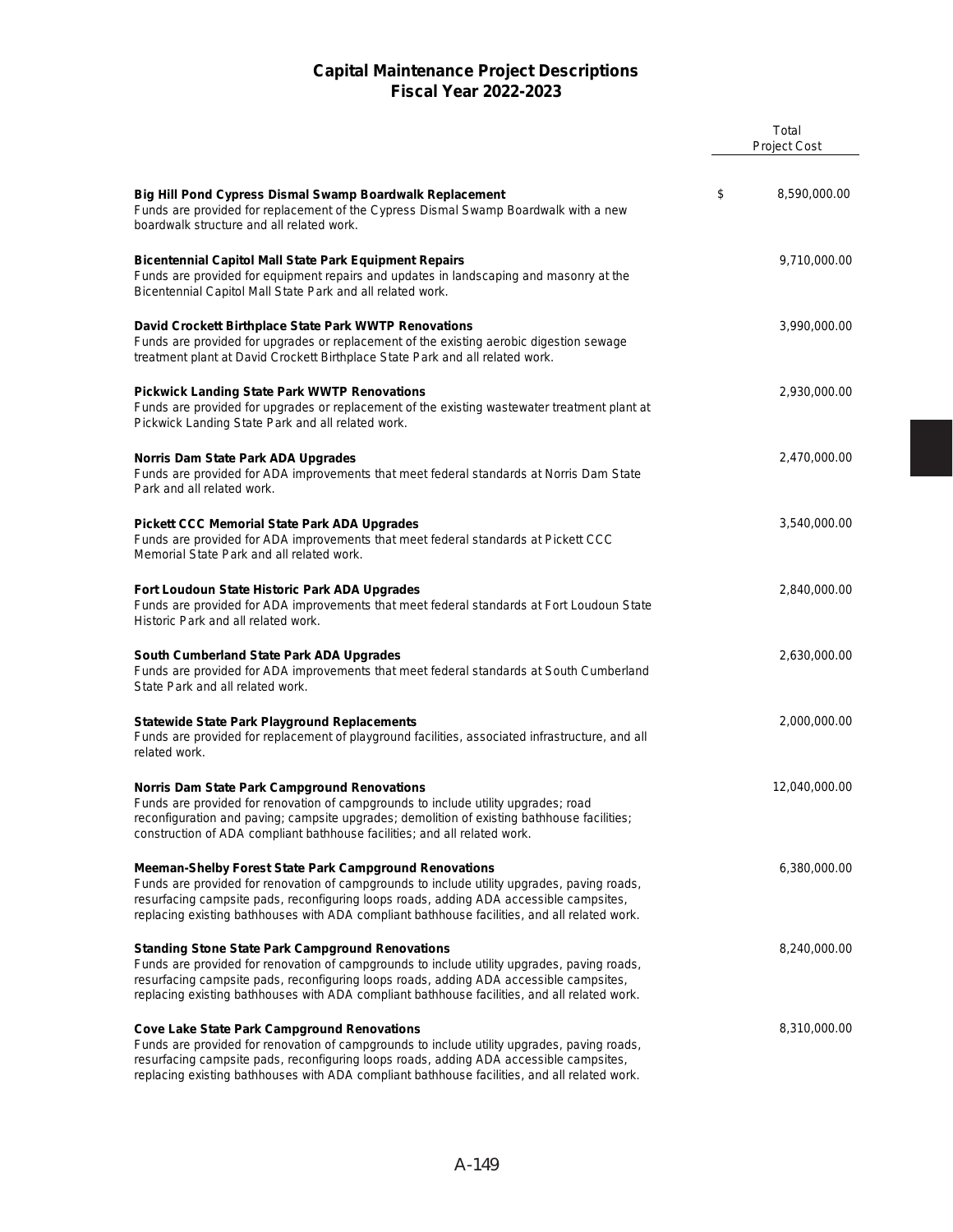|                                                                                                                                                                                                                                                                                        | Total<br><b>Project Cost</b> |
|----------------------------------------------------------------------------------------------------------------------------------------------------------------------------------------------------------------------------------------------------------------------------------------|------------------------------|
| <b>Nathan Bedford Forrest State Park Campground Renovations</b><br>Funds are provided for renovation of Main and Lakefront campgrounds and all related work.                                                                                                                           | \$<br>7,360,000.00           |
| <b>Chickasaw State Park Campground Renovations</b><br>Funds are provided for renovation of Main, Wrangler, and Tent campgrounds and all related<br>work.                                                                                                                               | 8,280,000.00                 |
| <b>Big Hill Pond State Park Campground Renovations</b><br>Funds are provided for renovation of campground at Big Hill Pond State Park and all related<br>work.                                                                                                                         | 6,320,000.00                 |
| <b>Statewide State Parks Elevator Modernization</b><br>Funds are provided for renovation of elevators at Pickwick Landing, Montgomery Bell, and<br>Natchez Trace State Parks, and all related work.                                                                                    | 2,080,000.00                 |
| <b>Big Ridge State Park Civilian Conservation Corps Cabin Renovations</b><br>Funds are provided for renovation of the Big Ridge State Park historic Civilian Conservation<br>Corps Cabins and all related work.                                                                        | 9,120,000.00                 |
| <b>Edgar Evins State Park Cabin Foundation Repairs</b><br>Funds are provided for shoring and rehabilitating footings of cabins, site grading for drainage,<br>and all related work.                                                                                                    | 380,000.00                   |
| <b>Sub-Total Environment and Conservation</b>                                                                                                                                                                                                                                          | \$<br>121,360,000.00         |
| <b>General Services</b><br><b>TPAC Annual Maintenance Grant</b><br>Grant to provide state maintenance assistance for the Tennessee Performing Arts Center.                                                                                                                             | \$<br>300,000.00             |
| <b>National Civil Rights Museum Maintenance Grant</b><br>Grant to provide maintenance support to the National Civil Rights Museum in Memphis.                                                                                                                                          | 300,000.00                   |
| <b>Sub-Total General Services</b>                                                                                                                                                                                                                                                      | \$<br>600,000.00             |
| <b>Military</b><br>Knoxville Readiness Center Re-Roof and Facility Update<br>Funds are provided for replacement of roof system and drill hall windows; repairs to masonry;<br>exterior and interior facility updates; site grading and drainage improvements; and all related<br>work. | \$<br>1,510,000.00           |
| Jefferson City Readiness Center Re-Roof and Facility Update<br>Funds are provided for replacement of roof system, doors and windows; repairs to masonry;<br>exterior and interior facility updates; site grading and drainage improvements; and all related<br>work.                   | 1,160,000.00                 |
| <b>Chattanooga Readiness Center Re-Roofs and Facility Update</b><br>Funds are provided for replacement of roof systems, doors and windows; repairs to masonry;<br>exterior and interior facility updates; and all related work.                                                        | 670,000.00                   |
| Dunlap Readiness Center Re-Roof and Facility Update<br>Funds are provided for replacement of roof system, doors and windows; repairs to masonry;<br>exterior and interior facility updates; site grading and drainage improvements; and all related<br>work.                           | 1,140,000.00                 |
| <b>Covington Readiness Center Re-Roof and Facility Update</b><br>Funds are provided for replacement of roof system, doors and windows; repairs to masonry;<br>exterior and interior facility updates; site grading and drainage improvements; and all related<br>work.                 | 1,200,000.00                 |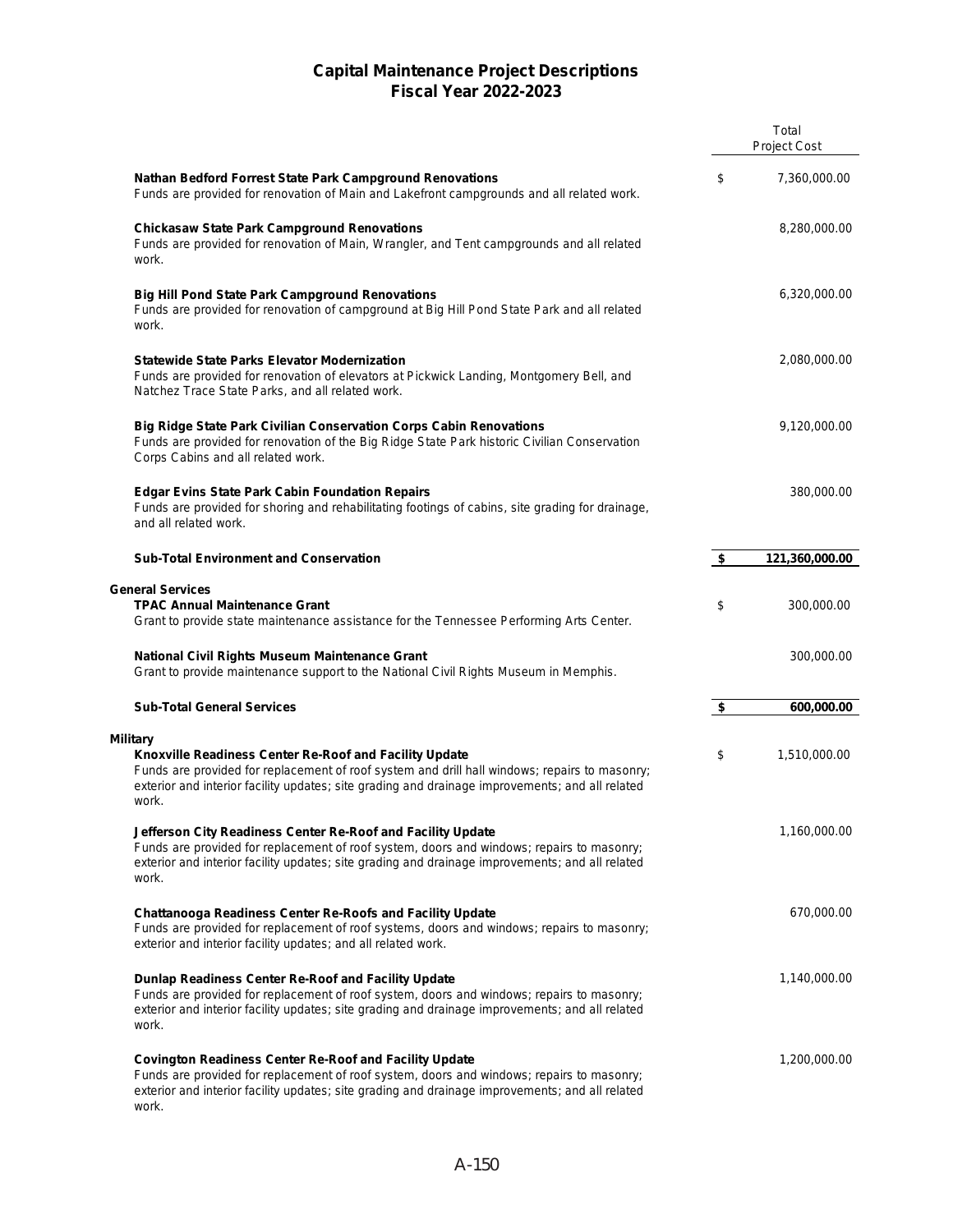|                                                                                                                                                                                                                                                                        | Total<br><b>Project Cost</b> |
|------------------------------------------------------------------------------------------------------------------------------------------------------------------------------------------------------------------------------------------------------------------------|------------------------------|
| <b>Brownsville Readiness Center Re-Roof and Facility Update</b><br>Funds are provided for replacement of roof system, doors and windows; repairs to masonry;<br>exterior and interior facility updates; site grading and drainage improvements; and all related        | \$<br>1,340,000.00           |
| work.<br><b>Newport Readiness Center HVAC and Facility Update</b>                                                                                                                                                                                                      | 990,000.00                   |
| Funds are provided for replacement of mechanical, electrical, and plumbing systems and all<br>related work.                                                                                                                                                            |                              |
| Nashville JFHQ Building 100 HVAC and Facility Update<br>Funds are provided for replacement of mechanical, electrical, and plumbing systems;<br>replacement of windows; repairs to finishes and equipment; extension of fire protection; and all<br>related work.       | 1,400,000.00                 |
| Dayton Readiness Center Roof Repairs and Facility Update<br>Funds are provided for repair of roof and masonry; replacement of doors and windows; interior<br>and exterior facility updates; site grading and drainage improvements; and all related work.              | 445,000.00                   |
| <b>Statewide Paving</b><br>Funds are provided for repair of parking areas at readiness centers statewide, including<br>restriping, site drainage, and all related work.                                                                                                | 950,000.00                   |
| <b>Sub-Total Military</b>                                                                                                                                                                                                                                              | \$<br>10,805,000.00          |
| <b>Safety</b><br>THP Training Center Exterior ADA Parking and Site Upgrades<br>Funds are provided for refurbishment of the parking areas, including site regrading for positive<br>drainage, ADA compliance, and all related work.                                     | \$<br>680,000.00             |
| <b>Veterans Services</b><br>East Tennessee State Veterans Cemetery Paving and Sidewalk Repairs<br>Funds are provided for grading and repairing roads, repairing sidewalks, and all related work.                                                                       | \$<br>630,000.00             |
| West Tennessee State Veterans Cemetery Building Repairs<br>Funds are provided for repair or replacement of existing envelope, interior finishes, and all<br>related work.                                                                                              | 1,540,000.00                 |
| <b>Middle Tennessee State Veterans Cemetery Administration Building Repairs</b><br>Funds are provided for repair or replacement of existing envelope, interior finishes, and all<br>related work.                                                                      | 550,000.00                   |
| <b>East Tennessee State Veterans Cemetery Clean and Realign Headstones</b><br>Funds are provided for raising, cleaning, realigning, and providing a grid beam system for the<br>stabilization of headstones and all related work.                                      | 6,370,000.00                 |
| Middle Tennessee State Veterans Cemetery Clean and Realign Headstones<br>Funds are provided for raising, cleaning, realigning, and providing a grid beam system for the<br>stabilization of headstones in the southeast sections of the cemetery and all related work. | 2,760,000.00                 |
| <b>East Tennessee State Veterans Cemetery Site Grading and Drainage Improvements</b><br>Funds are provided for improvements to site drainage, including grading, installation of<br>culverts, and all related work.                                                    | 420,000.00                   |
| <b>Sub-Total Veterans Services</b>                                                                                                                                                                                                                                     | \$<br>12,270,000.00          |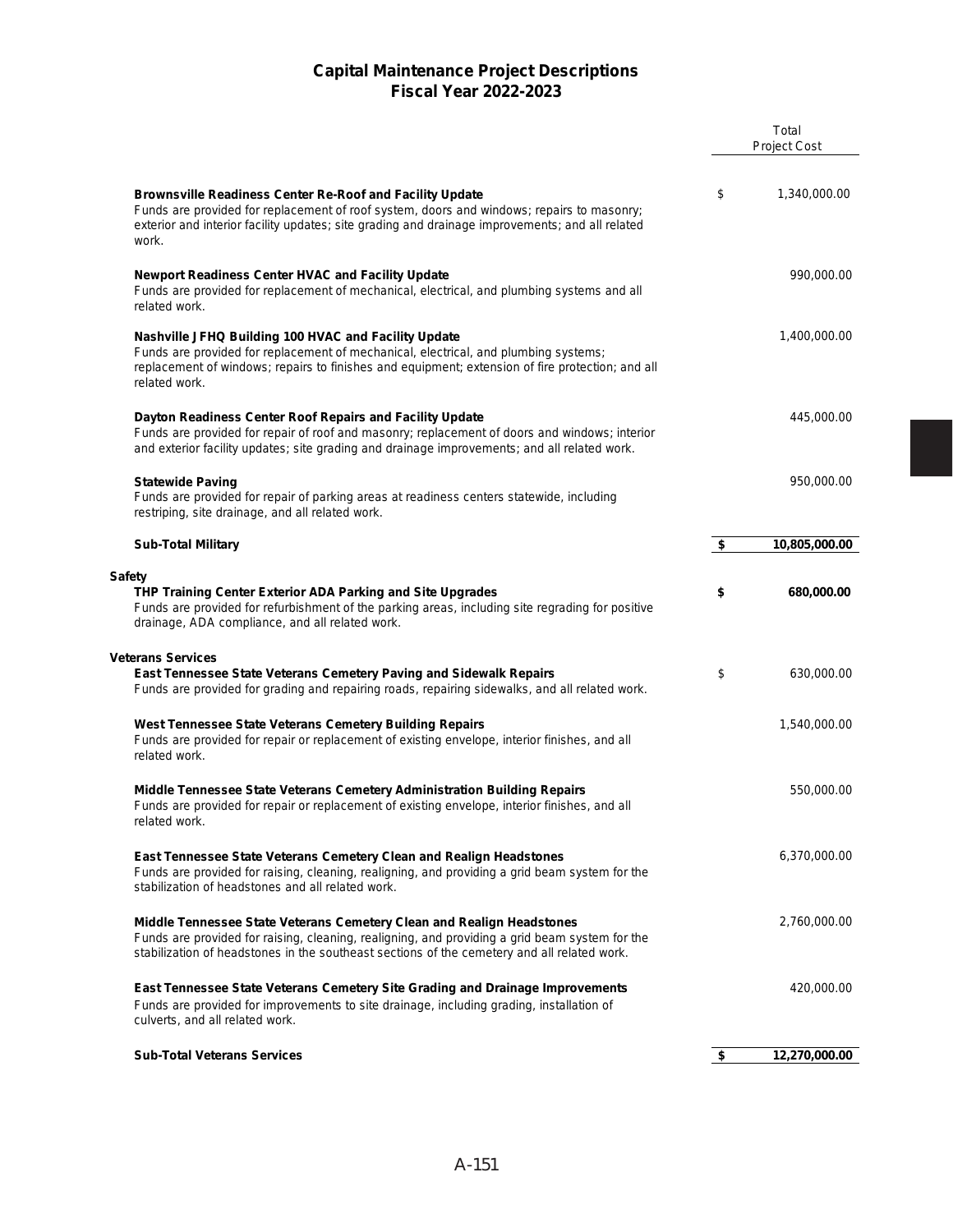|                                                                                                                                                                                                                                                                                                                                                            | Total<br><b>Project Cost</b> |
|------------------------------------------------------------------------------------------------------------------------------------------------------------------------------------------------------------------------------------------------------------------------------------------------------------------------------------------------------------|------------------------------|
| <b>Locally Governed Higher Education Institutions</b>                                                                                                                                                                                                                                                                                                      |                              |
| <b>Austin Peay State University</b><br><b>Campus-Wide Elevator Modernization</b><br>Funds are provided for modernization of elevators in Trahern, Dunn, and Claxton. Project<br>includes the Morgan University Center freight elevator and all related work.                                                                                               | \$<br>1,000,000.00           |
| Dunn Center HVAC and Electrical Modernization Phase 2<br>Funds are provided for replacement of the HVAC system and modernization of controls,<br>electrical distribution, and all related work.                                                                                                                                                            | 1,000,000.00                 |
| Dunn Center HVAC and Electrical Modernization Phase 3<br>Funds are provided for replacement of the HVAC system and modernization of controls,<br>electrical distribution, and all related work.                                                                                                                                                            | 1,000,000.00                 |
| <b>Sub-Total Austin Peay State University</b>                                                                                                                                                                                                                                                                                                              | \$<br>3,000,000.00           |
| <b>East Tennessee State University</b><br><b>HVAC and Steam Line Repairs</b><br>Funds are provided for replacement of steam and condensate lines, including steam traps and<br>related equipment across the main campus; replacement of fan coil units, pumps, and controls<br>in multiple campus buildings; replacement of chiller; and all related work. | \$<br>3,800,000.00           |
| <b>Multiple Buildings Roof Replacements</b><br>Funds are provided for repair and replacement of roofs and drainage systems for multiple<br>buildings and all related work.                                                                                                                                                                                 | 2,800,000.00                 |
| <b>Radio Tower Repair and Replacement</b><br>Funds are provided for repair and replacement of the campus radio tower and related<br>components. Project includes all related work.                                                                                                                                                                         | 950,000.00                   |
| Sub-Total East Tennessee State University                                                                                                                                                                                                                                                                                                                  | \$<br>7,550,000.00           |
| <b>Middle Tennessee State University</b><br><b>Multiple Buildings Elevator Modernization Phase 3</b><br>Funds are provided for the modernization of elevators in multiple buildings and all related work.<br>This is the final phase of a three-phase project.                                                                                             | \$<br>1,407,800.00           |
| <b>Campus-Wide Lighting and Lighting Control Updates</b><br>Funds are provided for campus-wide modifications to interior and exterior lighting, lighting<br>control systems, and all related work.                                                                                                                                                         | 952,200.00                   |
| <b>Multiple Buildings Mechanical and Controls Updates</b><br>Funds are provided for identification and replacement of existing mechanical equipment that<br>has met and exceeded anticipated service and update of mechanical controls in multiple<br>buildings. Project includes all related work.                                                        | 2,000,000.00                 |
| <b>Campus-Wide Access Control and Security Updates</b><br>Funds are provided for update of campus access control and security systems, including<br>hardware, software, and system components. Project includes all related work.                                                                                                                          | 800,000.00                   |
| <b>Multiple Buildings Exterior Envelope Updates</b><br>Funds are provided for repair and replacement of various exterior envelope components in<br>multiple buildings and all related work.                                                                                                                                                                | 2,000,000.00                 |
| Sub-Total Middle Tennessee State University                                                                                                                                                                                                                                                                                                                | \$<br>7,160,000.00           |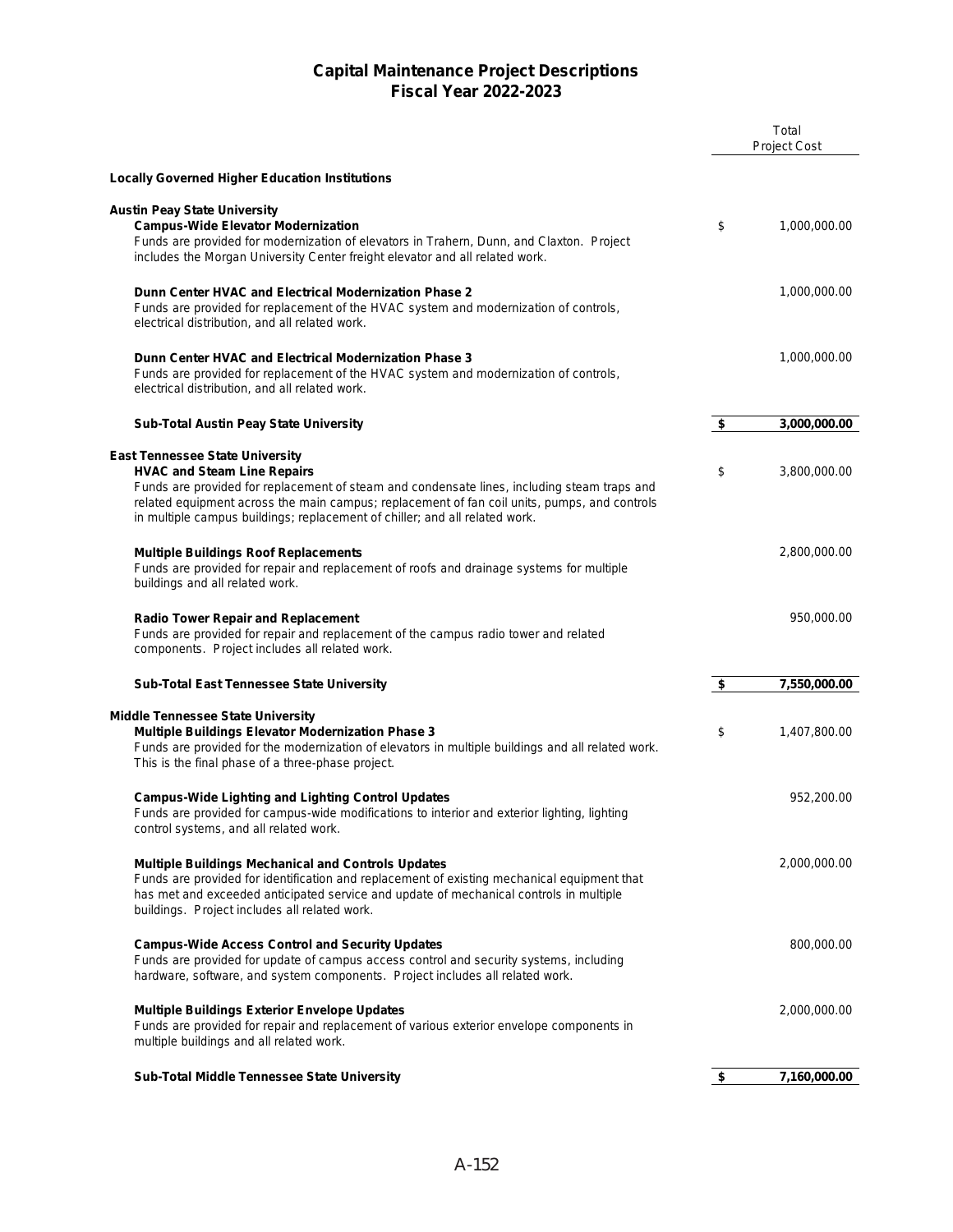|                                                                                                                                                                                                                                                                                                                                                                           |               | Total               |
|---------------------------------------------------------------------------------------------------------------------------------------------------------------------------------------------------------------------------------------------------------------------------------------------------------------------------------------------------------------------------|---------------|---------------------|
|                                                                                                                                                                                                                                                                                                                                                                           |               | <b>Project Cost</b> |
| <b>Tennessee State University</b>                                                                                                                                                                                                                                                                                                                                         |               |                     |
| <b>Electrical Upgrades Phase 3</b><br>Funds are provided for upgrade of campus electrical infrastructure and all related work.                                                                                                                                                                                                                                            | \$            | 5,000,000.00        |
| <b>HM Love Center Renovation</b><br>Funds are provided for restoration of masonry; repairs and replacement of roofs, sanitary lines,<br>and fire damper; upgrades to HVAC, temperature controls, fire alarm panel, and electrical; and<br>all related work.                                                                                                               |               | 3,000,000.00        |
| <b>Sub-Total Tennessee State University</b>                                                                                                                                                                                                                                                                                                                               | \$            | 8,000,000.00        |
| <b>Tennessee Tech University</b>                                                                                                                                                                                                                                                                                                                                          |               |                     |
| <b>Craft Center Generator and Fire Pump Upgrades</b>                                                                                                                                                                                                                                                                                                                      | \$            | 550,000.00          |
| Funds are provided for installation of a generator, relocation of fire pump, and all related work.                                                                                                                                                                                                                                                                        |               |                     |
| <b>Craft Center HVAC Upgrades</b><br>Funds are provided for replacement of air handlers and fan coil units in the Administration and<br>Gallery building; replacement of pipe insulation in Administration and Gallery, Glass and<br>Metals, Cool Wing, and Clay buildings; and all related work.                                                                         |               | 1,140,000.00        |
| <b>Sub-Total Tennessee Tech University</b>                                                                                                                                                                                                                                                                                                                                | \$            | 1,690,000.00        |
|                                                                                                                                                                                                                                                                                                                                                                           |               |                     |
| <b>University of Memphis</b><br><b>HVAC Component Replacements Multiple Buildings</b><br>Funds are provided for replacement of HVAC components in multiple academic buildings,<br>including chillers, cooling towers, air handlers and pumps, and all related work.                                                                                                       | \$            | 4,293,000.00        |
| <b>Multiple Buildings Repairs</b><br>Funds are provided for repair of laboratories, bathrooms, stairs, corridor doors and hardware,<br>removal of asbestos flooring, replacement of lighting, update of HVAC units, and all related<br>work.                                                                                                                              |               | 4,000,000.00        |
| <b>Multiple Buildings Roof Replacements</b><br>Funds are provided for replacement of roofs on Old Brister Hall, J. M. Smith Hall, John S.<br>Wilder Tower, and all related work.                                                                                                                                                                                          |               | 3,000,000.00        |
| <b>Wilder Tower Repairs</b><br>Funds are provided for replacement of windows, exterior plaster soffits, HVAC components,<br>including air handlers, pumps, controls, and all related work.                                                                                                                                                                                |               | 2,674,000.00        |
| <b>Sub-Total University of Memphis</b>                                                                                                                                                                                                                                                                                                                                    | $\frac{1}{2}$ | 13,967,000.00       |
| <b>Sub-Total Locally Governed Higher Education Institutions</b>                                                                                                                                                                                                                                                                                                           | \$            | 41,367,000.00       |
| <b>Tennessee Board of Regents</b><br><b>PSCC HVAC and Electrical Upgrades and Repairs Phase 2</b><br>Funds are provided for replacement of VAV boxes and AHU controls at McWherter; upgrade of<br>electrical switchgear and building breakers in the utility tunnel at Main Campus; update of<br>electrical service and systems at Division Street; and all related work. | \$            | 1,100,000.00        |
| <b>WSCC Campbell College Center Fire and Safety Remediations</b><br>Funds are provided for correction of sprinkler and fire alarm deficiencies in the College Center<br>and Student Services Building; update related data and electrical infrastructure; and all related<br>work.                                                                                        |               | 1,700,000.00        |
| <b>DSCC Campus Roof Drain Replacements</b><br>Funds are provided for replacement of all roof drains and scuppers on the original building and<br>all related work.                                                                                                                                                                                                        |               | 270,000.00          |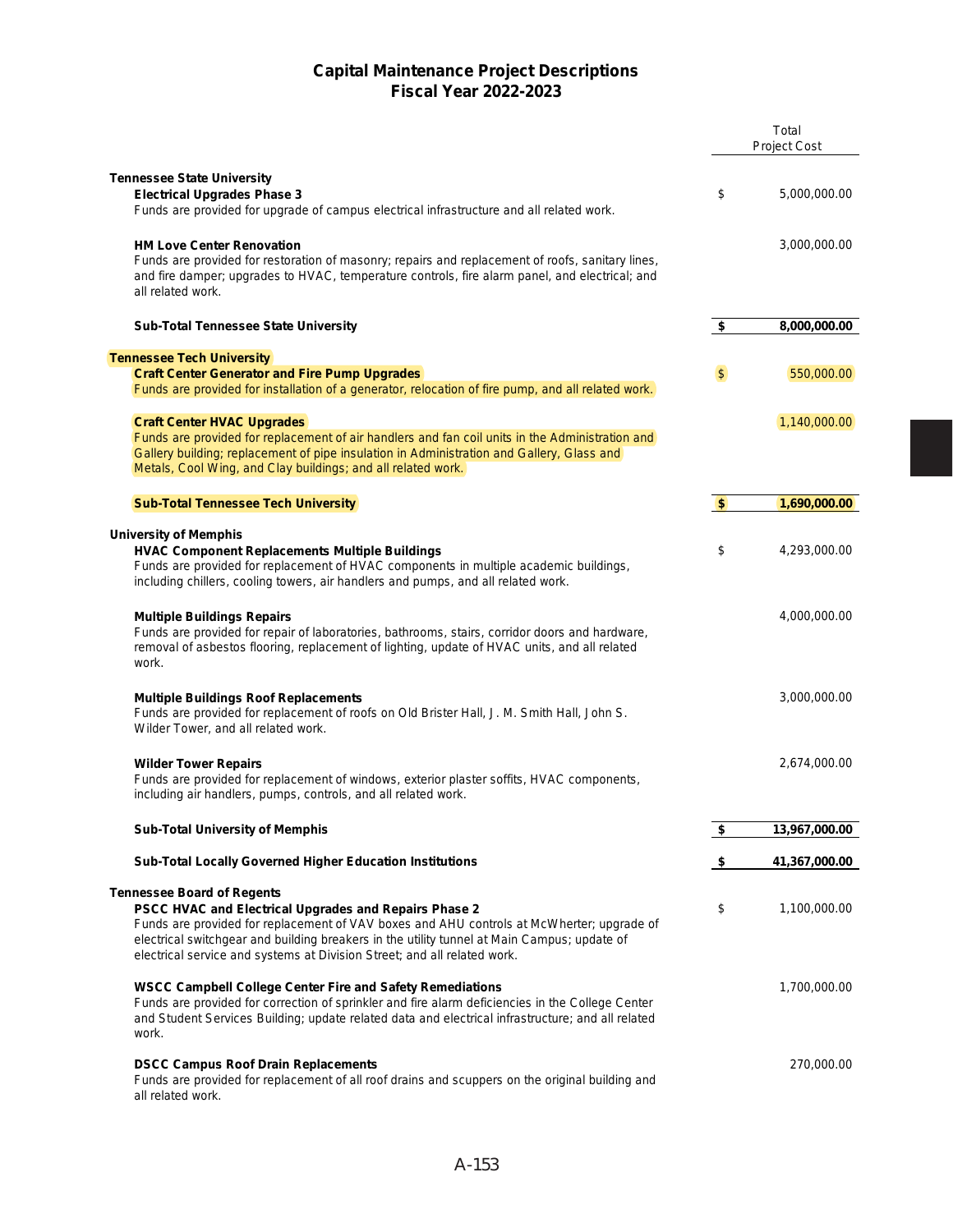|                                                                                                                                                                                                                                                                                                                                                                                | Total<br><b>Project Cost</b> |
|--------------------------------------------------------------------------------------------------------------------------------------------------------------------------------------------------------------------------------------------------------------------------------------------------------------------------------------------------------------------------------|------------------------------|
|                                                                                                                                                                                                                                                                                                                                                                                |                              |
| <b>CoSCC Several Buildings Roof Replacements</b><br>Funds are provided for replacement of roofs on the Warf, Clement, and Facilities buildings and<br>all related work.                                                                                                                                                                                                        | \$<br>1,280,000.00           |
| <b>ChSCC Elevator Installation</b><br>Funds are provided for installation of a new elevator in both the C.C. Bond Humanities Building<br>and Ray C. Albright OMNI Building and all related work.                                                                                                                                                                               | 1,220,000.00                 |
| <b>NaSCC HVAC and Cooling Tower Repairs</b><br>Funds are provided for repairs to HVAC system to included cooling tower repairs and<br>replacement of roof top and heat pump units. Project includes all related work.                                                                                                                                                          | 800,000.00                   |
| <b>JSCC Administration Building HVAC and Fire Alarm Updates</b><br>Funds are provided for updates to the HVAC and fire alarm systems, with associated controls,<br>serving the Administration Building. Project includes all related work to include replacing<br>ceiling grid and lighting where affected by the work.                                                        | 820,000.00                   |
| <b>CISCC Campus HVAC Updates</b><br>Funds are provided for updates to campus central plant equipment, including chillers, boilers,<br>air handlers, controls, and other HVAC equipment. Project includes all related work.                                                                                                                                                     | 1,000,000.00                 |
| <b>RSCC Multiple Buildings HVAC Corrections</b><br>Funds are provided for replacement of HVAC system components serving multiple buildings on<br>the main campus to include outdated components, system control software, actuators, and<br>cooling towers.                                                                                                                    | 1,800,000.00                 |
| <b>VSCC HVAC Upgrades</b><br>Funds are provided for replacement of HVAC systems, chillers, and supporting components at<br>multiple buildings on campus. Funds are also provided for replacement and/or upgrade of<br>boilers and updates of building automation systems, metering devices, geo-thermal, and air<br>handlers. Project includes all related work.               | 3,200,000.00                 |
| <b>STCC Mechanical Systems and Infrastructure Updates</b><br>Funds are provided for replacement of boilers and air handling units, including ductwork and<br>insulation, testing of all units, and installation or replacement of HVAC control systems and<br>temperature sensors. Project includes replacement of underground boiler, chiller lines, and all<br>related work. | 4,000,000.00                 |
| <b>MSCC Parking and Roadway Repairs</b><br>Funds are provided for repairs and repaving several parking areas at different campuses and<br>campus roadways. Project includes all related work.                                                                                                                                                                                  | 1,220,000.00                 |
| <b>NeSCC Powers Math and Science Building Updates</b><br>Funds are provided for updates of plumbing fixtures, finishes, and storefront entrances. Project<br>includes replacement of gas detection system and all related work.                                                                                                                                                | 1,550,000.00                 |
| <b>TCAT Harriman Building D Foundation Repairs</b><br>Funds are provided for repair of foundation, cracks in the west and north walls, emergency exit<br>sidewalks, and all related work.                                                                                                                                                                                      | 280,000.00                   |
| <b>TCAT Murfreesboro Fire Alarm System Upgrade</b><br>Funds are provided for replacement of the fire alarm and emergency notification system.<br>Project includes all related work.                                                                                                                                                                                            | 380,000.00                   |
| <b>TCAT Nashville Fire Alarm System Upgrade</b><br>Funds are provided for replacement of the fire alarm and emergency notification systems for<br>the Main Campus and Cockrill Bend Campus. Project includes all related work.                                                                                                                                                 | 670,000.00                   |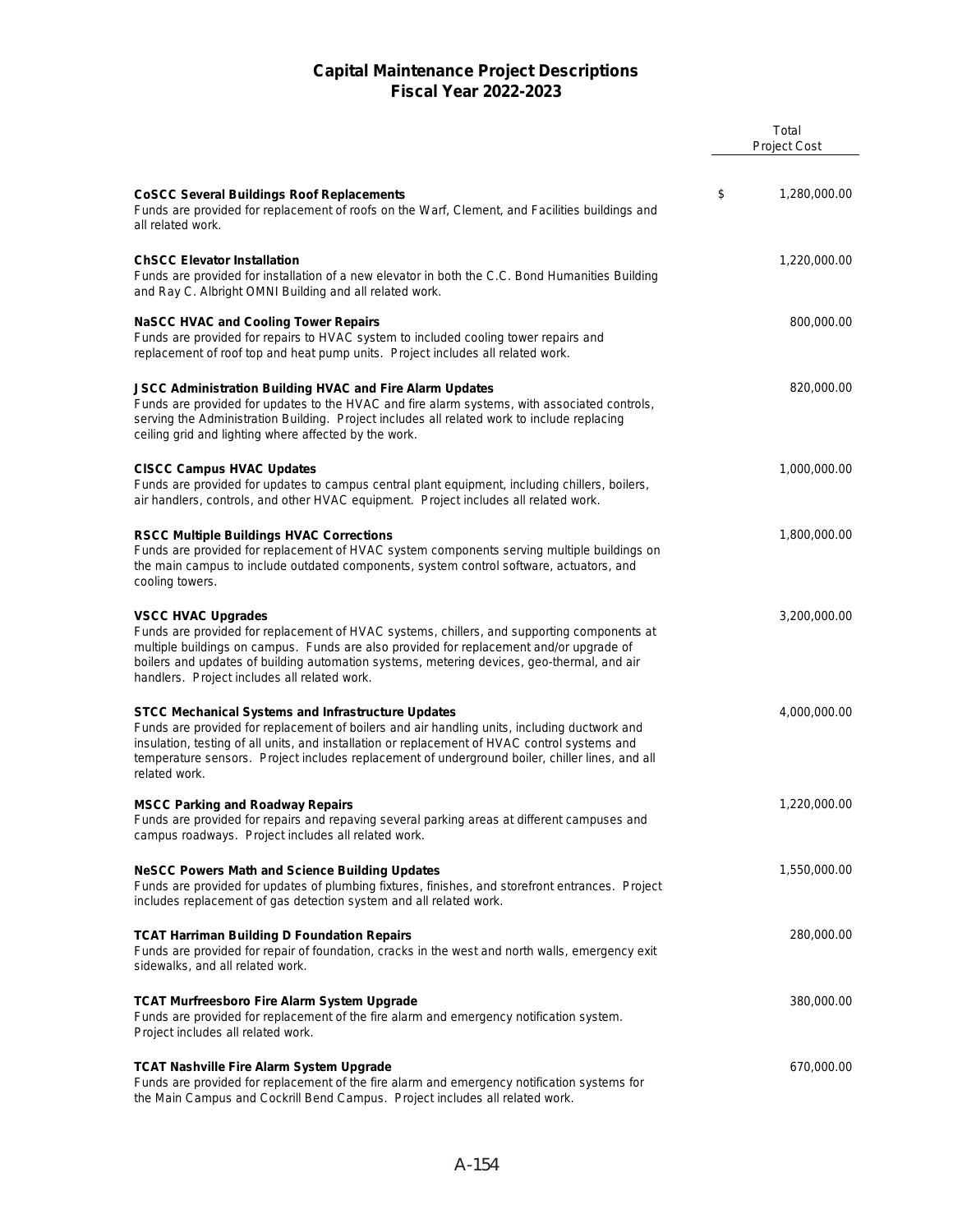|                                                                                                                                                                                                                                                                                                                              | Total<br><b>Project Cost</b> |
|------------------------------------------------------------------------------------------------------------------------------------------------------------------------------------------------------------------------------------------------------------------------------------------------------------------------------|------------------------------|
|                                                                                                                                                                                                                                                                                                                              |                              |
| <b>CISCC Student Center Roof Replacement</b><br>Funds are provided for replacement of the Student Center roofing system and all related work.                                                                                                                                                                                | \$<br>600,000.00             |
| <b>Sub-Total Tennessee Board of Regents</b>                                                                                                                                                                                                                                                                                  | \$<br>21,890,000.00          |
|                                                                                                                                                                                                                                                                                                                              |                              |
| <b>University of Tennessee</b><br><b>UTK Steam Plant Boiler Replacement</b><br>Funds are provided for replacement of Boiler No. 1 and associated systems. Project includes<br>all related work.                                                                                                                              | \$<br>3,000,000.00           |
| UTIA West TN-REC Building Envelope Repairs<br>Funds are provided for replacement of all exterior doors and windows and provide repairs to the<br>building envelope, including clerestory flashing and roof repairs. Project includes all related<br>work.                                                                    | 3,630,000.00                 |
| <b>UTHSC Emergency Generator Replacements</b><br>Funds are provided for replacement of the emergency generators and updates to the electrical<br>services in association with the generators for the 930 Madison Building, Coleman Building,<br>Johnson Building, and Van Vleet Building. Project includes all related work. | 2,500,000.00                 |
| <b>UTM Clement Building Systems Upgrade</b><br>Funds are provided for upgrades of 3rd and 4th floor building systems, replacement of<br>windows, finishes, and correction of drainage issues. Funds are also provided to address code<br>deficiencies, abate hazardous material as necessary, and all related work.          | 4,160,000.00                 |
| UTS Life Safety Upgrades<br>Funds are provided for upgrades for life safety to multiple buildings across campus to include<br>alarms, fire panels, miscellaneous code related life safety upgrades, and all related work.                                                                                                    | 1,000,000.00                 |
| <b>UTK Steam Distribution Upgrades</b><br>Funds are provided for upgrades to steam and condensate service across various locations of<br>the main campus and on the Institute of Agriculture campus. Project includes all related work.                                                                                      | 3,000,000.00                 |
| <b>UTHSC General Education Building HVAC Improvements</b><br>Funds are provided for replacement of HVAC equipment and associated systems. Project<br>includes all related work.                                                                                                                                              | 1,750,000.00                 |
| UTM South Plant Chiller Replacement<br>Funds are provided for replacement of an existing chiller along with associated pumps, cooling<br>tower, and cooling tower enclosure. Project includes all related work.                                                                                                              | 1,760,000.00                 |
| UTIA Lone Oaks 4-H Center Improvements<br>Funds are provided for building envelope repairs, HVAC upgrades, electrical, fire safety, and<br>plumbing improvements. Funds support site improvements, including excavation of sediment<br>in lakes and drain field improvements. Project includes all related work.             | 3,000,000.00                 |
| UTK Steam Distribution Upgrades - Southeast Campus<br>Funds are provided for upgrades to steam and condensate service across various locations in<br>the southeast area of the main campus and all related work.                                                                                                             | 3,000,000.00                 |
| <b>UTHSC Roof Replacements</b><br>Funds are provided for replacement of roofs and repair of parapets and flashing for the Van<br>Vleet Building, Physical Plant Building, Physical Plant Shop, Molecular Science Building, 910<br>Madison Building, and 920 Madison Building. Project includes all related work.             | 2,640,000.00                 |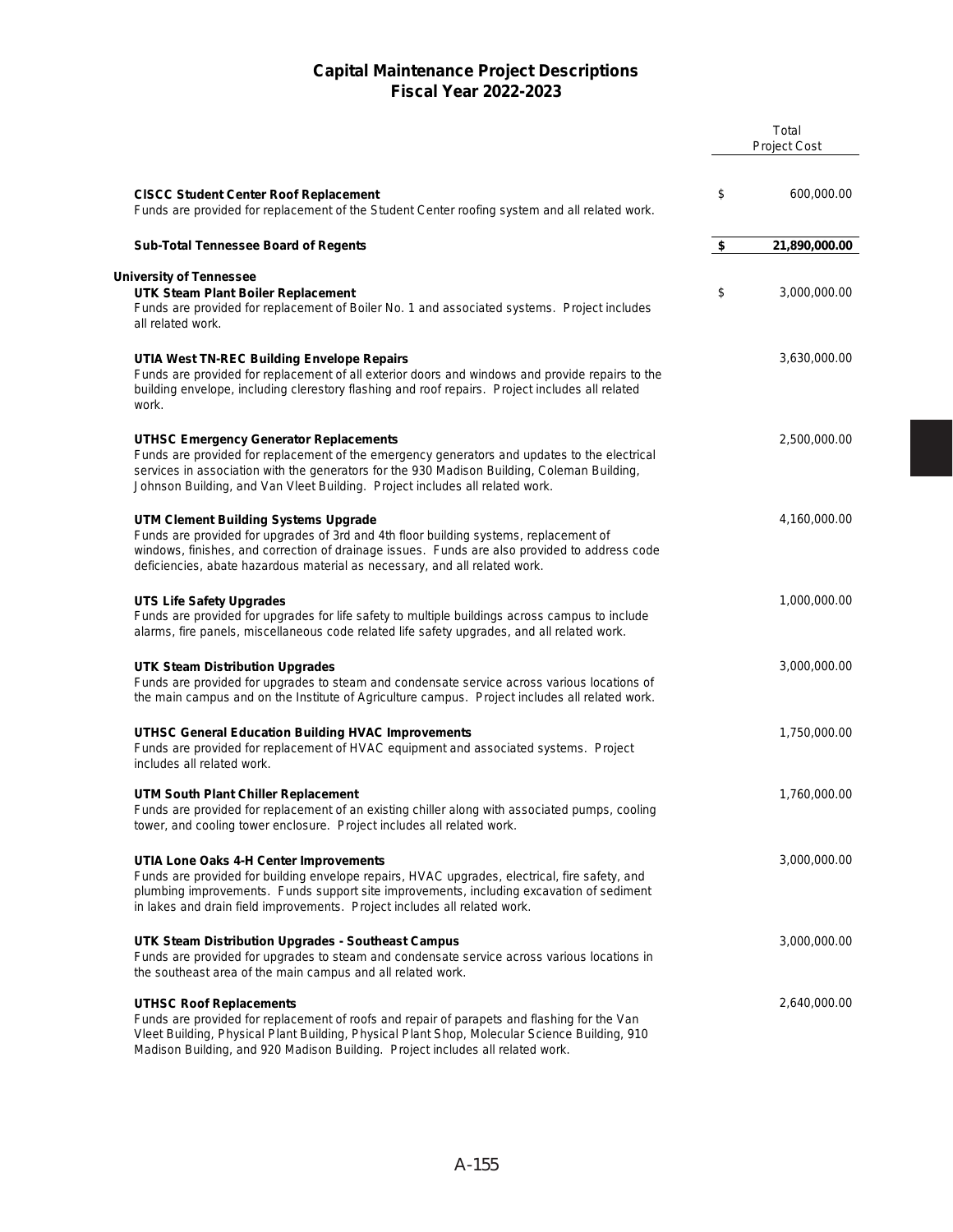|                                                                                                                                                                                                                                                                                                                                                                                                                                                 | Total<br><b>Project Cost</b> |                |  |  |  |
|-------------------------------------------------------------------------------------------------------------------------------------------------------------------------------------------------------------------------------------------------------------------------------------------------------------------------------------------------------------------------------------------------------------------------------------------------|------------------------------|----------------|--|--|--|
| <b>UTC Brock Hall Upgrades</b><br>Funds are provided for replacement of building systems, including HVAC, lighting, and ceilings<br>in conjunction with the work; upgrades to building finishes, doors, hardware, restrooms, ADA<br>and life safety code needs; repairs to building envelope, including masonry, window<br>replacements, doors, and roof replacement; minor wall reconfigurations; asbestos abatement;<br>and all related work. | \$                           | 10,820,000.00  |  |  |  |
| UTM University Center Sewer Line Replacement<br>Funds are provided for replacement and repair of sewer lines that serve the University Center<br>and all related work.                                                                                                                                                                                                                                                                          |                              | 890,000.00     |  |  |  |
| UTIA Clyde Austin 4-H Center Sewer Improvements<br>Funds are provided for replacement of the existing septic system with a new sewer and<br>connection from the 4-H Center to the Greeneville Water Commission wastewater treatment<br>plant. Project includes all related work.                                                                                                                                                                |                              | 1,260,000.00   |  |  |  |
| UTM ADA Campus Upgrades<br>Funds are provided for ADA upgrades for restrooms, building entrances, accessible egress<br>doors, signage, door hardware, and all related work.                                                                                                                                                                                                                                                                     |                              | 2,510,000.00   |  |  |  |
| <b>Sub-Total University of Tennessee</b>                                                                                                                                                                                                                                                                                                                                                                                                        | \$                           | 44,920,000.00  |  |  |  |
| <b>Grand Total Capital Maintenance</b>                                                                                                                                                                                                                                                                                                                                                                                                          | 5                            | 304,532,000.00 |  |  |  |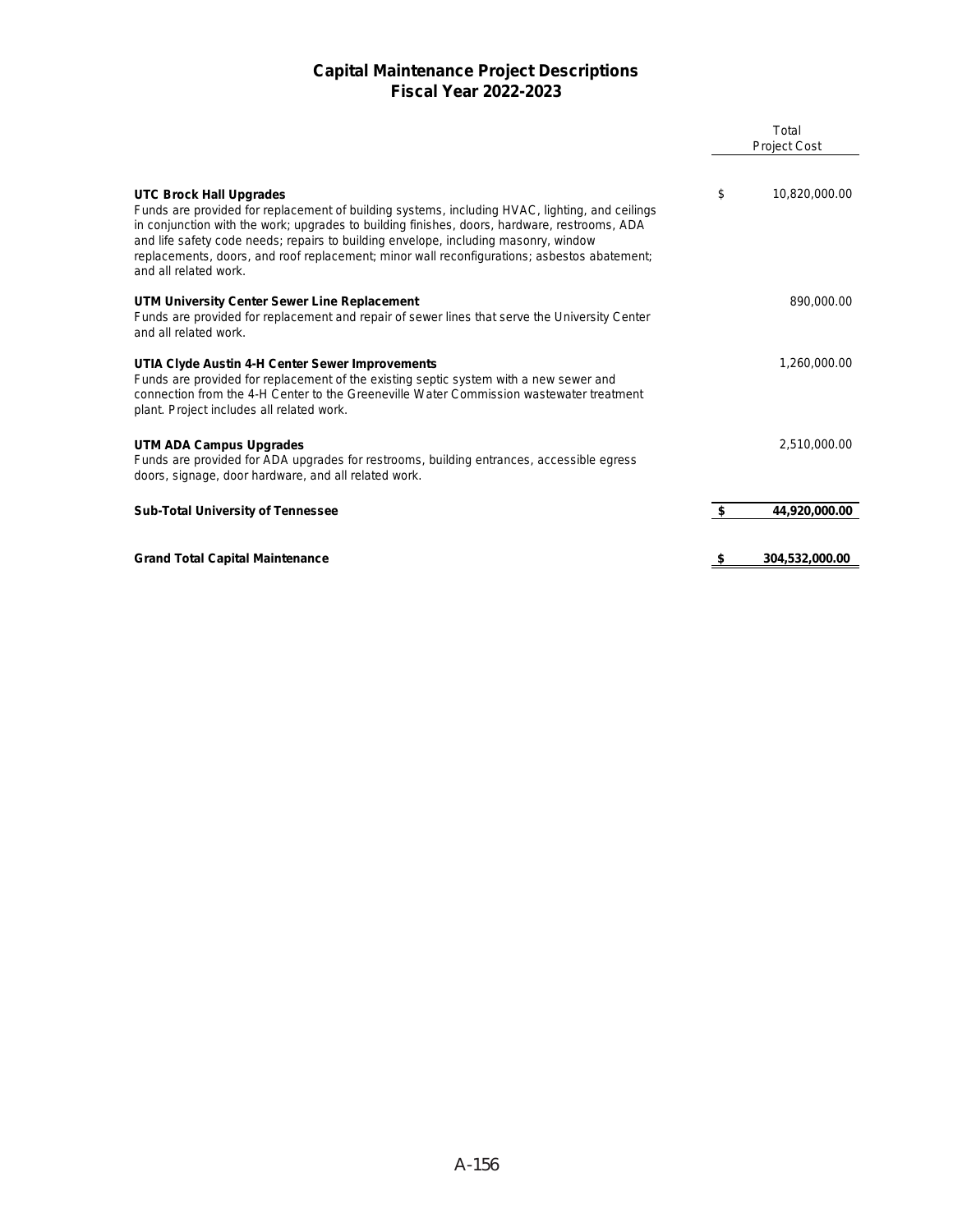#### **Projected First-Year Operating Costs for New Facilities Recommended as Projects for Fiscal Year 2022-2023**

|                                                                                                                                                | <b>COUNTY</b>              |                | <b>TOTAL</b>       |              | <b>UTILITIES</b> |                | <b>MAINTENANCE</b> | <b>PROGRAM*</b>          | <b>ADDITIONAL</b><br><b>PERSONNEL</b> |
|------------------------------------------------------------------------------------------------------------------------------------------------|----------------------------|----------------|--------------------|--------------|------------------|----------------|--------------------|--------------------------|---------------------------------------|
| <b>Environment and Conservation</b><br>Harpeth River SP Visitor Center and Canoe Access<br>Justin P. Wilson Cumberland TSP Facilities Upgrades | <b>Dickson</b><br>Campbell | \$             | 401.000<br>275,700 | \$           | 40.000<br>40,000 | \$             | 0<br>$\mathbf 0$   | \$<br>361.000<br>235,700 | 0<br>0                                |
| <b>Sub-Total Environment and Conservation</b>                                                                                                  |                            | \$             | 676,700            | \$           | 80,000           | \$             | $\bf{0}$           | \$<br>596,700            | $\bf{0}$                              |
| <b>Military</b>                                                                                                                                |                            |                |                    |              |                  |                |                    |                          |                                       |
| United States Property & Fiscal Office New Warehouse                                                                                           | Rutherford                 | \$             | 150,000            | \$           | 150,000          | \$             | $\mathbf 0$        | \$<br>$\Omega$           | 0                                     |
| <b>East Tennessee State University</b>                                                                                                         |                            |                |                    |              |                  |                |                    |                          |                                       |
| Integrated Health Services Building                                                                                                            | Washington                 | \$             | 379,900            | \$           | 123,000          | \$             | 64,800             | \$<br>192,100            | 5                                     |
| Academic Building                                                                                                                              | Washington                 |                | 638,600            |              | 154,900          |                | 90,000             | 393,700                  | 9                                     |
| <b>Sub-Total East Tennessee State University</b>                                                                                               |                            | \$             | 1,018,500          | \$           | 277,900          | \$             | 154,800            | \$<br>585,800            | $\overline{14}$                       |
| <b>Middle Tennessee State University</b>                                                                                                       |                            |                |                    |              |                  |                |                    |                          |                                       |
| Aerospace Campus                                                                                                                               | Bedford                    | \$             | 192,000            | \$           | 160,000          | \$             | 32,000             | \$<br>$\mathbf 0$        | 0                                     |
| <b>Tennessee State University</b>                                                                                                              |                            |                |                    |              |                  |                |                    |                          |                                       |
| New Engineering Classroom Building                                                                                                             | Davidson                   | \$             | 5,816,200          | \$           | 0                | \$             | 0                  | \$<br>5,816,200          | 45                                    |
| <b>Tennessee Technological University</b>                                                                                                      |                            |                |                    |              |                  |                |                    |                          |                                       |
| Advanced Construction & Manufacturing Engineering Bldg.                                                                                        | Putnam                     | $\mathfrak{L}$ | 640.000            | $\mathbf{s}$ | 160.000          | $\mathfrak{s}$ | 480.000            | \$<br>$\Omega$           | $\overline{0}$                        |
| <b>Tennessee Board of Regents</b>                                                                                                              |                            |                |                    |              |                  |                |                    |                          |                                       |
| NaSCC Clarksville Campus Expansion                                                                                                             | Montgomery                 | \$             | 1,315,100          | \$           | 112,200          | \$             | 52,900             | \$<br>1,150,000          | 10                                    |
| RSCC/TCAT Knox County Campus Expansion                                                                                                         | Knox                       |                | 4,060,000          |              | 231,000          |                | 343,200            | 3,485,800                | 74                                    |
| CoSCC Southern Regional Technology Center                                                                                                      | Maury                      |                | 2,578,300          |              | 465,300          |                | 684,500            | 1,428,500                | 98                                    |
| Sub-Total Tennessee Board of Regents                                                                                                           |                            | \$             | 7,953,400          | \$           | 808,500          | \$             | 1,080,600          | \$<br>6,064,300          | 182                                   |
| <b>University of Tennessee</b>                                                                                                                 |                            |                |                    |              |                  |                |                    |                          |                                       |
| UTC Health Sciences Building                                                                                                                   | Hamilton                   | \$             | 407,000            | \$           | 187,200          | \$             | 34,100             | \$<br>185,700            | 1                                     |
| <b>UTHSC Nash Vivarium Basement Renovation</b>                                                                                                 | Shelby                     |                | 9.808.800          |              | 52,400           |                | 55,800             | 9,700,600                | $\mathbf 0$                           |
| UTC 540 McCallie Renovation                                                                                                                    | Hamilton                   |                | 375,900            |              | 278,400          |                | 64,400             | 33,100                   | $\mathbf 0$                           |
| UTHSC Cancer Research Building 4th Floor Renovation                                                                                            | Shelby                     |                | 2.993.200          |              | 40,200           |                | 42.900             | 2.910.100                | 0                                     |
| UTK College of Business                                                                                                                        | Knox                       |                | 17,853,900         |              | 675.000          |                | 319,500            | 16,859,400               | 92                                    |
| UTIA Lone Oaks 4-H Center STEM Building                                                                                                        | Hardeman                   |                | 29,900             |              | 16,600           |                | 13,300             | 0                        | $\mathbf 0$                           |
| <b>UTK Melrose Hall</b>                                                                                                                        | Knox                       |                | 173,300            |              | 96,300           |                | 77,000             | $\mathbf 0$              | 0                                     |
| Sub-Total University of Tennessee                                                                                                              |                            | \$             | 31,642,000         |              | \$1,346,100      | \$             | 607,000            | \$29,688,900             | 93                                    |
|                                                                                                                                                |                            |                |                    |              |                  |                |                    |                          |                                       |
| <b>Grand Total</b>                                                                                                                             |                            | \$             | 48,088,800         |              | \$2,982,500      | \$             | 2,354,400          | \$42,751,900             | 334                                   |

\* Operating costs are defined as new or increased costs associated with the work tasks anticipated to be performed within the new facility. The salary costs of any new employees anticipated to be hired for the new facility are considered part of these costs.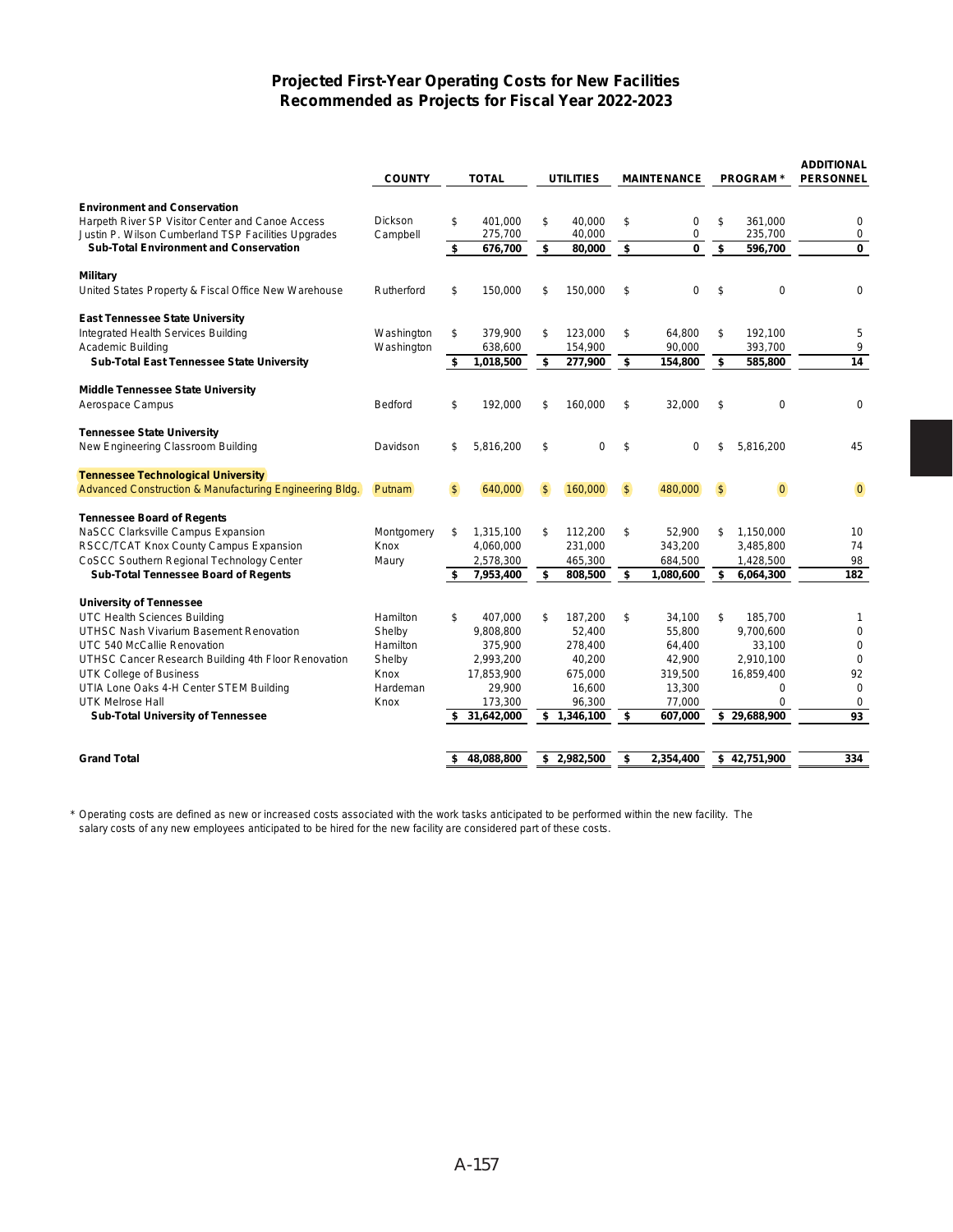# **Capital Budget Commonly Used Abbreviations**

| A/C          | Air Conditioning                           | <b>PSCC</b>   | Pellissippi State Community College               |
|--------------|--------------------------------------------|---------------|---------------------------------------------------|
| ADA          | Americans with Disabilities Act            | <b>REC</b>    | Recreation                                        |
| Ag.          | Agriculture                                | Reno.         | Renovation                                        |
| AHU          | Air Handling Unit                          | Repl.         | Replacement                                       |
| <b>BCCX</b>  | <b>Bledsoe County Correctional Complex</b> | Re-Roof       | Replace Roof                                      |
| $Bldg(s)$ .  | Building(s)                                | <b>RMSI</b>   | Riverbend Maximum Security Institution            |
| CAT          | Center for Advanced Technology             | <b>RSCC</b>   | Roane State Community College                     |
| $_{\rm ccc}$ | Civilian Conservation Corps                | RV            | <b>Recreational Vehicle</b>                       |
| CDL          | <b>Commercial Driver's License</b>         | <b>SCCF</b>   | South Central Correctional Facility               |
| ChSCC        | Chattanooga State Community College        | <b>SCSP</b>   | South Cumberland State Park                       |
| <b>CISCC</b> | <b>Cleveland State Community College</b>   | SF            | <b>State Forest</b>                               |
| CoSCC        | Columbia State Community College           | <b>SP</b>     | <b>State Park</b>                                 |
| Ct           | Court                                      | <b>STCC</b>   | Southwest Tennessee Community College             |
| Ctr.         | Center                                     | <b>STEM</b>   | Science, Technology, Engineering, and Math        |
| <b>DJRC</b>  | Debra K. Johnson Rehabilitation Center     | <b>STREAM</b> | State of TN Real Estate Asset Management          |
| <b>DSCC</b>  | Dyersburg State Community College          | Supr          | Supreme                                           |
| <b>ETSVC</b> | East Tennessee State Veterans Cemetery     | TBI           | Tennessee Bureau of Investigation                 |
| EMS          | <b>Energy Management System</b>            | TCAT          | Tennessee College of Applied Technology           |
| EPDM         | Ethylene Propylene Diene Terpolymer        | <b>TCIX</b>   | <b>Turney Center Industrial Complex</b>           |
| <b>EPS</b>   | <b>Engineering Physical Sciences</b>       | <b>TDOT</b>   | Tennessee Department of Transportation            |
| Ext.         | Exterior                                   | THP           | Tennessee Highway Patrol                          |
| Fac.         | Facility                                   | TN            | Tennessee                                         |
| FEMA         | Federal Emergency Management Agency        | TPAC          | Tennessee Performing Arts Center                  |
| FRF          | <b>Facilities Revolving Fund</b>           | TRC           | <b>Tennessee Rehabilitation Center</b>            |
| Ft.          | Fort                                       | <b>TRICOR</b> | Tennessee Rehabilitative Initiative in Correction |
| HQ           | Headquarters                               | <b>TSB</b>    | Tennessee School for the Blind                    |
| <b>HVAC</b>  | Heating, Ventilation, and Air Conditioning | <b>TSSBA</b>  | Tennessee State School Bond Authority             |
| Impvts.      | Improvements                               | <b>TWRA</b>   | Tennessee Wildlife Resources Agency               |
| Int.         | Interior                                   | <b>UPS</b>    | Uninterruptable Power Supply                      |
| JFHQ         | Joint Force Headquarters                   | UT            | University of Tennessee                           |
| JSCC         | Jackson State Community College            | <b>UTHSC</b>  | University of Tennessee Health Science Center     |
| LDSNF        | Lois M. DeBerry Special Needs Facility     | UTC           | University of Tennessee at Chattanooga            |
| LED          | <b>Light Emitting Diode</b>                | UTIA          | University of Tennessee Institute of Agriculture  |
| Maint.       | Maintenance                                | <b>UTK</b>    | University of Tennessee at Knoxville              |
| MAST         | Material Science and Technology            | UTM           | University of Tennessee at Martin                 |
| MCCX         | Morgan County Correction Complex           | UTS           | University of Tennessee Southern                  |
| MEP          | Mechanical, Electrical, and Plumbing       | VAV           | Variable Air Volume                               |
| <b>MSCC</b>  | Motlow State Community College             | VSCC          | <b>Volunteer State Community College</b>          |
| <b>MTSVC</b> | Middle Tennessee State Veterans Cemetery   | WSCC          | <b>Walters State Community College</b>            |
| <b>NeSCC</b> | Northeast State Community College          | WTSD          | West Tennessee School for the Deaf                |
| NaSCC        | Nashville State Community College          | WTSP          | West Tennessee State Penitentiary                 |
| NECX         | Northeast Correctional Complex             | <b>WTSVC</b>  | West Tennessee State Veterans Cemetery            |
| <b>NWCX</b>  | Northwest Correctional Complex             | <b>WWTP</b>   | Waste Water Treament Plant                        |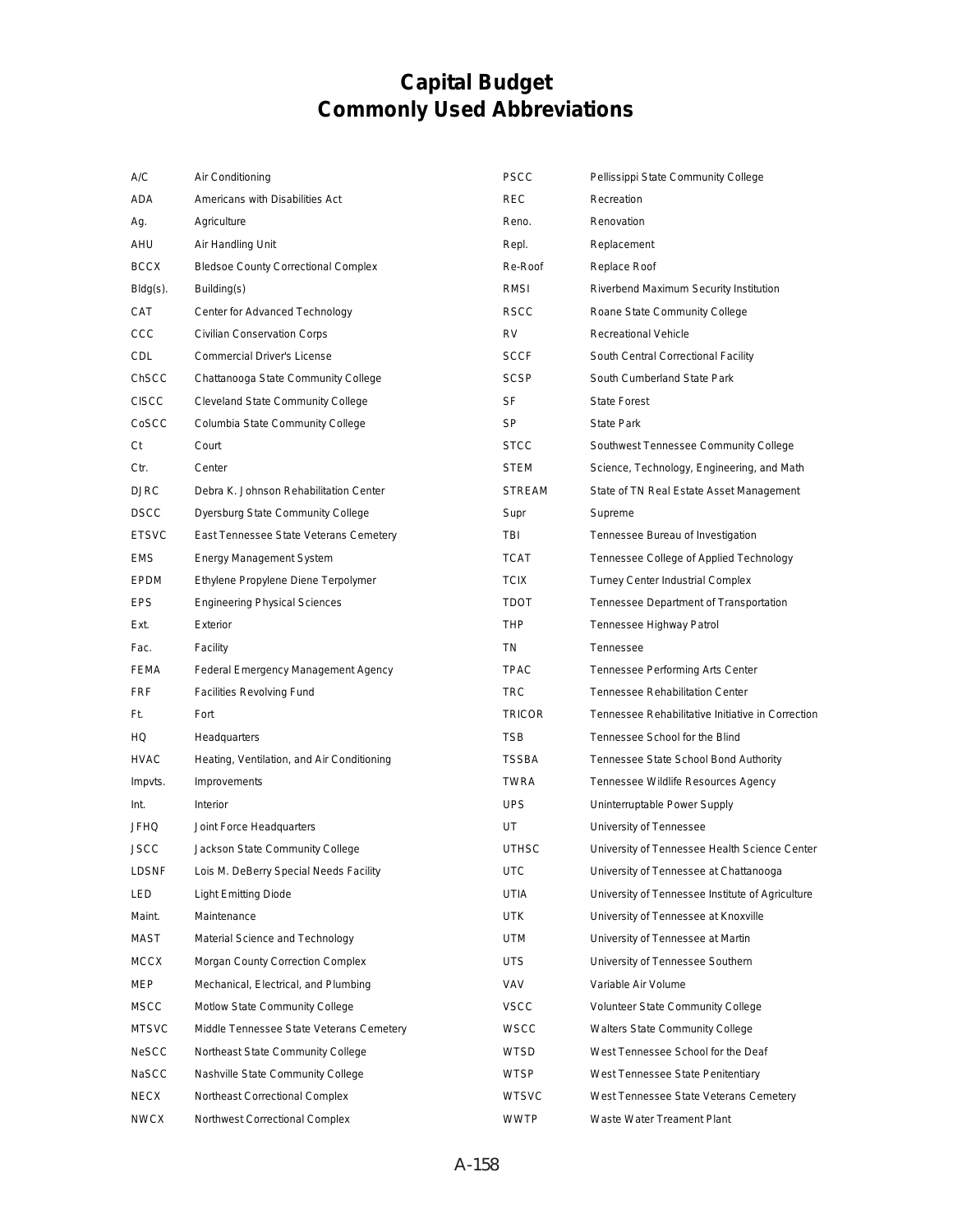The State Office Buildings and Support Facilities Revolving Fund (FRF) was established in 1988 to provide efficient management of the state office and warehousing facilities. State agencies are charged a rental rate based on usage, location, and market rate for the space they occupy. These revenues, along with any necessary current services revenue and reserve funds, constitute the operating funds for FRF.

The fund pays for facilities management costs of state-owned and leased office and warehouse space. These costs include debt service on buildings financed with bonds, routine and major maintenance, relocation expenses and furniture for state agencies, and payments for leased office space not owned by the state but occupied by state agencies.

FRF is managed by the Department of General Services, with some management support from the Department of Finance and Administration. General Services operates, maintains, and manages FRF facilities, and constructs and renovates facilities through the State of Tennessee Real Estate Asset Management (STREAM) division, with approval of the State Building Commission. The division also provides capital projects pre-planning, lease transaction management, legal oversight, real estate management, space planning, space assignment, interior design, relocation services, and furniture to agencies.

| Actual    | Estimated | Base      | Cost Increase | Recommended |
|-----------|-----------|-----------|---------------|-------------|
| 2020-2021 | 2021-2022 | 2022-2023 | 2022-2023     | 2022-2023   |

#### **501.01 Facilities Operations**

The Department of General Services, STREAM division maintains the daily upkeep of FRF facilities through Facilities Operations. Items such as contracts for utilities, janitorial, security, and other ongoing services are paid from Facilities Operations.

| Full-Time    | 0            | 0            | 0            | 0         | 0            |
|--------------|--------------|--------------|--------------|-----------|--------------|
| Part-Time    | 0            | 0            | 0            | 0         | 0            |
| Seasonal     | 0            | Ω            | 0            | Ω         | 0            |
| <b>Total</b> | 0            |              |              | 0         | υ            |
| Payroll      | 0            | ი            | ი            |           | 0            |
| Operational  | 58,602,900   | 65,307,200   | 65,307,200   | 233,400   | 65,540,600   |
| <b>Total</b> | \$58,602,900 | \$65,307,200 | \$65,307,200 | \$233,400 | \$65,540,600 |
| State        | 7,518,000    | 7,518,000    | 7,518,000    | 0         | 7,518,000    |
| Federal      | O            | O            | $\left($     | 0         | 0            |
| Other        | 51,084,900   | 57,789,200   | 57,789,200   | 233.400   | 58,022,600   |

#### **501.02 Facilities Maintenance**

The Department of General Services, STREAM division makes standard repairs and handles regular maintenance of FRF facilities within Facilities Maintenance. Major unexpected equipment failures, as well as painting walls, repairing doors, and stopping leaks are paid from Facilities Maintenance.

| <b>Total</b> |  |  | 0 |
|--------------|--|--|---|
| Seasonal     |  |  | 0 |
| Part-Time    |  |  | 0 |
| Full-Time    |  |  | 0 |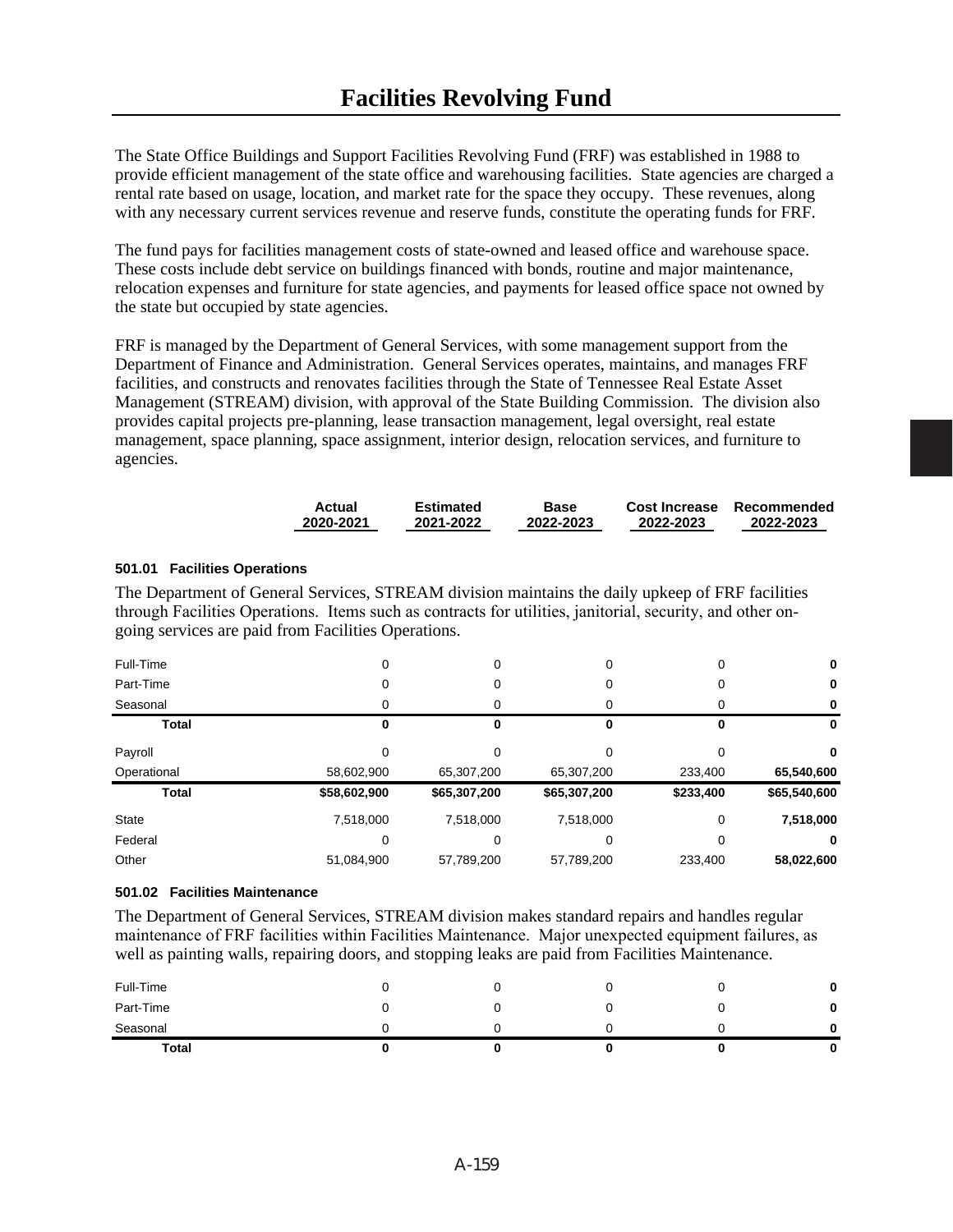|              | Actual<br>2020-2021 | <b>Estimated</b><br>2021-2022 | <b>Base</b><br>2022-2023 | <b>Cost Increase</b><br>2022-2023 | Recommended<br>2022-2023 |
|--------------|---------------------|-------------------------------|--------------------------|-----------------------------------|--------------------------|
| Payroll      | 0                   | 0                             | 0                        | 0                                 | 0                        |
| Operational  | 2,632,100           | 3,830,000                     | 3,830,000                | 31.800                            | 3,861,800                |
| Total        | \$2,632,100         | \$3,830,000                   | \$3,830,000              | \$31,800                          | \$3,861,800              |
| <b>State</b> | 0                   | 0                             | 0                        | 0                                 | 0                        |
| Federal      | 0                   | 0                             | 0                        | 0                                 | 0                        |
| Other        | 2,632,100           | 3.830.000                     | 3,830,000                | 31.800                            | 3,861,800                |

#### **501.03 Leases and Space Planning**

From Leases and Space Planning, the Department of General Services, STREAM division allocates, assigns, and leases space to state agencies; negotiates and pays for leases in non-state owned buildings; and pays for moving and furniture expenses.

| Full-Time    | 0            | 0            |              |           | 0            |
|--------------|--------------|--------------|--------------|-----------|--------------|
| Part-Time    | 0            | 0            | 0            | 0         | 0            |
| Seasonal     |              |              |              | 0         | 0            |
| <b>Total</b> | 0            |              |              | 0         | 0            |
| Payroll      | 0            |              |              |           | 0            |
| Operational  | 58,200,700   | 68,672,100   | 68,672,100   | 835,000   | 69,507,100   |
| <b>Total</b> | \$58,200,700 | \$68,672,100 | \$68,672,100 | \$835,000 | \$69,507,100 |
| State        | 0            | 4,784,000    | 4,784,000    | 0         | 4,784,000    |
| Federal      | 0            |              |              | 0         | 0            |
| Other        | 58,200,700   | 63,888,100   | 63,888,100   | 835,000   | 64,723,100   |

#### **501.04 FRF Capital Projects**

The Department of General Services, STREAM division coordinates new construction and maintenance activities for the state-owned facilities managed by FRF. Funds for statewide capital outlay projects and capital maintenance projects are included in the recommended FRF Capital Projects budget.

| Full-Time    | U            | O   | 0   | 0   | o   |
|--------------|--------------|-----|-----|-----|-----|
| Part-Time    | O            |     |     |     | 0   |
| Seasonal     | υ            | O   | O   | O   | o   |
| <b>Total</b> |              |     |     |     | o   |
| Payroll      |              |     |     |     | 0   |
| Operational  | 60,948,700   |     |     |     | 0   |
| <b>Total</b> | \$60,948,700 | \$0 | \$0 | \$0 | \$0 |
| State        | O            | 0   | ი   | 0   | 0   |
| Federal      | 0            |     |     |     | 0   |
| Other        | 60,948,700   |     |     |     | 0   |

#### **501.05 FRF Debt Service**

From FRF Debt Service, the Department of Finance and Administration pays debt service on bonds that finance FRF capital outlay.

|  |  | 0 |
|--|--|---|
|  |  | 0 |
|  |  | 0 |
|  |  | 0 |
|  |  |   |

Facilities Revolving Fund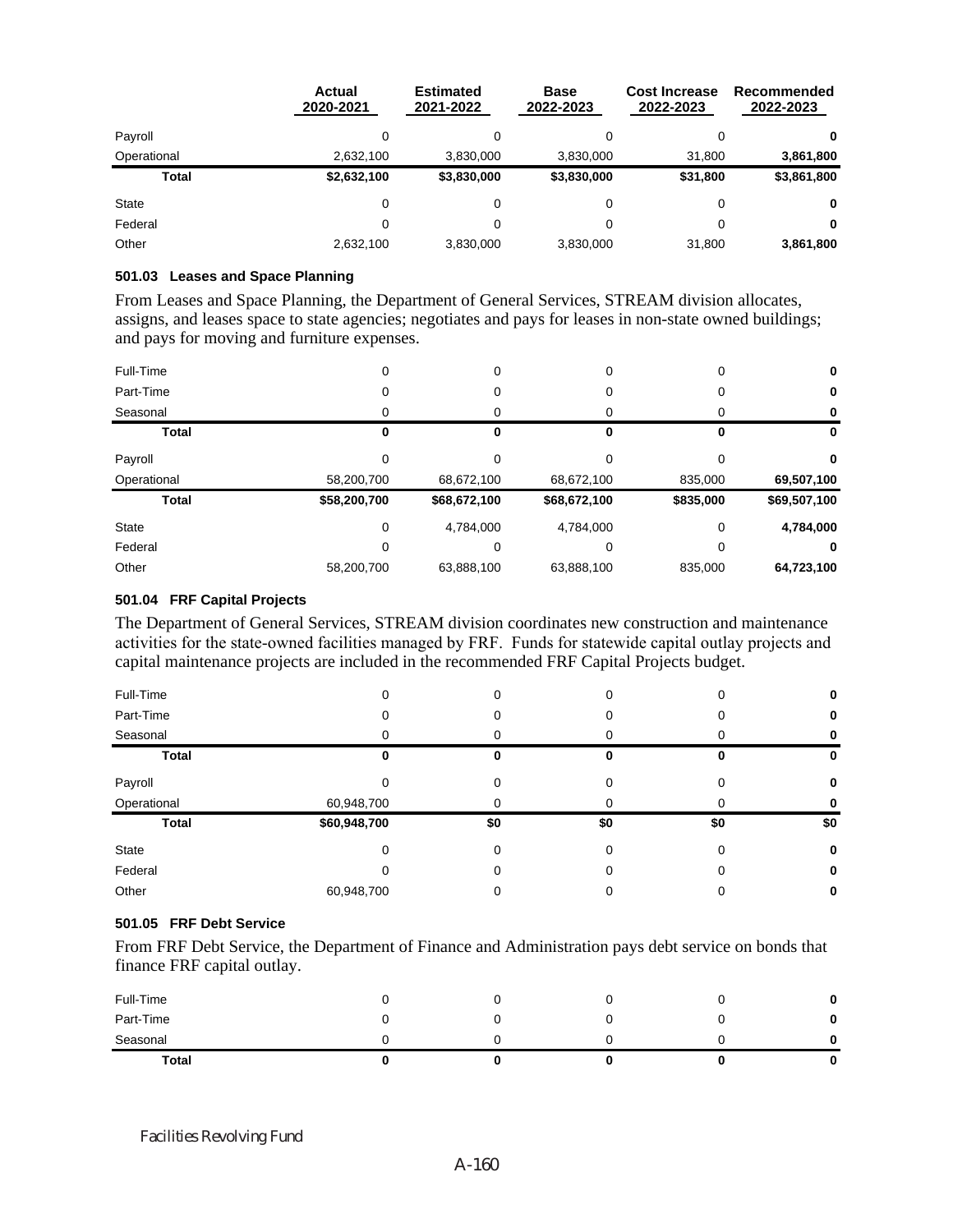|              | <b>Actual</b><br>2020-2021             | <b>Estimated</b><br>2021-2022 | <b>Base</b><br>2022-2023 | <b>Cost Increase</b><br>2022-2023 | Recommended<br>2022-2023 |
|--------------|----------------------------------------|-------------------------------|--------------------------|-----------------------------------|--------------------------|
| Payroll      | 0                                      | 0                             | 0                        | 0                                 |                          |
| Operational  | 18,035,400                             | 23,900,000                    | 23,900,000               | 0                                 | 23,900,000               |
| <b>Total</b> | \$18,035,400                           | \$23,900,000                  | \$23,900,000             | \$0                               | \$23,900,000             |
| <b>State</b> | 0                                      |                               |                          | 0                                 |                          |
| Federal      |                                        |                               |                          | 0                                 |                          |
| Other        | 18,035,400                             | 23,900,000                    | 23,900,000               | 0                                 | 23,900,000               |
| 501.00       | <b>Total Facilities Revolving Fund</b> |                               |                          |                                   |                          |
| Full-Time    | 0                                      | $\Omega$                      | 0                        | 0                                 |                          |
| Part-Time    | 0                                      | 0                             | 0                        | 0                                 |                          |
| Seasonal     | 0                                      | 0                             | 0                        | 0                                 |                          |
| <b>Total</b> | 0                                      | 0                             | n                        | U                                 | n                        |
| Payroll      | ი                                      | U                             | 0                        |                                   |                          |
| Operational  | 198,419,800                            | 161,709,300                   | 161,709,300              | 1,100,200                         | 162,809,500              |
| <b>Total</b> | \$198,419,800                          | \$161,709,300                 | \$161,709,300            | \$1,100,200                       | \$162,809,500            |
| <b>State</b> | 7,518,000                              | 12,302,000                    | 12,302,000               | 0                                 | 12,302,000               |
| Federal      | 0                                      | 0                             |                          |                                   |                          |
| Other        | 190,901,800                            | 149,407,300                   | 149,407,300              | 1,100,200                         | 150,507,500              |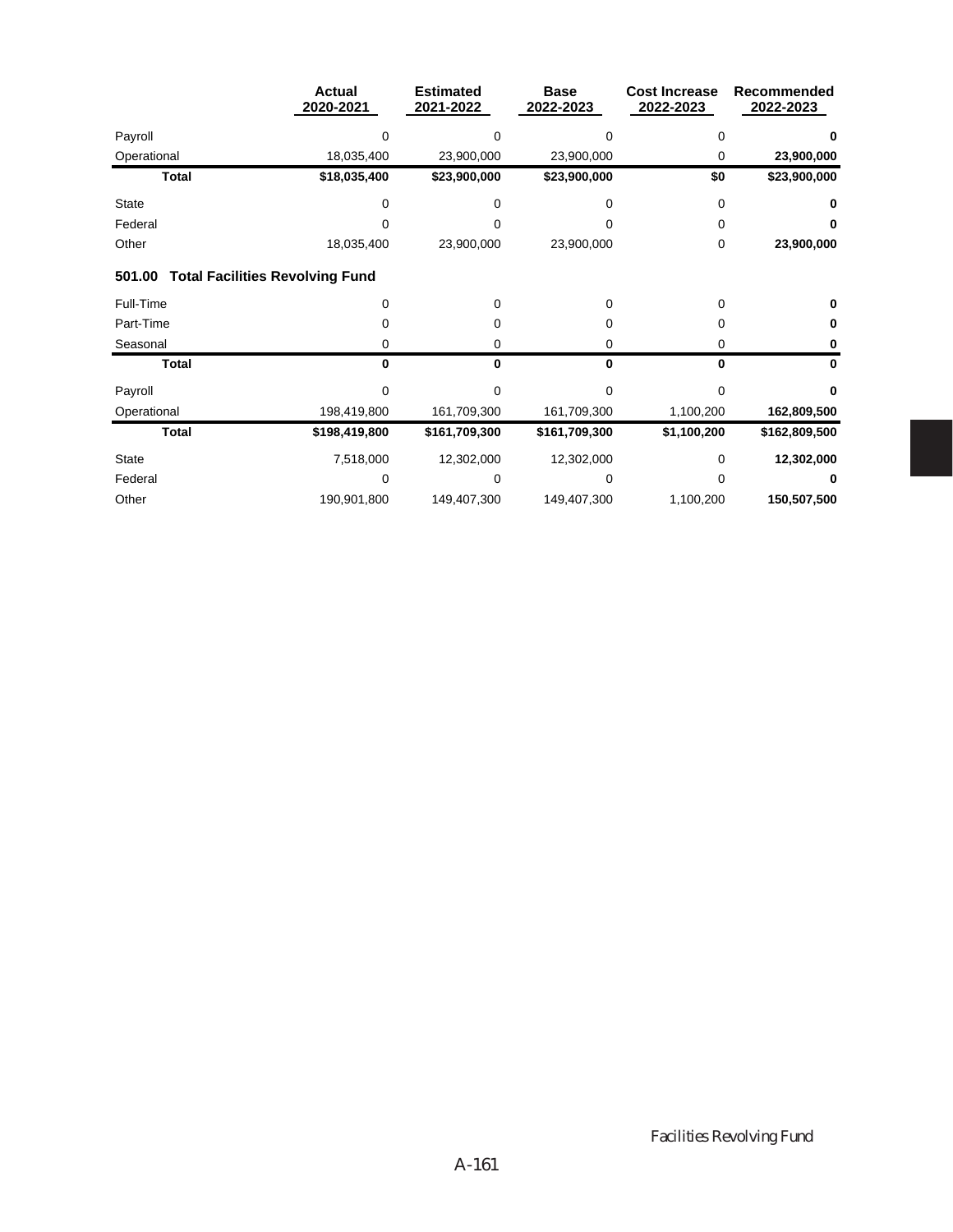#### **Facilities Revolving Fund (FRF) Proposed Capital Appropriations from Bonds, General Fund, and Other Sources Fiscal Year 2022-2023**

|                                                          |               |    |              |     | <b>GENERAL FUND</b> |              |                  |
|----------------------------------------------------------|---------------|----|--------------|-----|---------------------|--------------|------------------|
|                                                          | <b>COUNTY</b> |    | <b>TOTAL</b> |     | <b>CURRENT</b>      | <b>BONDS</b> | <b>OTHER</b>     |
| <b>Capital Improvements:</b>                             |               |    |              |     |                     |              |                  |
| Multi-Agency Law Enforcement Training Academy            | Davidson      | \$ | 355,660,000  | \$. | 355,660,000         | \$<br>0      | \$<br>0          |
| THP District 4 Headquarters Memphis - New Facility       | Shelby        |    | 18.890.000   |     | 18.890.000          |              |                  |
| THP District 6 Headquarters Cookeville - New Facility    | Putnam        |    | 17,630,000   |     | 17,630,000          |              |                  |
| THP District 2 Headquarters Chattanooga - New Facility   | Hamilton      |    | 17,630,000   |     | 17,630,000          |              | 0                |
| THP District 5 Headquarters Fall Branch - New Facility   | Washington    |    | 17,630,000   |     | 17,630,000          | n            | n                |
| Legislative Plaza Renovations                            | Davidson      |    | 183,000,000  |     | 183,000,000         |              |                  |
| 2023 Office Space Reduction Plan                         | Statewide     |    | 10.000.000   |     |                     | 0            | 10,000,000       |
| TN Tower Department of Safety Open Storage Area          | Davidson      |    | 500,000      |     | 500.000             |              |                  |
| RS Gass State Lab Chemical Terrorism Lab Relocation      | Davidson      |    | 1,620,000    |     | 1.620.000           |              |                  |
| <b>Sub-Total Capital Improvements</b>                    |               |    | 622,560,000  |     | 612,560,000         | \$<br>0      | \$<br>10,000,000 |
| <b>Capital Maintenance:</b>                              |               |    |              |     |                     |              |                  |
| Ellington Ag Porter Lab Mechanical Replacement           | Davidson      | \$ | 16,100,000   | S.  |                     | 0            | \$<br>16,100,000 |
| Driver Service Center Int. and Ext. Reno - Hart Lane     | Davidson      |    | 4.400.000    |     | 4,400,000           | 0            |                  |
| State Capitol Window and Roof Repairs                    | Davidson      |    | 14.300.000   |     | U                   | 0            | 14,300,000       |
| State Capitol Conference Room Audio-Visual Repl.         | Davidson      |    | 1,820,000    |     | 1,820,000           | 0            |                  |
| Rachel Jackson Bldg. Interior Reno. Phase 1              | Davidson      |    | 8.100.000    |     |                     | 0            | 8.100.000        |
| TN Residence Stormwater System Replacement Phase 2       | Davidson      |    | 2.500.000    |     |                     | 0            | 2,500,000        |
| Jackson Supr Ct. Ext. Cleaning and Repairs and Int. Reno | Madison       |    | 5,200,000    |     | 5,200,000           | 0            |                  |
| Driver Service Center Int. and Ext. Reno - Bonny Oaks    | Hamblen       |    | 4,200,000    |     | 4.200.000           |              |                  |
| 665 Mainstream Paving and Ext. Envelope Repairs          | Davidson      |    | 6,400,000    |     | 6,400,000           |              |                  |
| Andrew Johnson Tower Mechanical Replacement              | Davidson      |    | 7,800,000    |     | 7,800,000           | 0            |                  |
| Andrew Jackson Building Elevator Replacement             | Davidson      |    | 16,400,000   |     | 16,400,000          |              |                  |
| <b>Sub-Total Capital Maintenance</b>                     |               |    | 87,220,000   |     | 46,220,000          | \$<br>0      | \$<br>41,000,000 |
|                                                          |               |    |              |     |                     |              |                  |
| <b>Grand Total</b>                                       |               | S  | 709,780,000  | \$  | 658,780,000         | 0            | \$<br>51,000,000 |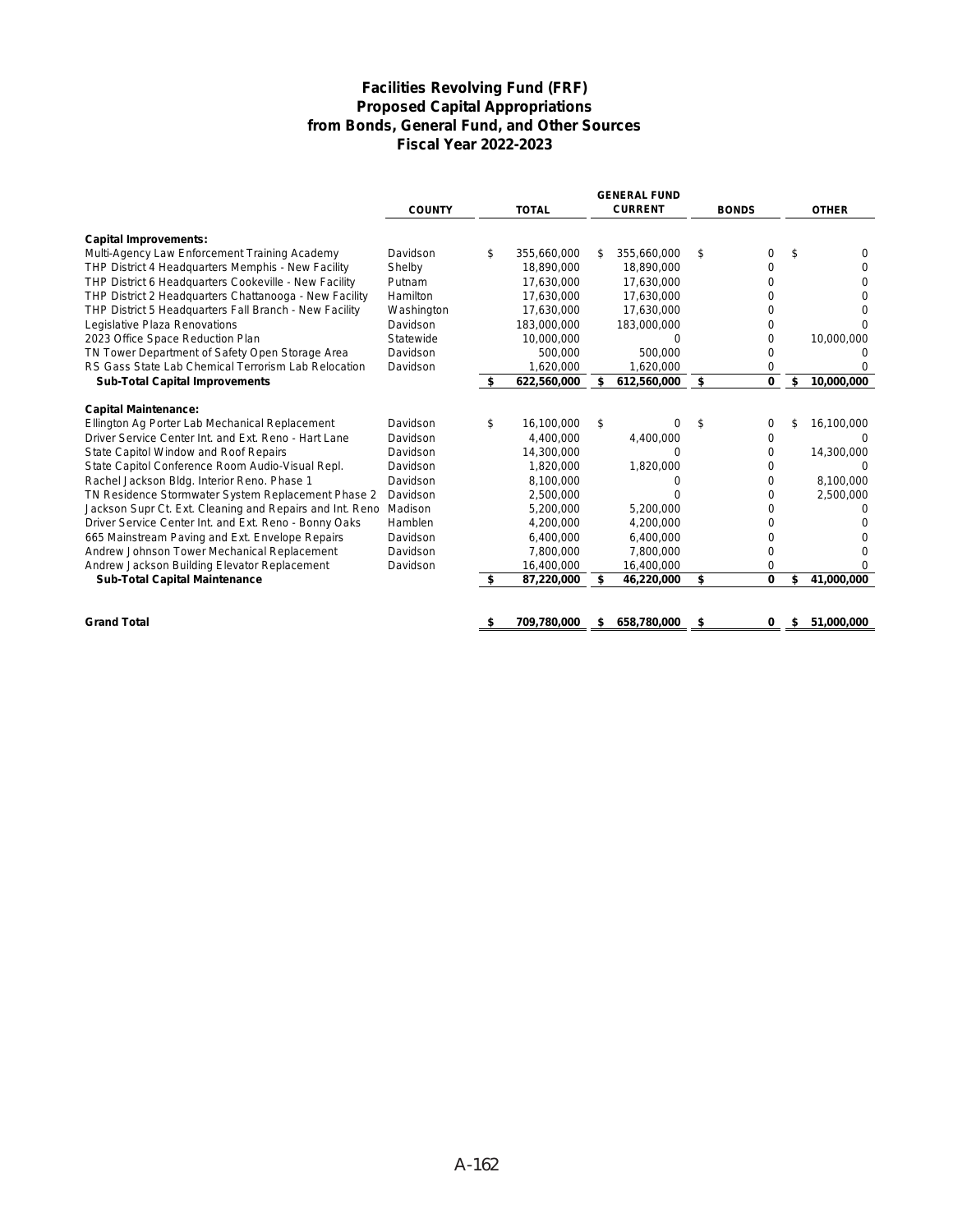# **Proposed Facilities Revolving Fund (FRF) Project Descriptions Fiscal Year 2022-2023**

#### **Objective: Provide efficient management of state facilities.**

|                                                                                                                                                                                                                                                                                                                                                               | Total<br><b>Project Cost</b> |
|---------------------------------------------------------------------------------------------------------------------------------------------------------------------------------------------------------------------------------------------------------------------------------------------------------------------------------------------------------------|------------------------------|
| <b>Capital Improvements:</b>                                                                                                                                                                                                                                                                                                                                  |                              |
| <b>Multi-Agency Law Enforcement Training Academy</b><br>Funds are provided for the construction of office space, service centers and helipad, training, housing and<br>support buildings; driver training track and related structures; firing ranges; and campus infrastructure.<br>Funds are also provided for building demolition and wetland remediation. | \$<br>355,660,000            |
| Tennessee Highway Patrol District 4 Headquarters Memphis - New Facility                                                                                                                                                                                                                                                                                       | 18,890,000                   |
| Funds are provided for construction of a new district headquarters building in Memphis.                                                                                                                                                                                                                                                                       |                              |
| Tennessee Highway Patrol District 6 Headquarters Cookeville - New Facility<br>Funds are provided for construction of a new district headquarters building in Cookeville.                                                                                                                                                                                      | 17,630,000                   |
| Tennessee Highway Patrol District 2 Headquarters Chattanooga - New Facility<br>Funds are provided for construction of a new district headquarters building in Chattanooga.                                                                                                                                                                                    | 17,630,000                   |
| Tennessee Highway Patrol District 5 Headquarters Fall Branch - New Facility<br>Funds are provided for construction of a new district headquarters building in Fall Branch.                                                                                                                                                                                    | 17,630,000                   |
| <b>Legislative Plaza Renovations</b><br>Funds are provided for renovations to Legislative Plaza for office space, conference center, State War<br>Museum, and Capitol Visitor Center. Funds are also provided for repairs to the Motlow Tunnel and<br>Legislative Plaza parking garage and renovations to the War Memorial Plaza.                             | 183,000,000                  |
| 2023 Office Space Reduction Plan<br>Funds are provided for interior renovation of state-owned and lease space to reduce the footprint of office<br>space statewide.                                                                                                                                                                                           | 10,000,000                   |
| TN Tower Department of Safety Open Storage Area<br>Funds are provided for the conversion of space into a secure meeting room for the Tennessee Department<br>of Safety and Homeland Security.                                                                                                                                                                 | 500,000                      |
| <b>RS Gass State Lab Chemical Terrorism Lab Relocation</b><br>Funds are provided for the relocation of the Chemical Terrorism lab space to allow for expansion of<br>Newborn Screening services.                                                                                                                                                              | 1,620,000                    |
| <b>Total Capital Improvements</b>                                                                                                                                                                                                                                                                                                                             | \$<br>622,560,000            |
| <b>Capital Maintenance:</b>                                                                                                                                                                                                                                                                                                                                   |                              |
| Ellington Agricultural Center Porter Lab Mechanical Replacement<br>Funds are provided for replacement of mechanical equipment, commissioning, and all related work.                                                                                                                                                                                           | \$<br>16,100,000             |
| Driver Service Center Interior and Exterior Renovation - Hart Lane<br>Funds are provided for interior and exterior renovations and all related work.                                                                                                                                                                                                          | 4,400,000                    |
| <b>State Capitol Window and Roof Repairs</b><br>Funds are provided for repairs of metal roofing system. Funds are also provided for window repairs with<br>limited replacement and all related work.                                                                                                                                                          | 14,300,000                   |
| State Capitol Conference Room Audio-Visual Replacement<br>Funds are provided for the replacement of audio-visual systems in rooms G3, G11, and the Executive<br>Conference Room, including technology infrastructure, and all related work.                                                                                                                   | 1,820,000                    |